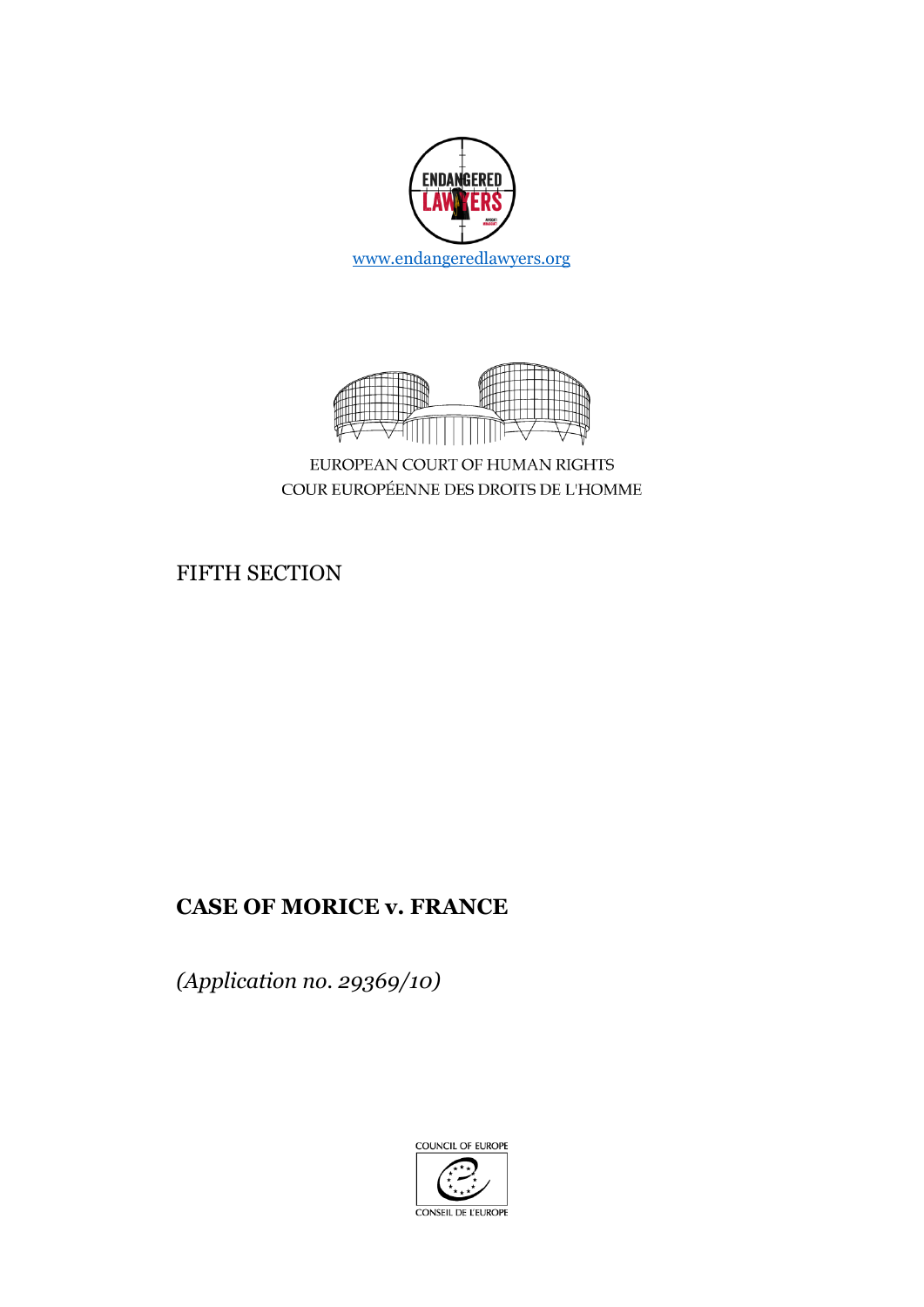JUDGMENT

STRASBOURG

11 July 2013

# THIS CASE WAS REFERRED TO THE GRAND **CHAMBER** WHICH DELIVERED JUDGMENT IN THE CASE ON 23/04/2015

*This judgment may be subject to editorial revision.*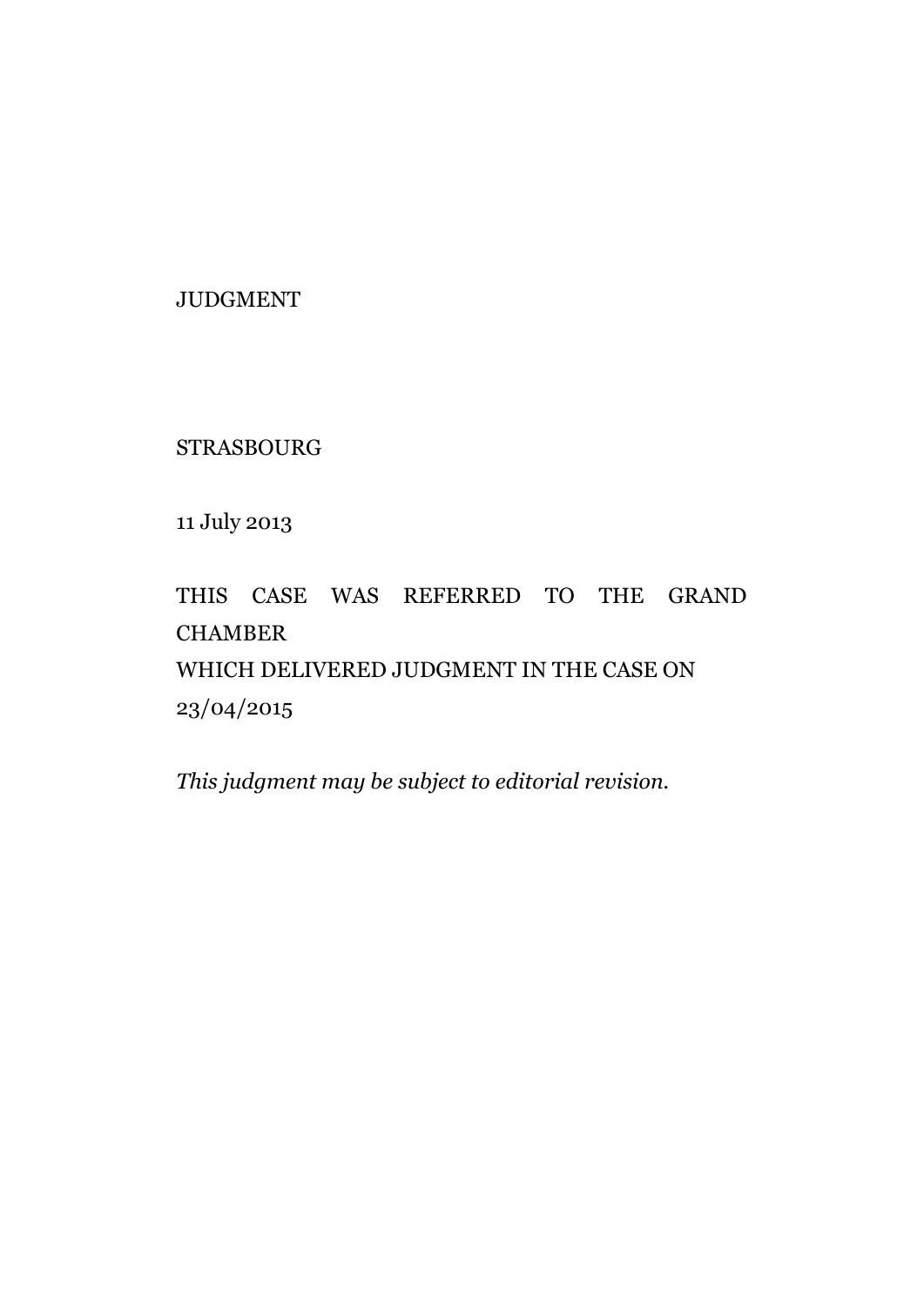### **In the case of Morice v. France,**

The European Court of Human Rights (Fifth Section), sitting as a Chamber composed of:

| Mark     | Villiger, | President, |
|----------|-----------|------------|
| Angelika |           | Nußberger, |
| Boštjan  | Μ.        | Zupančič,  |
| Ganna    |           | Yudkivska, |
| André    |           | Potocki,   |
| Paul     |           | Lemmens,   |
|          |           |            |

Aleš Pejchal, *judges,*

and Claudia Westerdiek, *Section Registrar,*

Having deliberated in private on 11 June 2013,

Delivers the following judgment, which was adopted on that date:

### PROCEDURE

1. The case originated in an application (no. 29369/10) against the French Republic lodged with the Court under Article 34 of the Convention for the Protection of Human Rights and Fundamental Freedoms ("the Convention") by a French national, Mr Olivier Morice ("the applicant"), on 7 May 2010.

2. The applicant was represented by Ms C. Audhoui and Mr J. Tardif, lawyers practising in Paris. The French Government ("the Government") were represented by their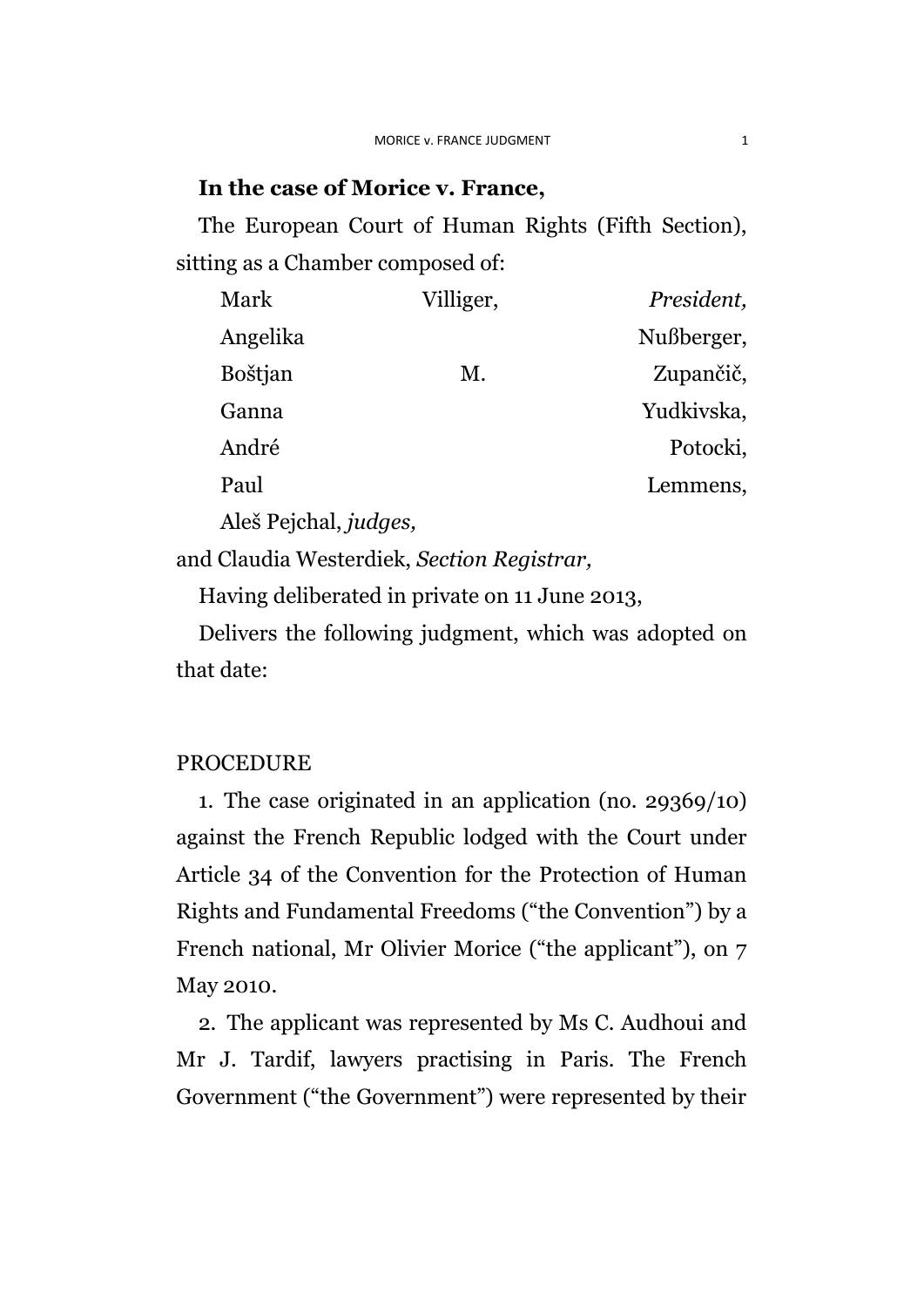Agent, Ms E. Belliard, Head of Legal Affairs, Ministry of Foreign Affairs.

3. The applicant alleged that he had not had a fair hearing within the meaning of Article 6 § 1 of the Convention and that his freedom of expression, as guaranteed by Article 10, had been breached.

4. On 6 September 2010 notice of the application was given to the Government.

#### THE FACTS

- I. THE CIRCUMSTANCES OF THE CASE
	- 5. The applicant was born in 1960 and lives in Paris.

## **A. Background to the case**

6. On 19 October 1995 Mr Bernard Borrel, a judge who at the time had been seconded as technical adviser to the Djiboutian Minister of Justice, was found dead 80 kilometres from the city of Djibouti. His half-naked and partially burnt body was lying some 20 metres below a remote road. In early November 1995 the investigation by the local gendarmerie concluded that he had committed suicide by self-immolation.

7. In November 1995 a judicial investigation was opened in Toulouse to establish the cause of the judge's death. His body, on its repatriation to France, was interred in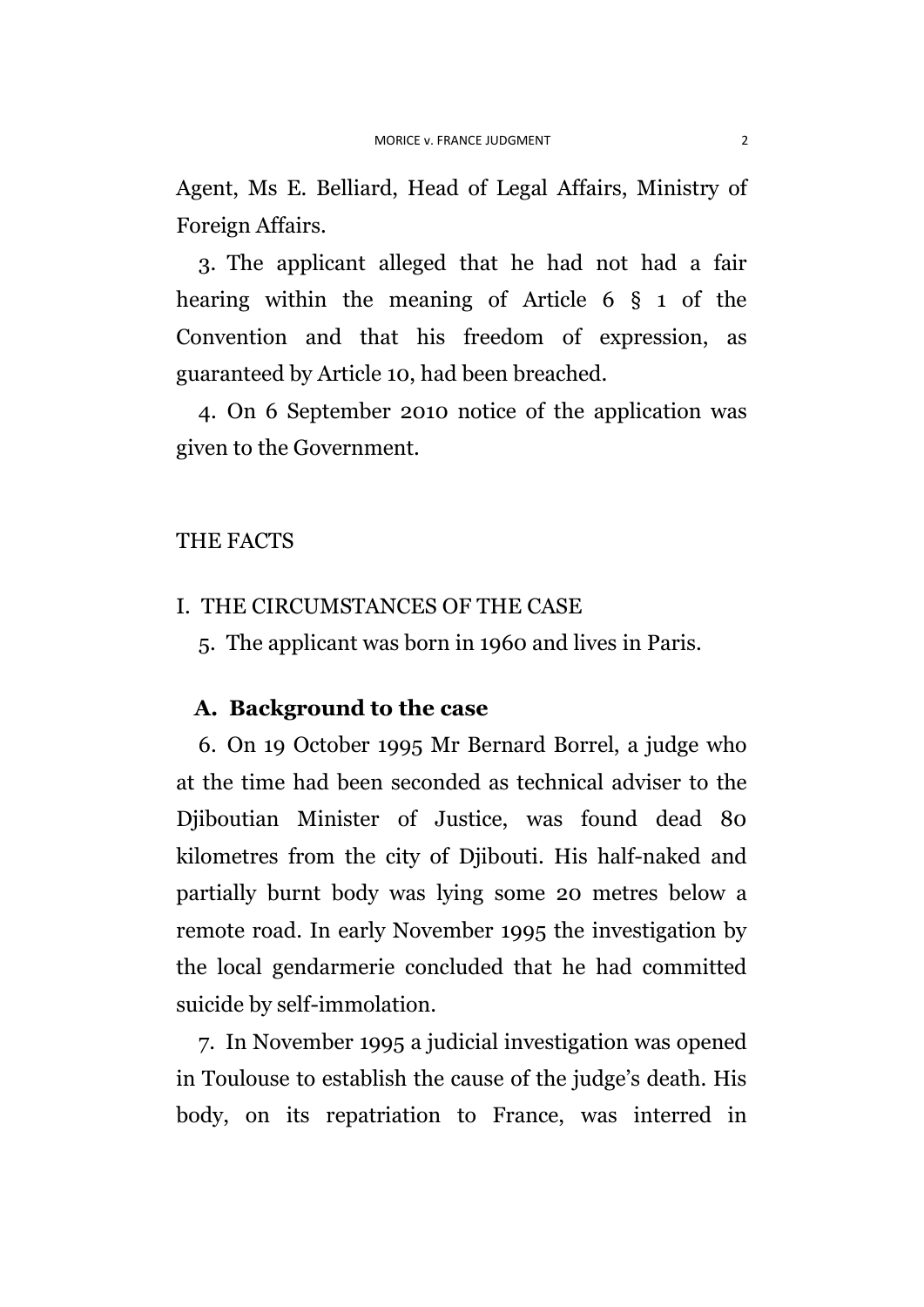Toulouse. In February 1996 an autopsy was carried out on the judge's remains and its conclusion, notified to his widow, was that he had committed suicide after dowsing himself in petrol.

8. In February 1997 Mrs Elisabeth Borrel, the widow of Bernard Borrel, disputing that finding, filed a complaint as a civil party against a person or persons unknown for premeditated murder. In April 1997 a judicial investigation was opened. In July 1997 a private forensic report, commissioned by the civil party, concluded that in view of the total absence of burn residue in the judge's lungs, he must already have been dead when his body caught fire. The judicial investigation was subsequently transferred to Paris, where the case was assigned in late October 1997 to Ms M., assisted by Mr L.L., both investigating judges at the Paris *tribunal de grande instance*.

9. In March 1999 the investigating judges visited Djibouti without the civil parties.

10. While Mrs Borrel was challenging the suicide conclusion, a witness – a former member of the Djiboutian Presidential Guard who had found asylum in Belgium – came forward in December 1999 and lent support to the theory of premeditated murder, implicating the former chief of staff of the President of Djibouti. His testimony proved highly controversial and was widely reported in the press and other media. In January 2000 the investigating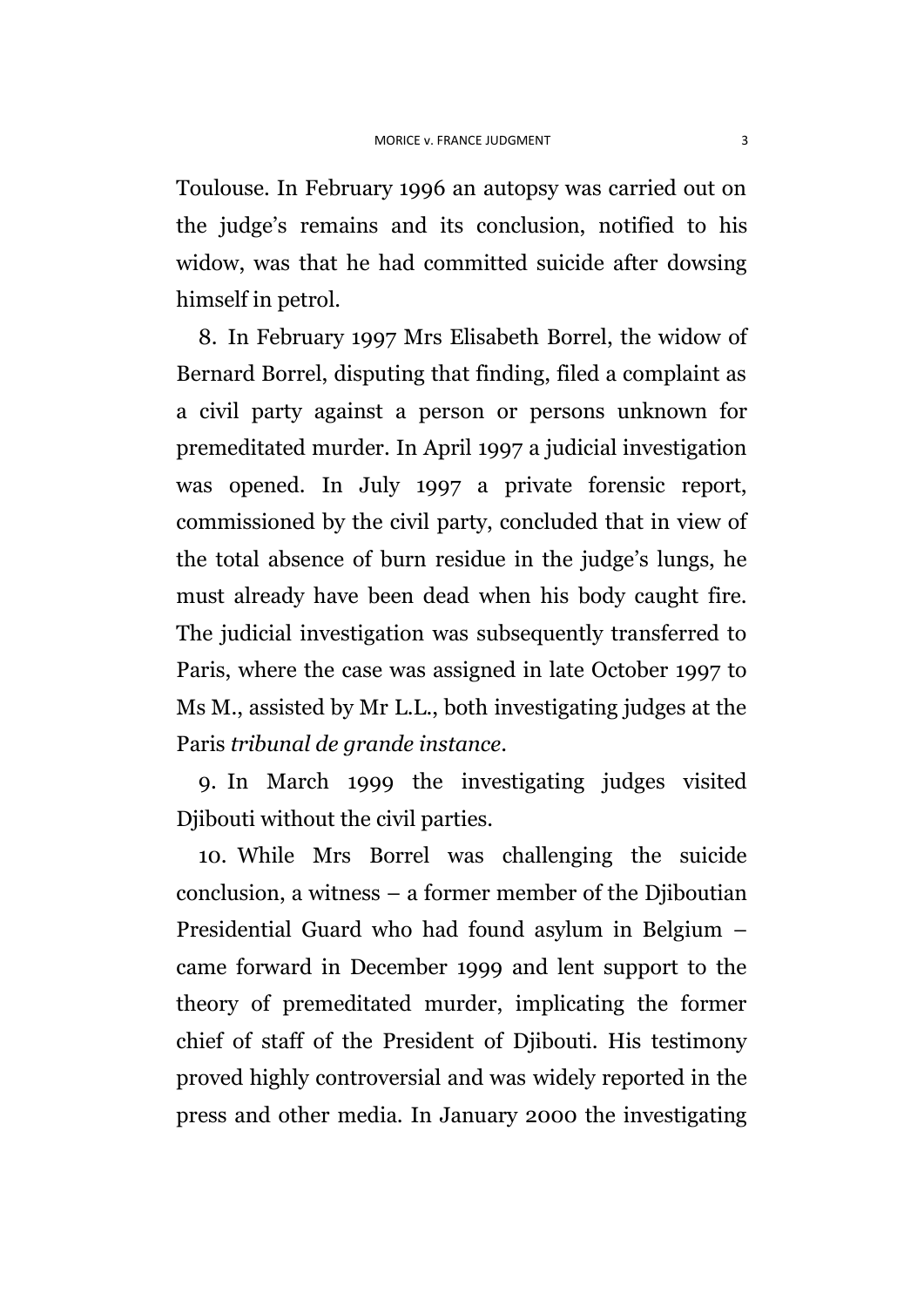judge, Ms M., interviewed the witness in Brussels, after which he challenged her impartiality, alleging that she had put pressure on him to withdraw his testimony.

11. In the context of the judicial investigation in respect of the premeditated murder charge, three professional unions, including the *Union syndicale des magistrats* ("the USM"), applied on 2 February 2000 to be joined to the case as civil parties. Lastly, in early March 2000, the investigating judges, accompanied by the director of the Paris Institute of Forensic Medicine and the Deputy Public Prosecutor of Paris, paid another visit to Djibouti in order to stage a re-enactment at the scene, without the civil parties being present. They had asked to participate but their visa applications had been turned down.

12. On 21 June 2000 the case was withdrawn from the two investigating judges by the Paris Court of Appeal, as it regarded as unjustified their refusal to order a new visit to Djibouti with the participation of the civil parties. The case was transferred to another investigating judge, Mr P.

## **B. Criminal proceedings against the applicant**

13. The applicant is Mrs Borrel's lawyer.

14. On 4 July 2000 a general meeting of the judges of the Paris *tribunal de grande instance*, held in Paris, examined among other things the situation of the judge Ms M. It had been announced in the press that the Minister of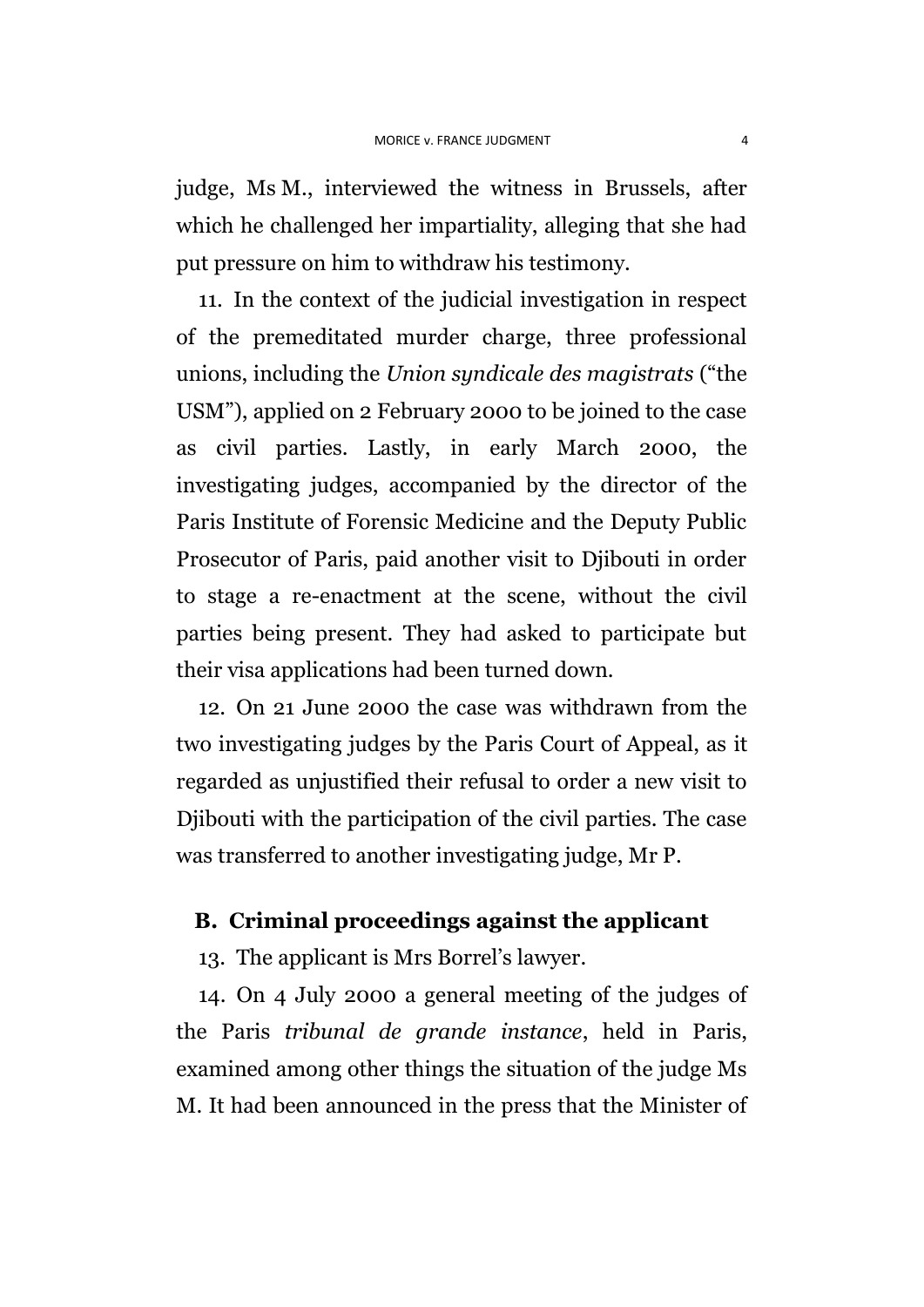Justice had referred to the *Conseil supérieur de la magistrature* (National Legal Service Council) a dossier concerning the Church of Scientology which she had been working on as investigating judge and in which certain shortcomings had been noted. During that meeting a judge, Mr J.M., stated as follows:

"We are not prohibited, as grassroots judges, from saying that we are friends of Ms M. It is not forbidden to say that Ms M. has our support and trust."

15. On 6 September 2000 the applicant and a fellow lawyer wrote a letter to the Minister of Justice in connection with the judicial investigation into judge Borrel's death. They stated that they were complaining again to the Minister of Justice about the "conduct of judges M. and L.L., [which was] completely at odds with the principles of impartiality and fairness". They asked for an investigation to be carried out by the General Inspectorate of Judicial Services into "the numerous shortcomings which [had] been brought to light in the course of the judicial investigation".

They added that, after the case had been withdrawn from investigating judges M. and L.L. by a judgment of the Indictments Division of the Paris Court of Appeal dated 21 June 2000, all of the evidence had been transmitted to the new judge, on 23 June 2000. Noting that a video recording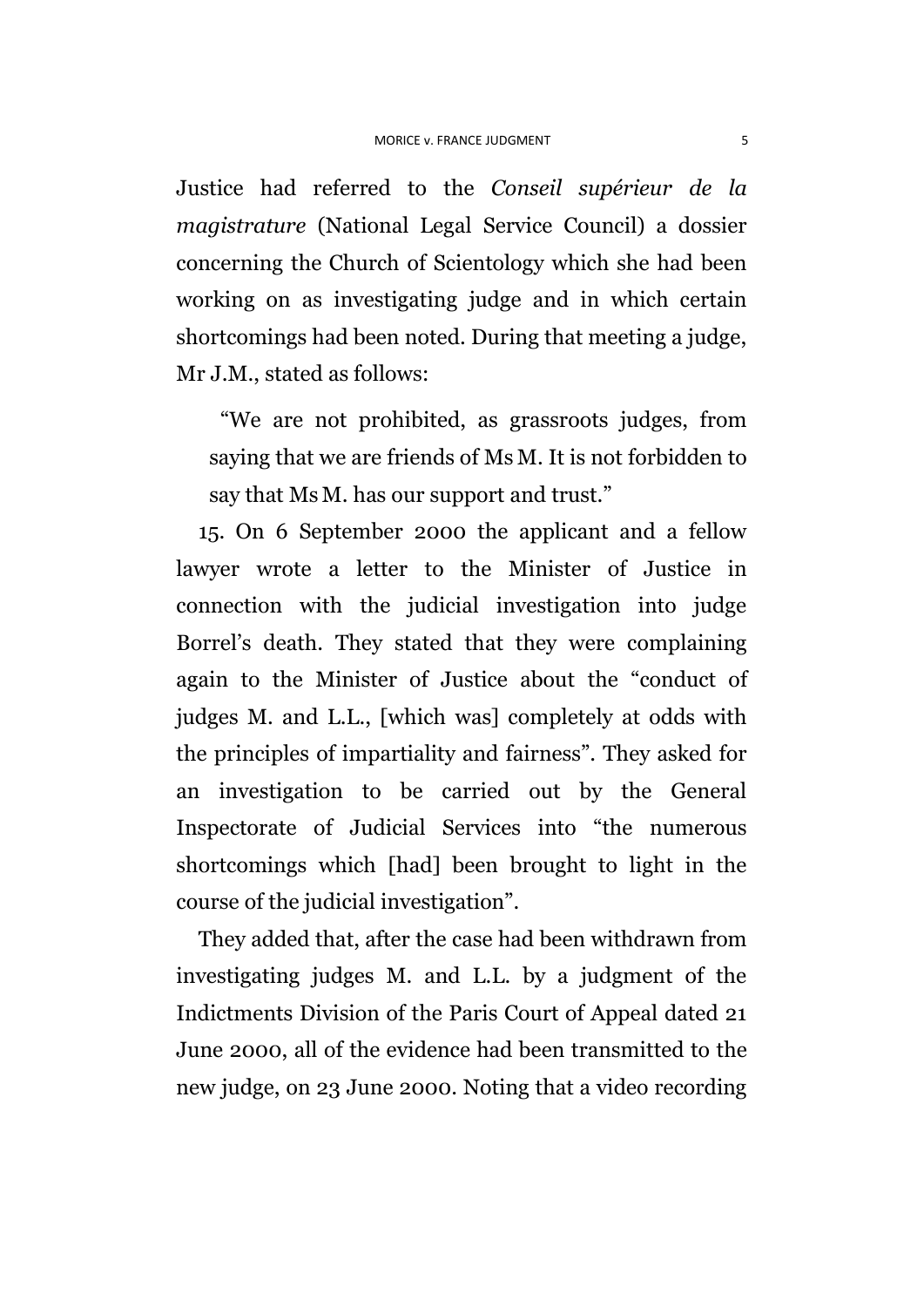made during an on-site visit by the investigating judges, unaccompanied by the civil parties, was not in the file thus transmitted, the lawyers protested about this to the new judge on 1 August 2000.

They pointed out that the new judge had received that evidence on the same day, and in their view this showed that judges M. and L.L. "had been sitting on this videocassette, also forgetting to place it under seal, for over a month after the case was withdrawn from them".

They further stated that the judge, on opening the cassette's cover, had discovered an envelope containing a letter addressed to judge M. about which they commented that "its content [was] revealing and the literary quality of this letter [was] such that it oblige[d] [them] to reproduce it for [the Minister of Justice] in full, especially as it came from the public prosecutor of the Republic of Djibouti, Mr D.S.". The letter read as follows:

"*Salut Marie-Paule,*

*Je t'envoie comme convenu la cassette vidéo du transport au Goubet. J'espère que l'image sera satisfaisante.*

*J'ai regardé l'émission « Sans aucun doute » sur TF1.*

*J'ai pu constater à nouveau combien Madame Borrel et ses avocats sont décidés à continuer leur entreprise de manipulation.*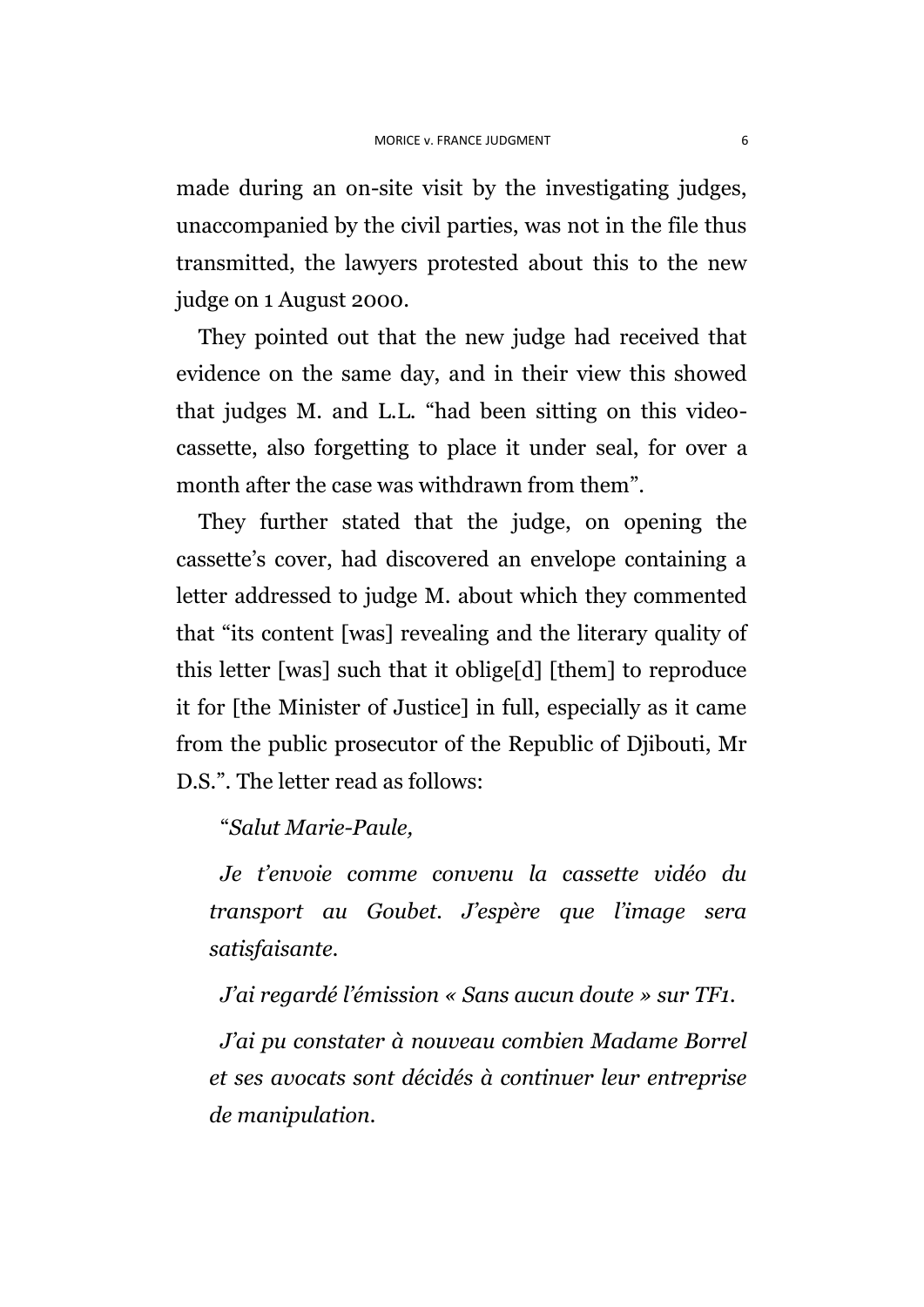*Je t'appellerai bientôt.*

*Passe le bonjour à Roger s'il est rentré, de même qu'à J.C.D.*

*Je t'embrasse. Djama.*"

(Hi Marie-Paule,

As agreed, I am sending you the video-cassette of the Goubet site visit. I hope the picture will be clear enough.

I watched the show 'Without any doubt' on TF1.

I noticed once again how Mrs Borrel and her lawyers were determined to carry on their manipulation.

I'll call you soon.

Say hello to Roger if he's back, and also to J.C.D.

Best wishes, Djama.)

The lawyers continued their letter as follows:

"The form and substance of the letter reveal, moreover, a surprising and regrettable complicit intimacy between the French judges and the Djibouti Public Prosecutor, a judicial authority placed directly under the Government, of which the head ... is very openly and very seriously suspected of being the instigator of Bernard Borrel's murder.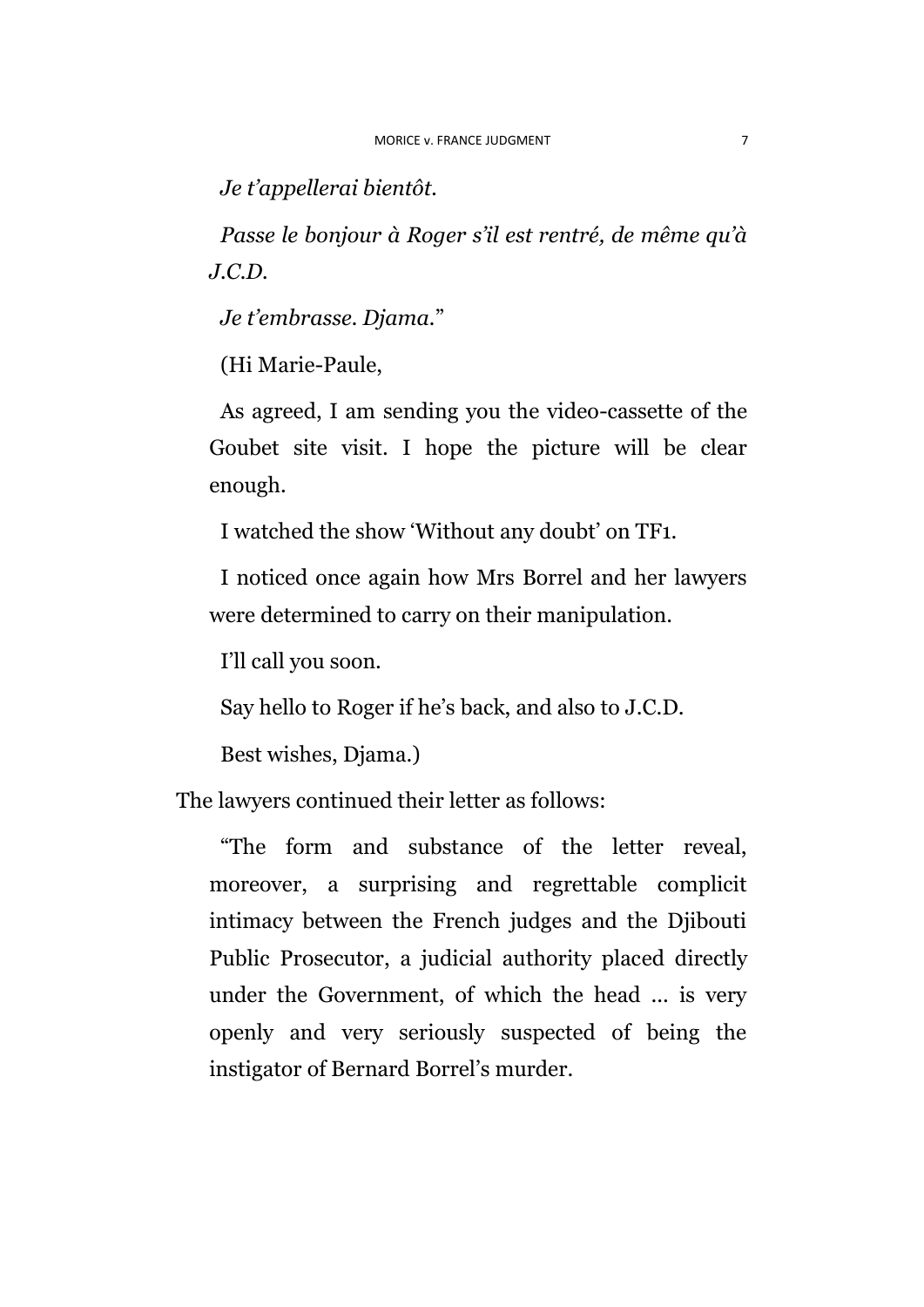This type of information is clearly capable of explaining the firm and constant determination of the investigating judges to stop the civil parties and their lawyers from attending the re-enactments held in Djibouti.

As you are aware, this particularly delicate case concerns the death of a French judge and his widow, herself a judge, cannot accept such conduct on the part of other judges, in disregard of the most basic rules, not only those of the procedure but also those requiring respect for the victims.

In those circumstances we are obliged to bring this matter to your attention, to seek your assurance that all the shortcomings will be fully scrutinised ..."

16. The newspaper *Le Monde* published an article dated 7 September 2000 entitled "Borrel case: Judge M.'s impartiality called into question".

The journalist reported in the article that Mrs Borrel's lawyers had "vigorously" criticised judge M. to the Minister of Justice. It was stated that the applicant and his colleague had accused the judge of "conduct which [was] completely at odds with the principles of impartiality and fairness" and that the judge seemed "to have omitted to register an item from the case file and to transmit it to her successor". The article further stated: "judges M. and L.L. had been sitting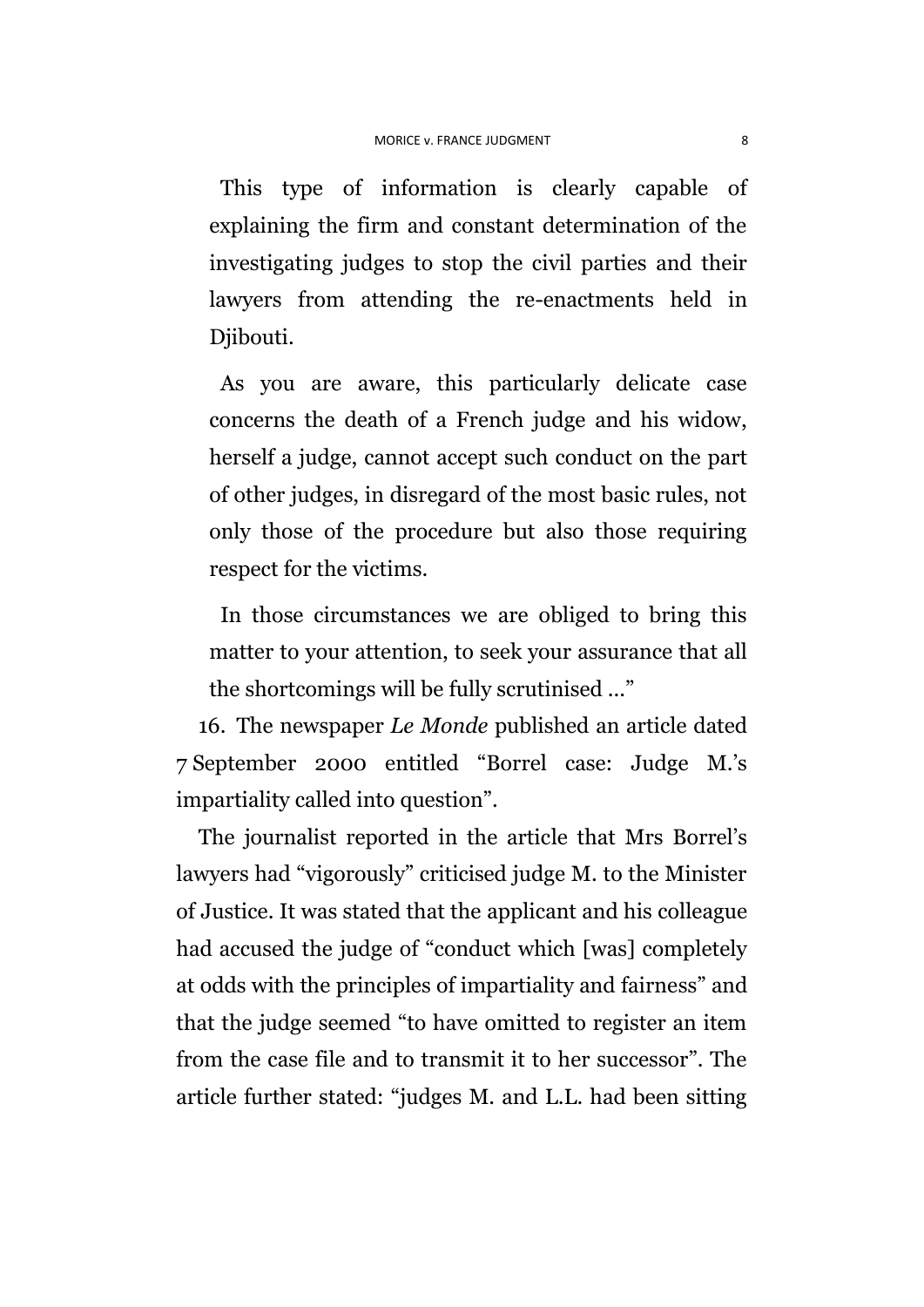on this video-cassette, protests the lawyer Olivier Morice, and also forgot to place it under seal, for over a month after the case was withdrawn from them".

The article continued as follows: "To make matters worse, in the envelope judge P. found a handwritten and rather friendly note by D.S., the public prosecutor of Djibouti". The wording of the note found inside the cassette's cover was then reproduced in the article, which added: "Mrs Borrel's lawyers are obviously furious. This letter shows the extent of the connivance which exists between the Djibouti public prosecutor and the French judges, exclaims Mr Morice, and one cannot but find it outrageous". It was then stated that the lawyers had asked the Minister of Justice to initiate an investigation by the General Inspectorate of Judicial Services.

17. On 12 and 15 October 2001 the two judges in question lodged a criminal complaint for public defamation of a civil servant against the editor-in-chief of *Le Monde*, the journalist who had written the article and the applicant, applying to join the proceedings as civil parties. The defendants were committed to stand trial before the Nanterre *tribunal de grande instance* by an order of the investigating judge dated 2 October 2001. The complaint concerned the following passages of the article published on 7 September 2000: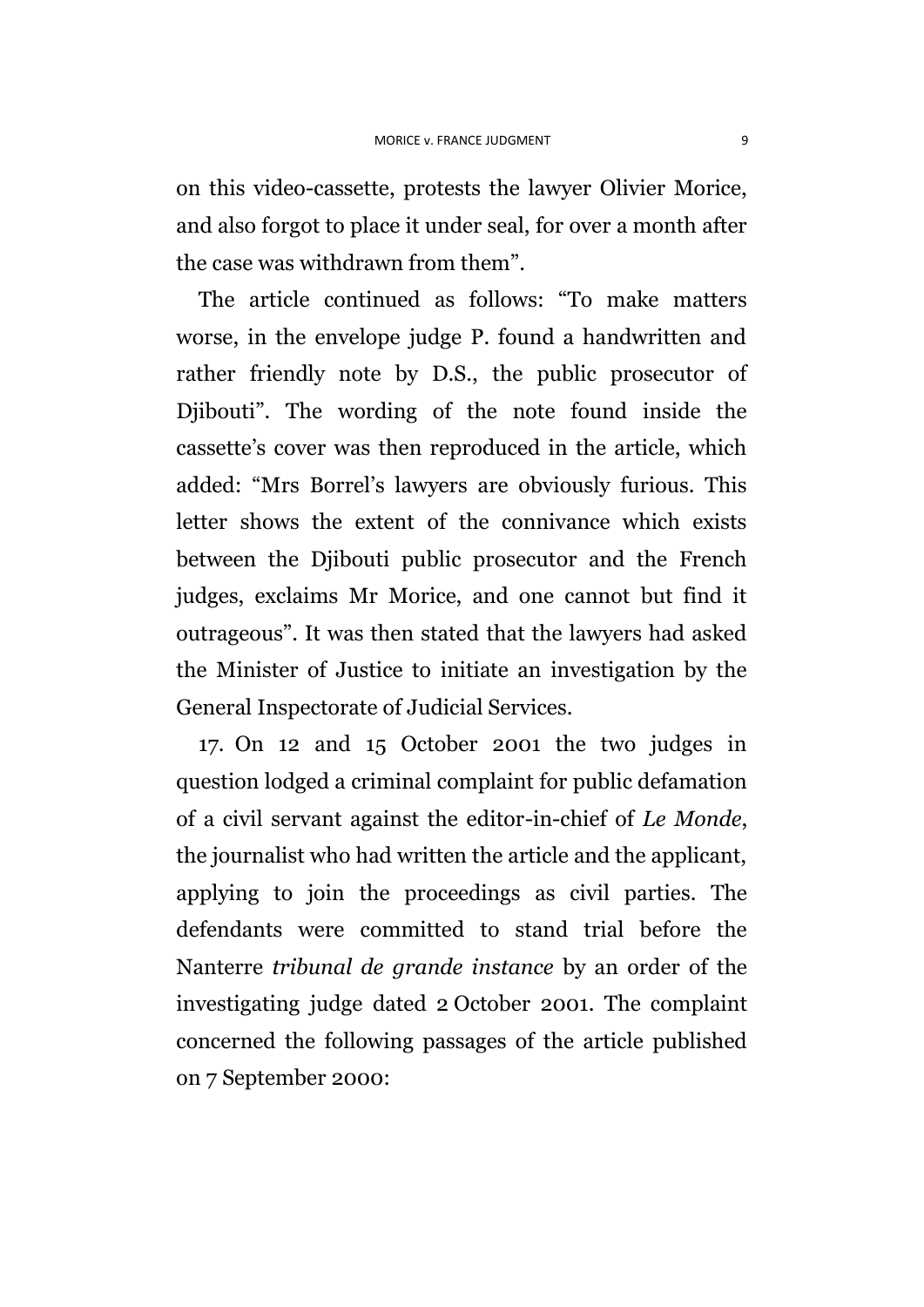"She [judge M.] is accused by lawyers Olivier Morice and L.D. of *'conduct which is completely at odds with the principles of impartiality and fairness'* and seems to have omitted to register an item from the case file and to transmit it to her successor."

"Judges M. and L.L. had been sitting on this cassette, protests Olivier Morice, and also forgot to place it under seal, for over a month after the case was withdrawn from them."

"To make matters worse, in the envelope judge P. found a handwritten and rather friendly note."

"Mrs Borrel's lawyers are obviously furious. '*This letter shows the extent of the connivance which exists between the Djibouti public prosecutor and the French judges*', exclaims Mr Morice, '*and one cannot but find it outrageous'.*"

18. The court hearing took place on 2 April 2002 and the judgment was delivered on 4 June 2002.

19. The applicant first invoked the immunity provided for under section 41 of the Freedom of the Press Act of 29 July 1881. The court rejected that argument, finding that the action taken by the applicant and his colleague in writing to the Minister of Justice could not be regarded as connected to judicial proceedings or documents adduced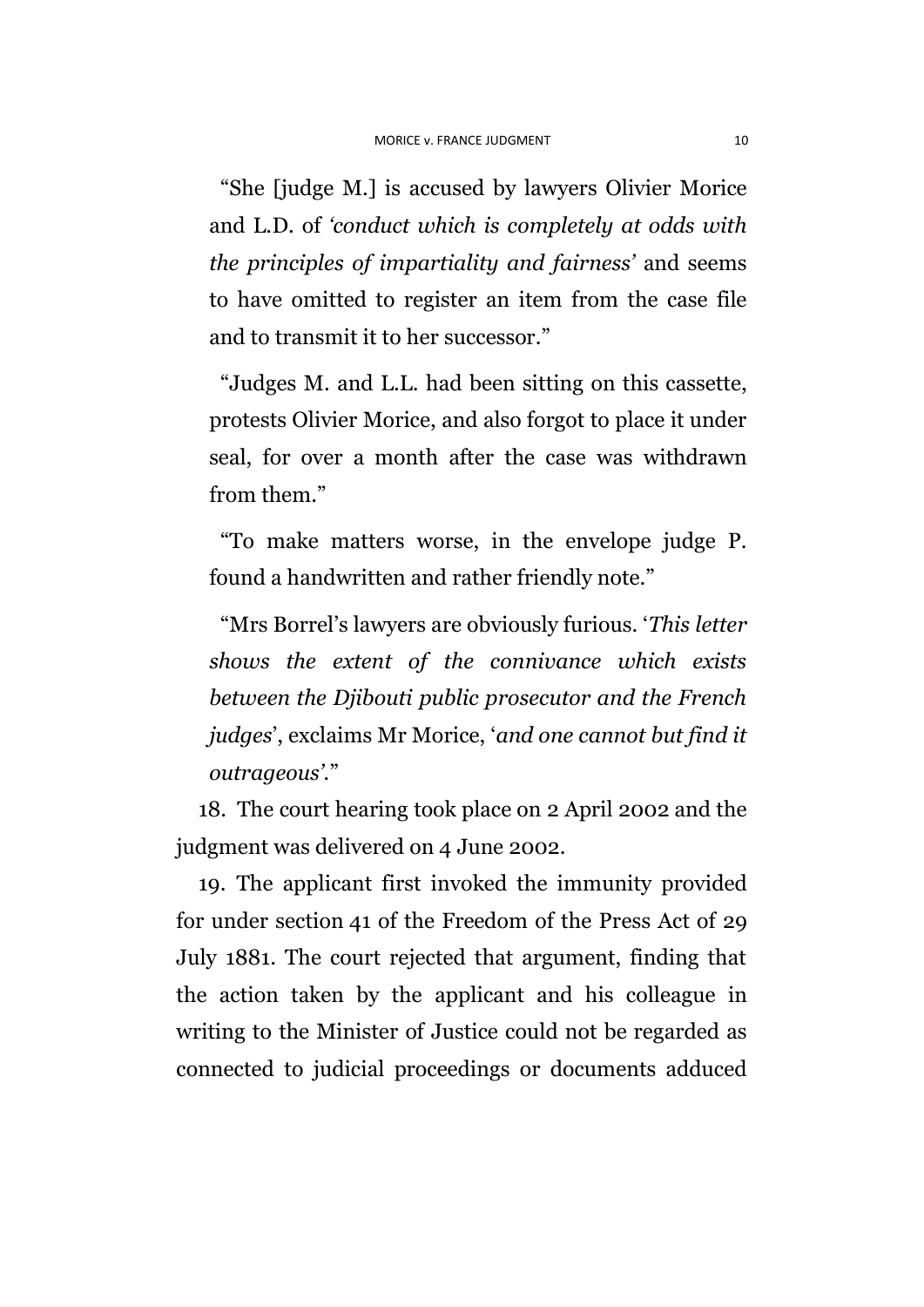before a court of law, within the meaning of section 41 of that Act.

20. The court then examined whether the comments at issue were defamatory. It noted at the outset that this had not "been meaningfully disputed" and that the applicant "[stood] by the content of his allegations, that he consider[ed] well founded".

Concerning the first passage, the court noted that the quotation was correct, the letter to the minister having been included in the case file. It added that "the accusation of impartiality [*sic*] and unfairness proffered against a judge clearly constitute[d] a particularly defamatory allegation, because it [was] tantamount to calling into question her qualities, her moral and professional rigour, and ultimately her capacity to discharge her duties as a judge".

21. As regards the cassette, it noted that the comments reflected "at least some negligence in the handling of the judicial investigation and also [cast] doubt on the professional integrity of the two investigating judges". It added that, read as a whole, the comments suggested that the cassette had only been included in the proceedings because it had been demanded by the lawyers, then by the judge himself, and that it had been "necessary, as it were, to thwart and denounce a sort of obstruction on the part of judges M. and L.L.". It took the view that such assertions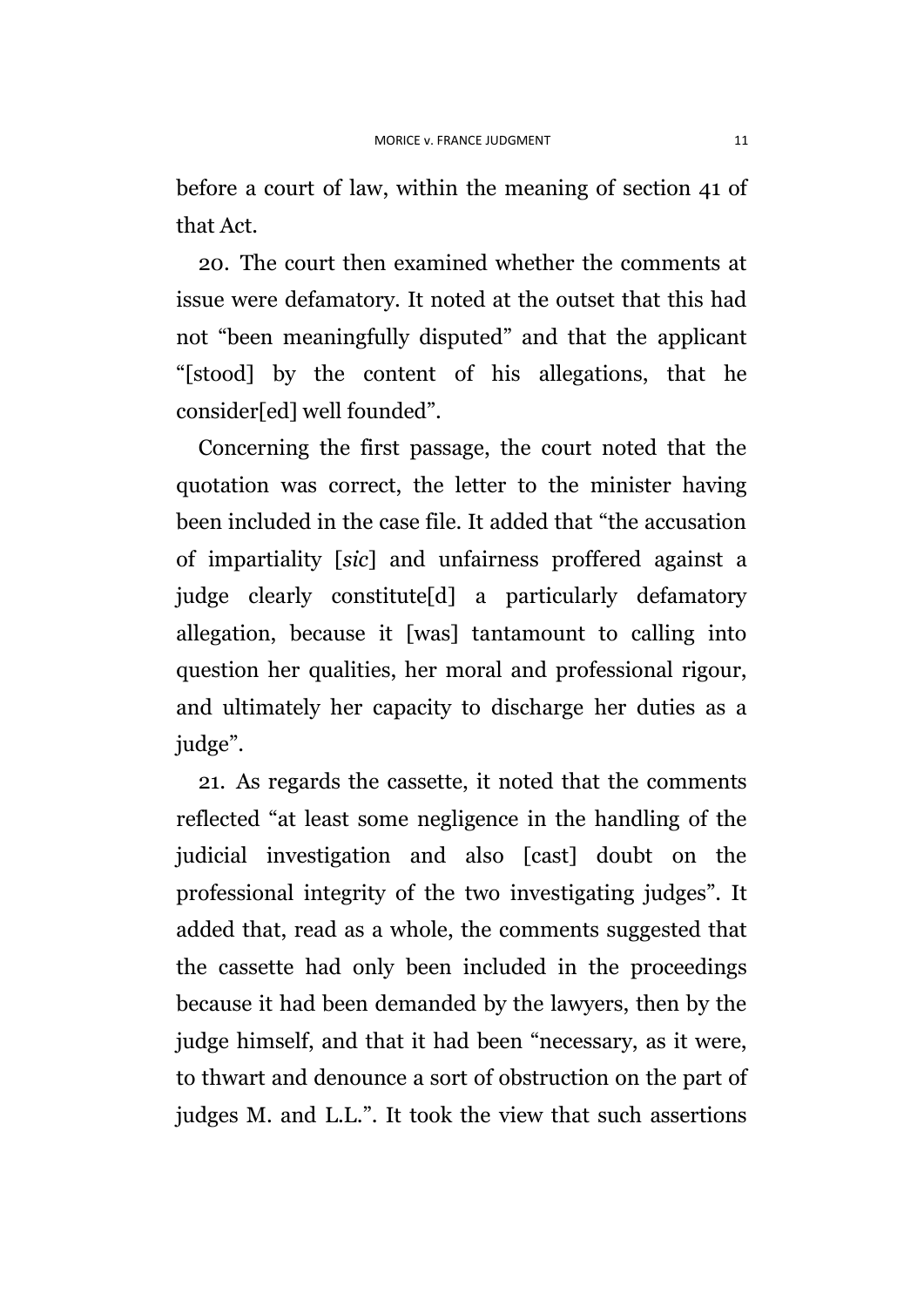had to be classified as defamatory as they necessarily impugned a person's honour and reputation within the meaning of section 29 of the Freedom of the Press Act.

22. As regards the last of the impugned passages, the court noted that the defamatory weight of the term "connivance" was the only aspect to have given rise to debate. It noted that this term followed a number of other defamatory passages of which the highly negative wording ("and one cannot but find it outrageous") proved the deliberately strong connotation of the word "connivance". According to the court, the use of that word clearly and directly suggested that, on account of their good relations with the Djibouti public prosecutor, judges M. and L.L had been collaborating with that official of a foreign country in investigating the case in a partial and unfair manner, in breach of the basic principles of law and of judicial office. The court found that the defamatory nature of those views was exacerbated by the subsequent indication in the article that the lawyers had asked the Minister of Justice to initiate an investigation by the General Inspectorate of Judicial Services, thus implying that they had a serious basis on which to substantiate such an accusation.

23. As to the applicant's guilt, the court noted that the Law of 29 July 1881 provided that a person supplying defamatory information to a journalist, in the knowledge that it would be published, could be convicted for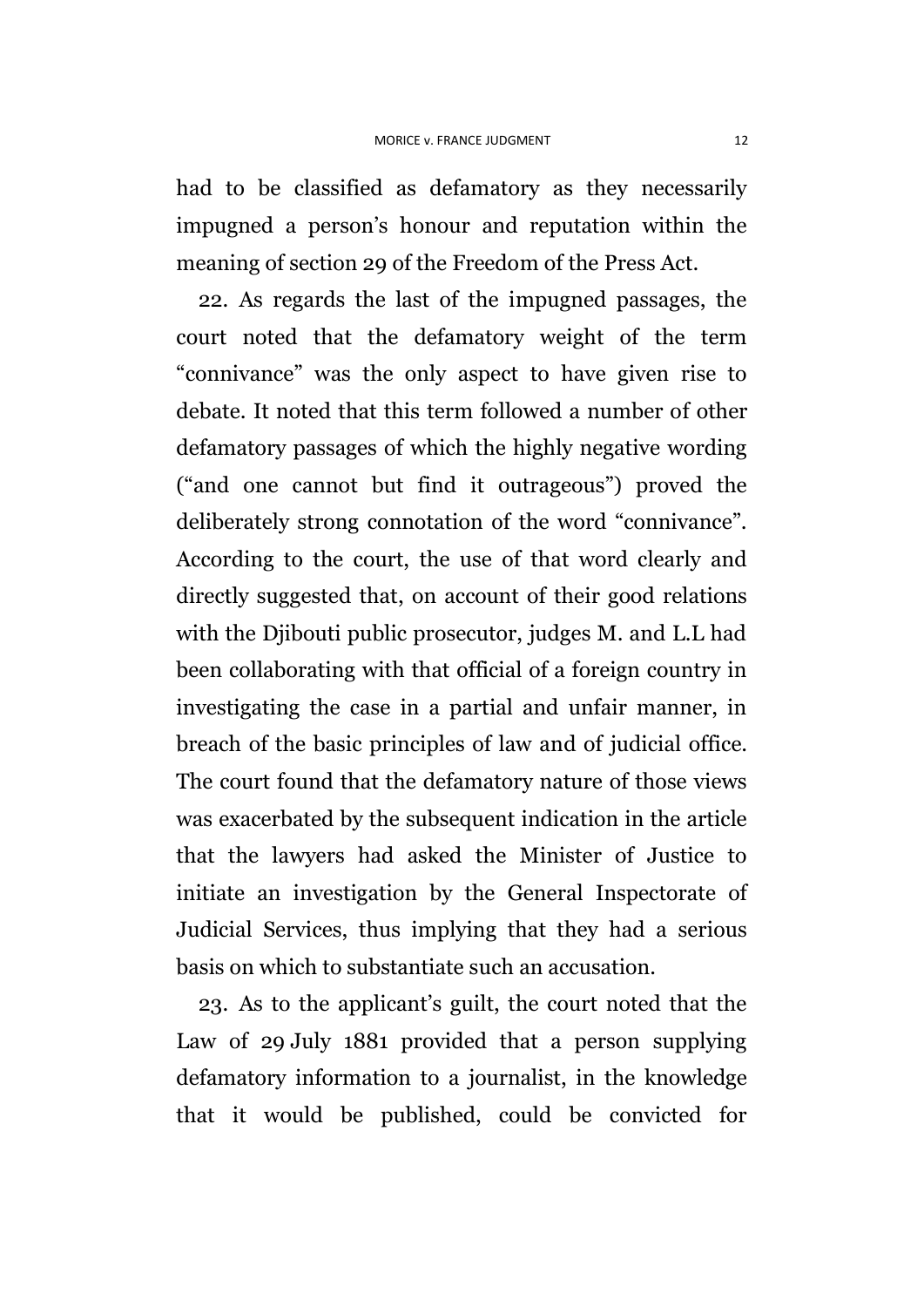instigation of public defamation. The court noted that in the present case, the applicant had confirmed at the hearing that he had spoken on the telephone with the journalist who had drafted the article and had made the comments as reported. The court concluded that it was established that the applicant had supplied information to a journalist of the daily newspaper *Le Monde*, for the purposes of publication, making comments of which the defamatory nature was "patent".

24. As to the applicant's offer to bring evidence, the court pointed out that, in order to be admitted, the evidence had to be perfect and complete and to relate directly to all the accusations found to be defamatory. As regards the shortcomings in the judicial investigation, the court noted that it was still in progress and that the judgment of 21 June 2000 had expressed disapproval with the refusal by the judges concerned to proceed with the reenactment requested by the civil party and had acted thereon by ordering the case to be withdrawn from them. It took the view, however, that it could not be inferred that all the criticisms made in open court about the handling of the judicial investigation should be regarded as founded. As regards the retention of the cassette, the court noted that no offer of evidence had been seriously made in order to establish any professional misconduct or dishonest conduct on the part of the investigating judges. Lastly, as to the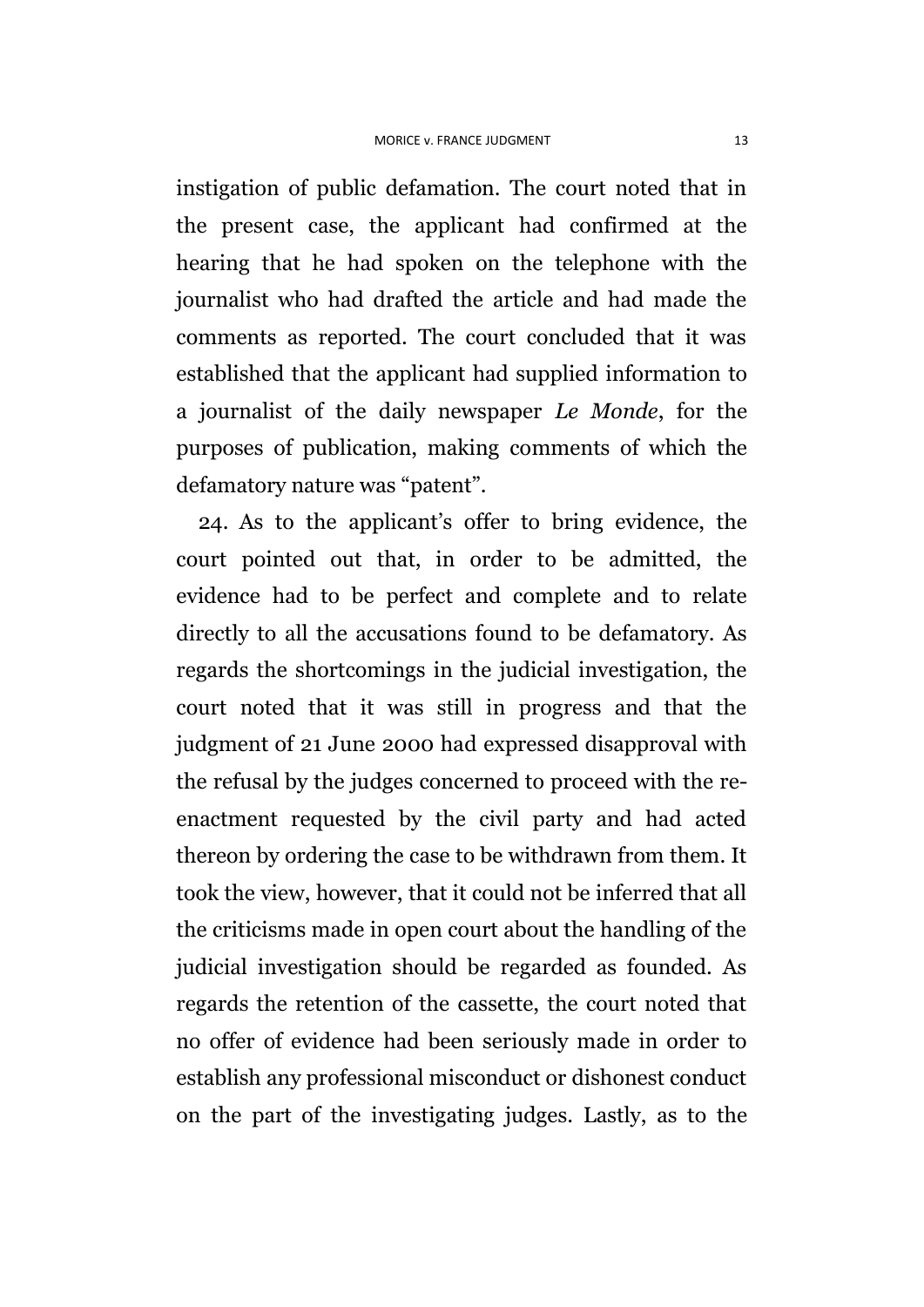term "connivance", the court stressed that a possible convergence of opinion between participants in the judicial process, without its precise extent having been determined, did not in any way prove the existence of a culpable complicity with the aim of distorting the investigation procedure. It concluded that the applicant had failed in all his offers to bring evidence.

25. In support of his good faith, the applicant referred to the duties that were inherent in his mission of defending clients and the results obtained in response to the requests of the civil party since the withdrawal of the case from judges M. and L.L. The court refused, however, to admit his defence of good faith, finding that the highly virulent attacks on the professional and moral integrity of the investigating judges clearly overstepped the right of legitimately admissible free criticism.

26. The court thus found Mr Morice guilty of instigating the public defamation of judges M. and L.L. It sentenced him to a fine of 4,000 euros (EUR) and ordered him to pay, jointly with the journalist and publication director of *Le Monde*, EUR 7,500 to each of the two judges. The court further ordered that an announcement be published in the newspaper Le *Monde* at their shared expense.

27. All the parties to the proceedings appealed against that judgment.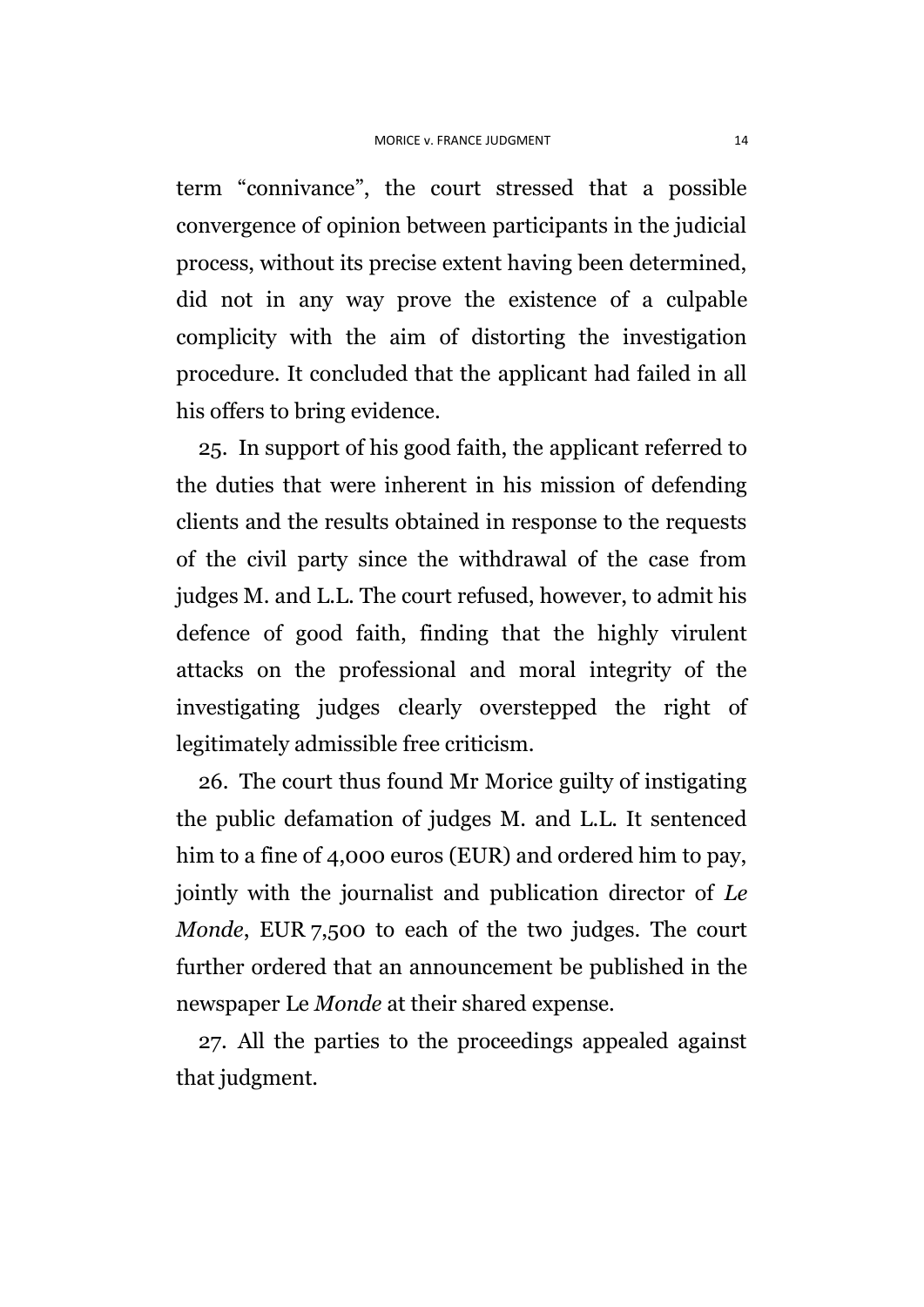28. The Versailles Court of Appeal delivered its judgment on 28 May 2003. It held that judge L.L.'s appeal was time-barred and upheld the three convictions for defamation against judge M. It increased the amount of the fines imposed on the applicant's co-defendants, from 500 to 3,000 euros and 800 to 1,500 euros, respectively. However, it confirmed the amount of the fine imposed on the applicant and that of the damages awarded, and also the order to have an announcement published in *Le Monde*.

29. In a judgment of 12 October 2004, on appeals by the applicant and judge L.L., the Court of Cassation, finding that the reasoning was inconsistent and that judge L.L.'s appeal was not time-barred, quashed the Court of Appeal's judgment in its entirety. It remitted the case to the Rouen Court of Appeal, which thus had to rule on the criminal and civil-party actions against the three defendants in relation to judge L.L., and on the criminal and civil actions against the applicant alone in relation to judge M.

30. After a number of adjournments, the hearing before the Rouen Court of Appeal was held on 30 April 2008.

31. In its judgment of 16 July 2008 that court looked again at the defamatory nature of the impugned comments.

32. As regards the conduct of judge M., the court found that to say about an investigating judge that in the handling of a case she had shown "conduct which [was] completely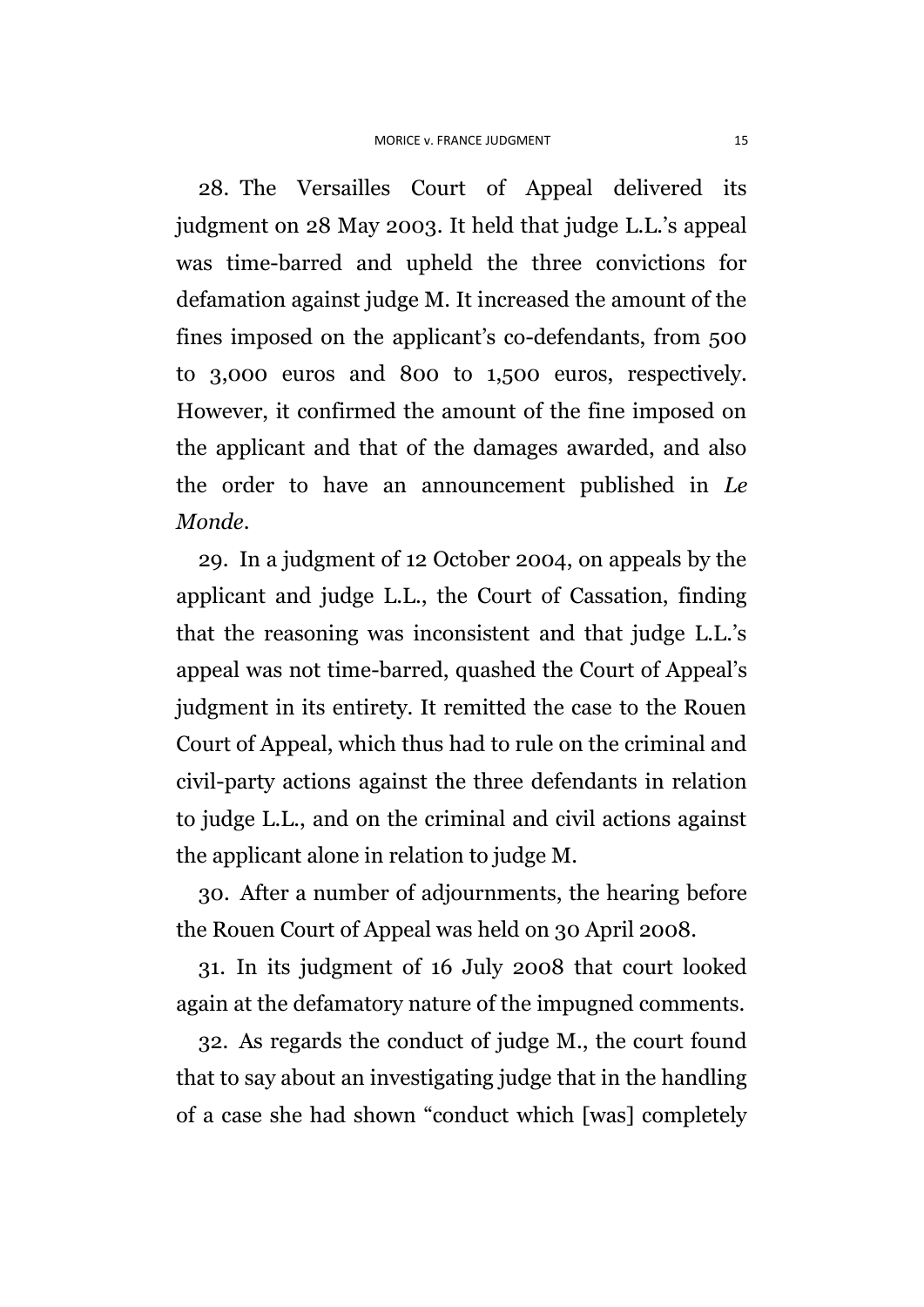at odds with the principles of impartiality and fairness", or in other words conduct incompatible with professional ethics and her judicial oath, was a particularly defamatory accusation because it was tantamount to accusing her of lacking integrity and of deliberately failing in her duties as a judge, thus questioning her capacity to discharge those duties.

33. As to the delay in the transmission of the cassette, the court noted that the applicant's comments not only accused the judges of negligence in the handling of the case, thereby discrediting the professional competence of the judges, but above all implied that the latter had kept hold of the cassette after the case was withdrawn from them, with the intention, at least, of causing obstruction. Allegedly, it was only because the lawyers had raised the matter with P., followed by that judge's request to judge M., that the item of evidence had been obtained and finally transmitted on 1 August 2000.

The Court of Appeal added that such assertions, attributing to those judges a deliberate failure to perform the duties inherent in their office and a lack of integrity in the fulfilment of their obligations, constituted factual accusations which impugned their honour and reputation. It found this to be all the more true as the applicant, referring to the handwritten note from the public prosecutor of Djibouti, had emphasised this atmosphere of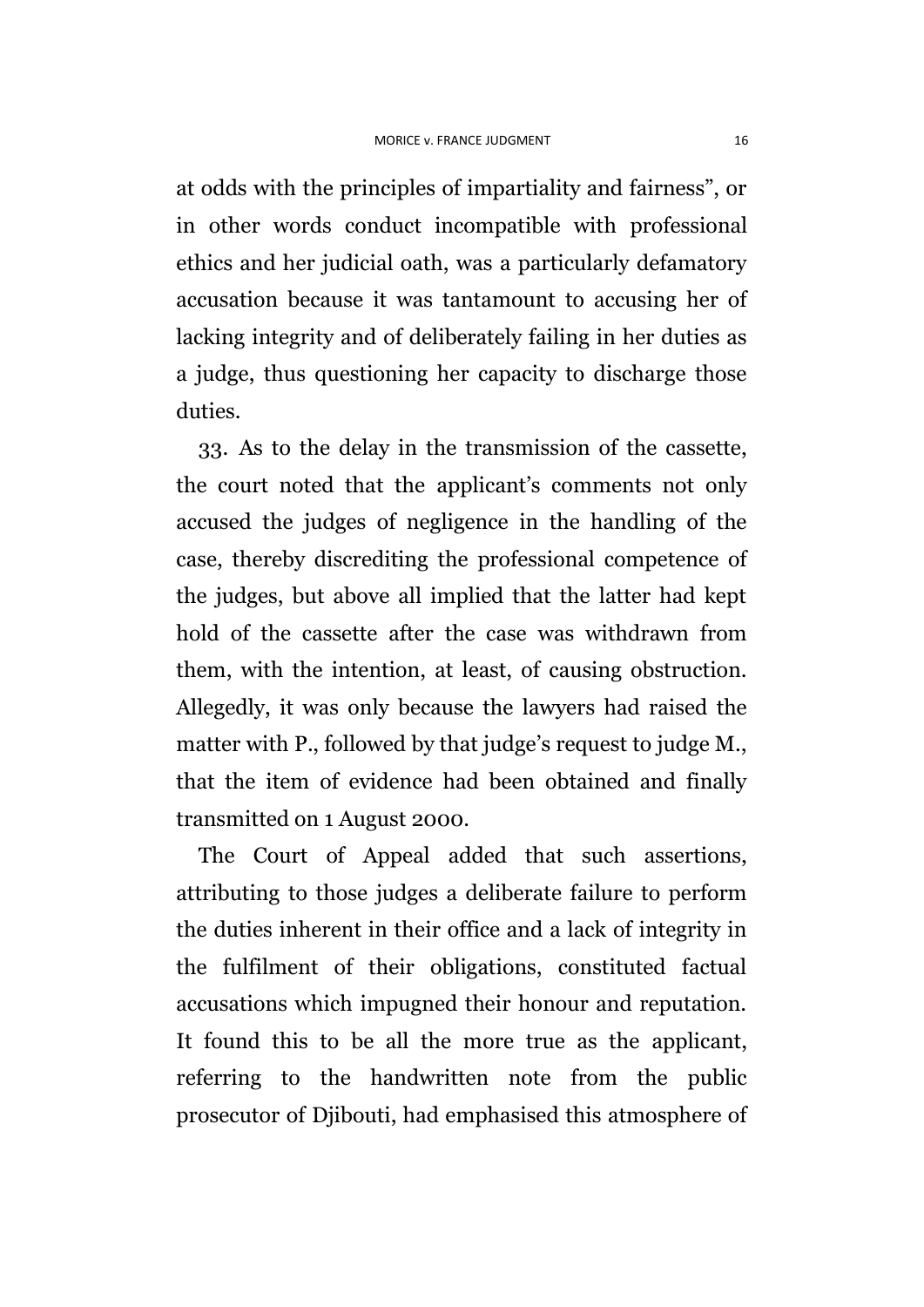suspicion and the negligent conduct of the judges by stating that this document proved the extent of the "connivance" between them and the prosecutor.

The court noted, on that point, that the word thus used implied that, on account of those good relations, judge M. had been able to conceal the truth and conduct her investigation in a partial and unfair manner, in breach of professional ethics and the fundamental principles governing the office of judge. The court added that such an allegation, accusing the two judges of a total breach of the duties inherent in their office, represented in itself a serious attack on their honour and reputation. It merely served to confirm the defamatory nature of the previous comments, especially as the article added that the applicant had asked the Minister of Justice for an inspection by the General Inspectorate of Judicial Services.

34. The Court of Appeal concluded that the offending passages characterised the offence of public defamation against civil servants.

35. As to the applicant's offer to bring evidence, the Court of Appeal, referring in part to the arguments of the court below, took the view that none of the items produced showed, on the part of the judges, any unfair or partial conduct, any failure to perform the duties inherent in their office or any lack of integrity in the handling of the case concerning the death of judge Borrel. It concluded that the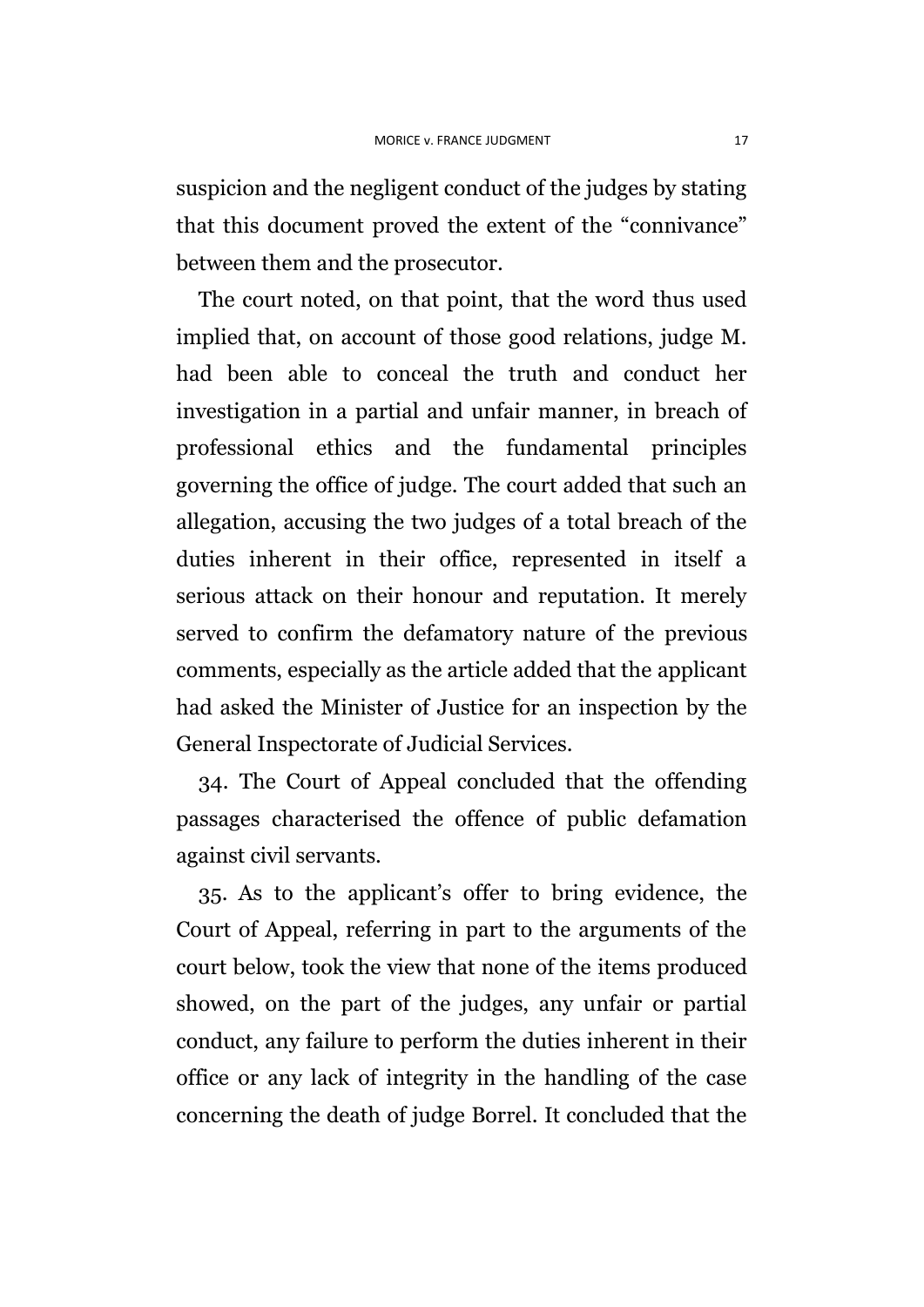veracity of the defamatory allegations had not been established.

36. As regards the applicant's defence of good faith, the court noted that he had referred to the duties that were inherent in his mission of defending clients, the results obtained in the case since the change of investigating judge and the judicial decisions taken thereafter. It found, however, that at the time of the article's publication, the highly virulent attacks on the professional and moral integrity of the two judges, in comments that seriously questioned their impartiality and intellectual honesty, clearly overstepping the right to free criticism, was no longer of any procedural interest because the case had already been withdrawn from them.

<span id="page-19-0"></span>37. The court found that the particularly defamatory comments made by the applicant in the press against the two judges revealed, by their excessive nature, the intensity of the conflict between him and, in particular, judge M. It considered the comments to amount to an "*ex post facto* settling of scores", as shown by their inclusion, as the applicant had wished, in an article published in *Le Monde* on 7 September 2000. According to the court, on that date, the applicant could not have been unaware that the Investigation Division of the Paris Court of Appeal had just begun to examine, at his request as lawyer acting for the civil parties, the case of the Church of Scientology in which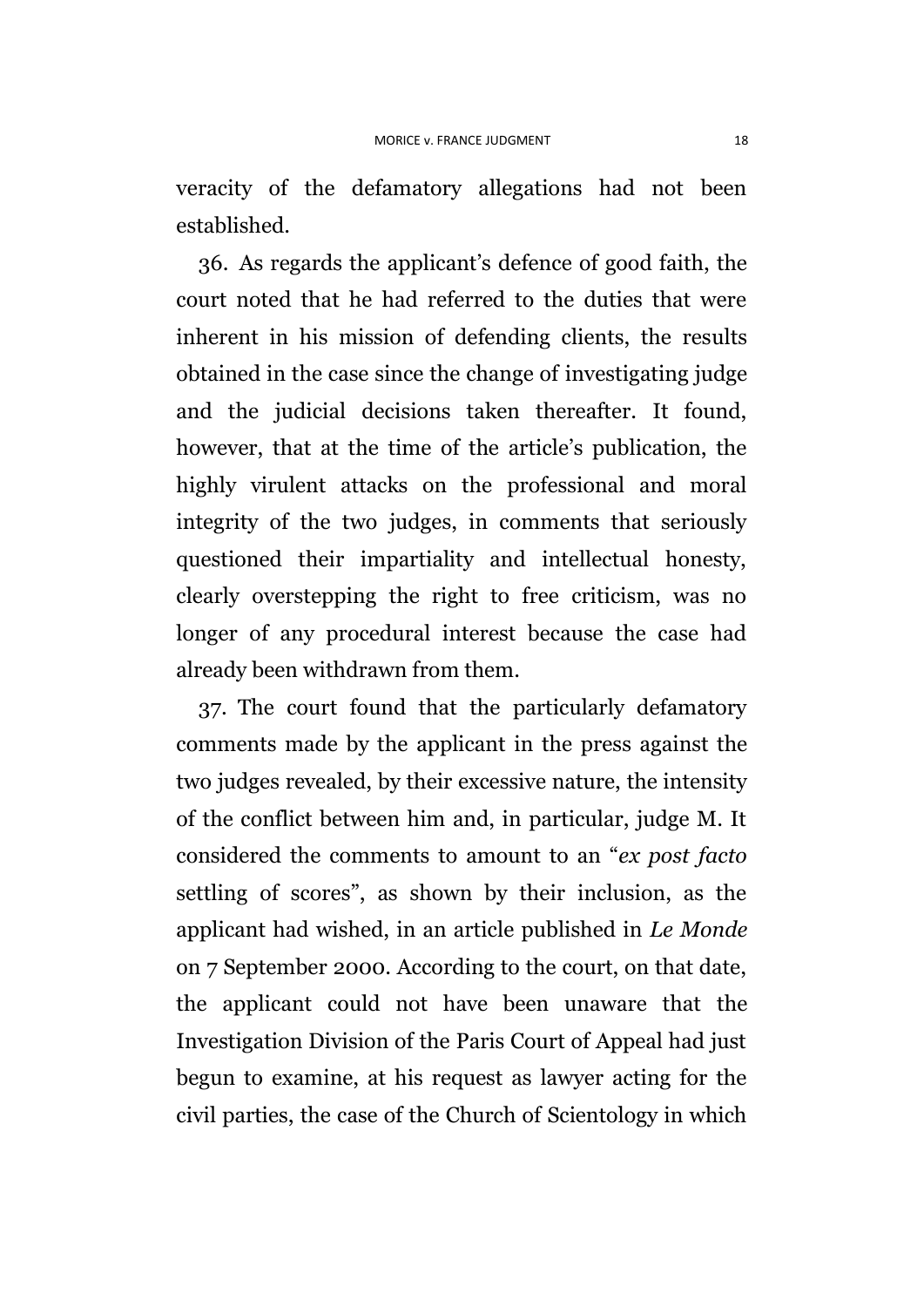M., as investigating judge in the case, was suspected of being responsible for the disappearance of documents. It concluded that this showed, on the part of the applicant, personal animosity and an intention to discredit those judges, in particular judge M., with whom he had been in conflict in various cases, thus ruling out his good faith.

38. Consequently, the Court of Appeal upheld the judgment of the court below, found the applicant guilty of instigating the offence of defamation against a civil servant, sentenced him to a fine of EUR 4,000 and, jointly with his two co-defendants, awarded EUR 7,500 in damages to each of the civil parties. It also ordered the publication of an announcement in *Le Monde*.

39. The defendants and judge M. lodged an appeal on points of law against that judgment.

The applicant relied, in particular, on Article 10 of the Convention, arguing that the immunity provided for in section 41 of the Freedom of the Press Act protected the lawyer in respect of any oral or written comments made in the context of any type of judicial proceedings, in particular of a disciplinary nature. It followed, in his submission, that the letter of 6 September 2000 to the Minister of Justice, for the purpose of asking the National Legal Service Council (*Conseil supérieur de la magistrature*) to take action against two judges who had been responsible for investigating the case in question, fell within the context of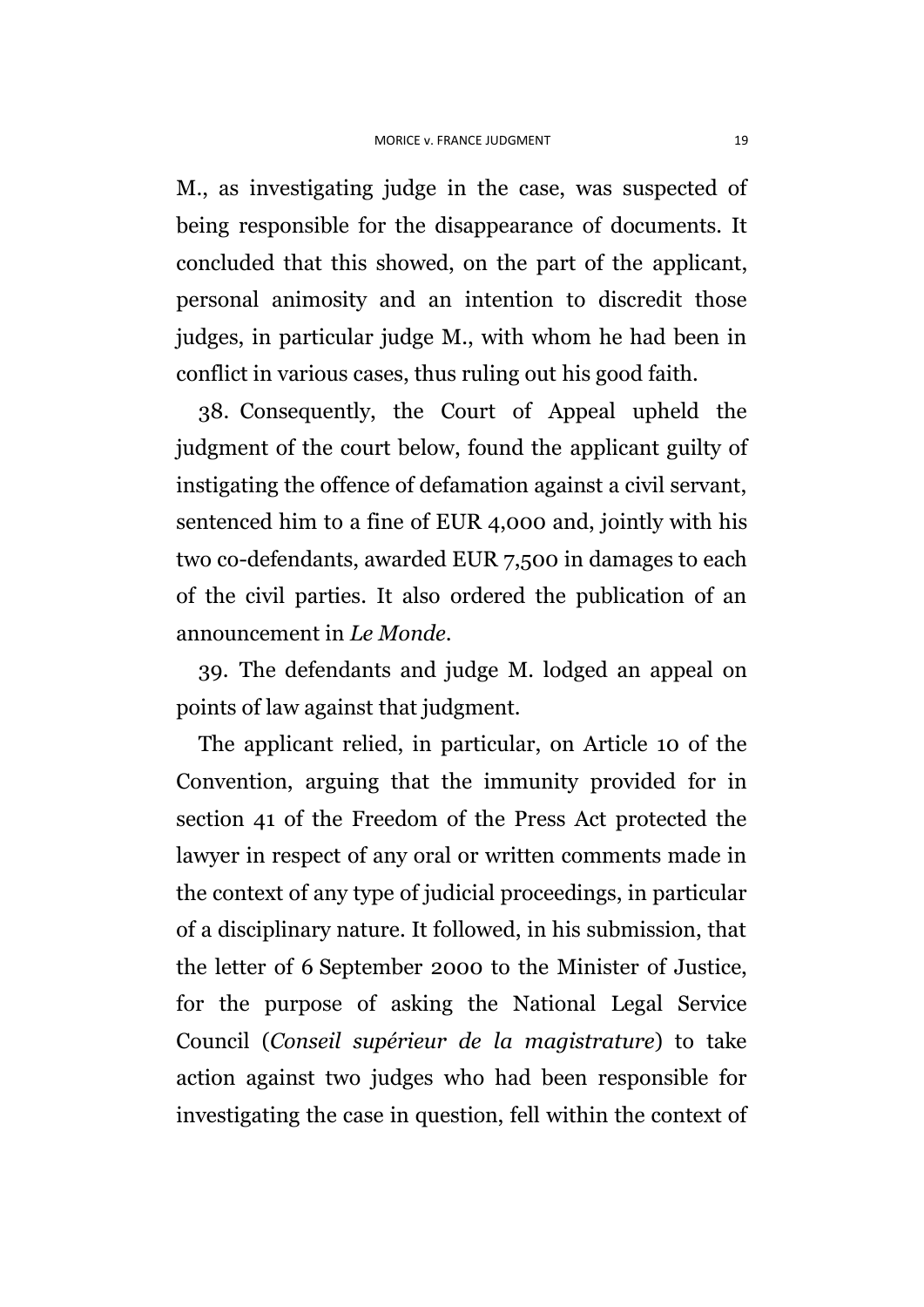the defence of the civil party's interests. Accordingly, in his view, the Court of Appeal had not been entitled to refuse to grant immunity from suit in respect of the allegedly defamatory comments contained in that letter on the ground that it did not constitute an act of referral that could be covered by the term "pleadings" in section 41 of the above-mentioned Act.

40. On that point, the Court of Cassation found that the Court of Appeal had justified its decision by taking the view that the fact of making public the letter to the Minister of Justice seeking an investigation by the General Inspectorate of Judicial Services into the shortcomings attributed to the two investigating judges did not constitute an act of referral to the National Legal Service Council and was not part of any proceedings involving the exercise of defence rights before a court of law.

41. The applicant further relied on Article 10 of the Convention, asserting that the impugned comments concerned a court case that had for a long time received media coverage and the questionable manner in which the investigation had been conducted. Having regard to the importance of the subject of general interest in the context of which the comments had been made, the Court of Appeal was not entitled to find that he had overstepped the bounds of his freedom of expression.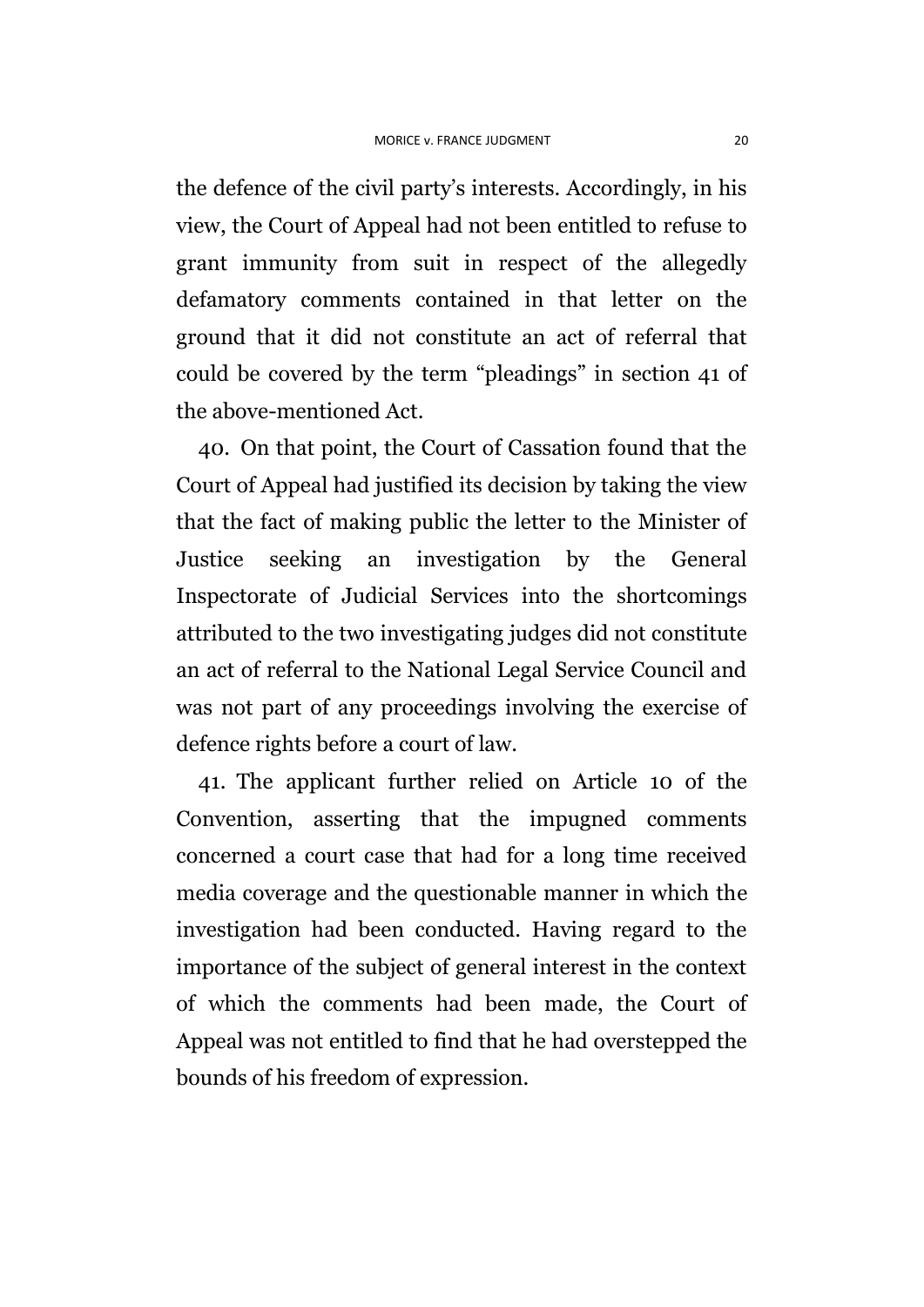42. He contended that good faith was to be assessed in the light of the impugned comments that had been published. He added that the mere fact that he had had a disagreement with one of the judges in the context of another set of proceedings did not prove that he was driven by any personal animosity.

Lastly, he argued that opinions expressed about the functioning of a basic institution of the State, like the handling of a criminal investigation, were not subject to a duty of prudence in the expression of thought.

43. The Court of Cassation took the view that the Court of Appeal had justified its decision. While everyone had the right to freedom of expression and while the public had a legitimate interest in receiving information on criminal proceedings and the functioning of the courts, the exercise of those freedoms entailed duties and responsibilities and could be subject, as in the present case where the admissible limits of freedom of expression in criticising the action of judges had been overstepped, to restrictions or sanctions prescribed by law which constituted measures that were necessary in a democratic society for the protection of the reputation and rights of others.

It dismissed the appeals by a judgment of 10 November 2009. The bench which gave that judgment included, in particular, Mr J.M. (see paragraph 14 above).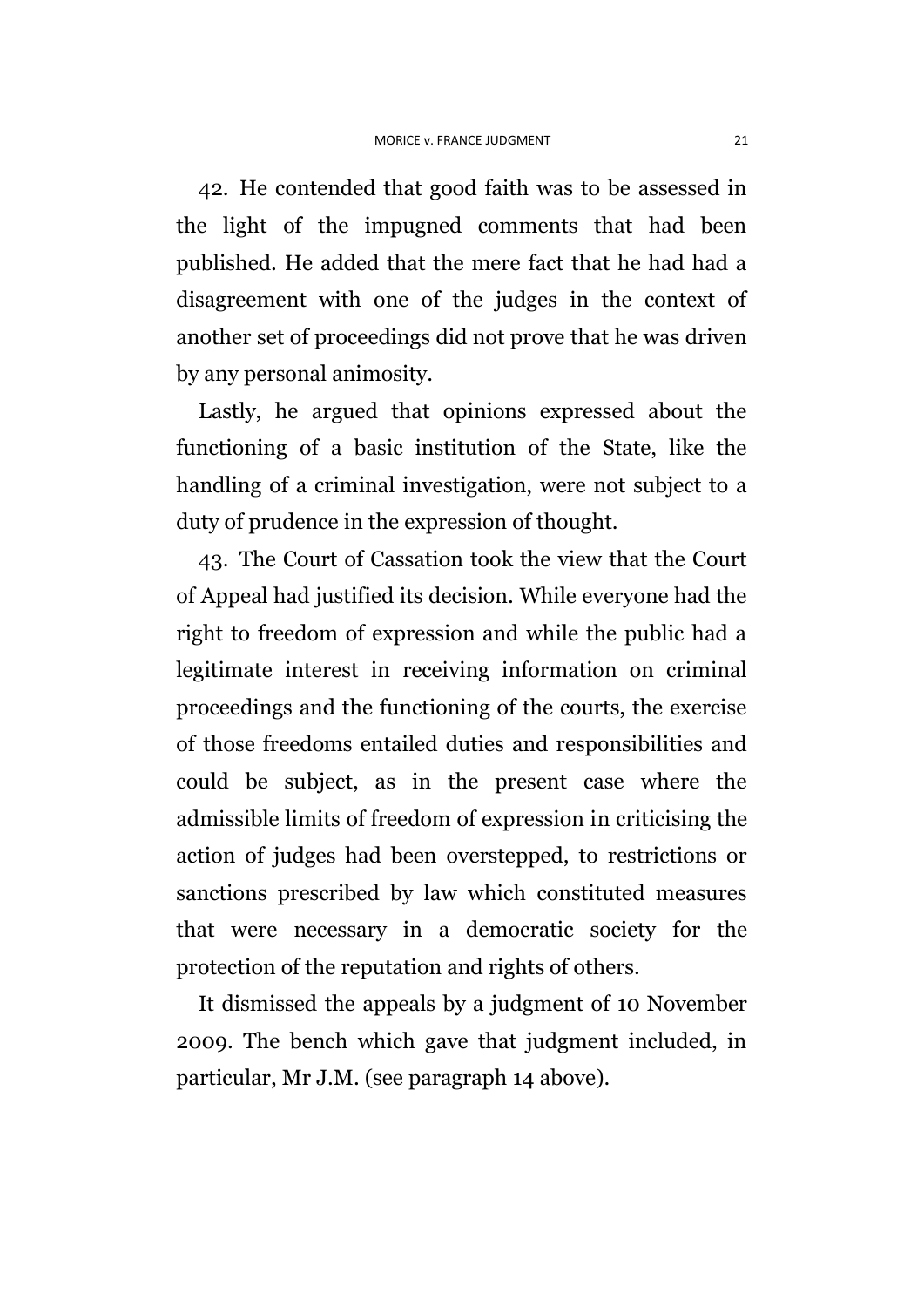#### II. RELEVANT DOMESTIC LAW

44. The relevant provisions of the Freedom of the Press Act of 29 July 1881 read as follows.

#### **Section 29**

"The making of any factual allegation or imputation that damages the honour or reputation of the person or body to whom the fact in question is attributed shall constitute defamation. The direct publication or reproduction of such an allegation or imputation shall be punishable, even where it is expressed in sceptical terms or made about a person or body that is not expressly named but is identifiable by the terms of the offending speeches, shouts, threats, written or printed matter, placards or posters.

The use of abusive or contemptuous language or invective not containing an allegation of any fact shall constitute an insult (*injure*)."

## **Section 31**

"Where defamation is committed by the same means by reference to the functions or capacity of one or more ministers or ministry officials, one or more members of one of the two legislative chambers, a civil servant, ..., the offence shall be punishable by the same penalty. ..."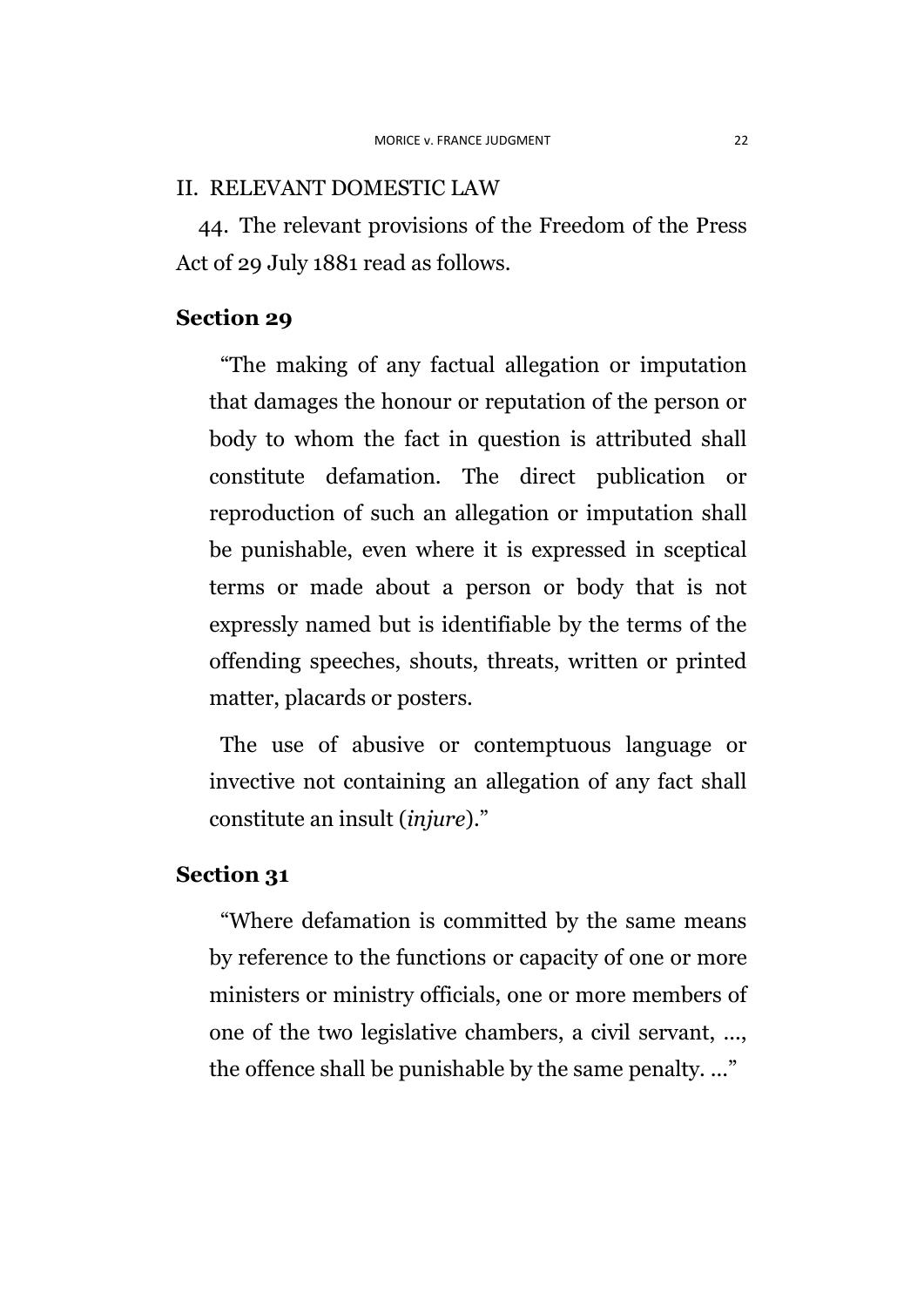### **Section 41**

"... No proceedings for defamation, insult or abuse shall arise from any faithful record of judicial proceedings drawn up in good faith, or from any statements made or pleadings filed in a court of law.

Judges to whom the matter has been referred, ruling on the merits, may nevertheless order the suppression of the insulting, contemptuous or defamatory speech, and award damages against the person concerned.

Defamatory allegations that are unrelated to the case may, however, give rise to criminal prosecution or civil actions by the parties, when such actions have been reserved for them by the courts, and, in any event, to civil action by third parties."

#### **Section 42**

"The following persons shall be liable, as principals and in the following order, to sanctions for serious crimes (*crimes*) or other major offences (*délits*) committed through the press:

(1) publication directors or publishers, whatever their profession or title and, in the circumstances defined in section 6(2), joint publication directors;

(2) in the absence of any of the foregoing, the actual offenders;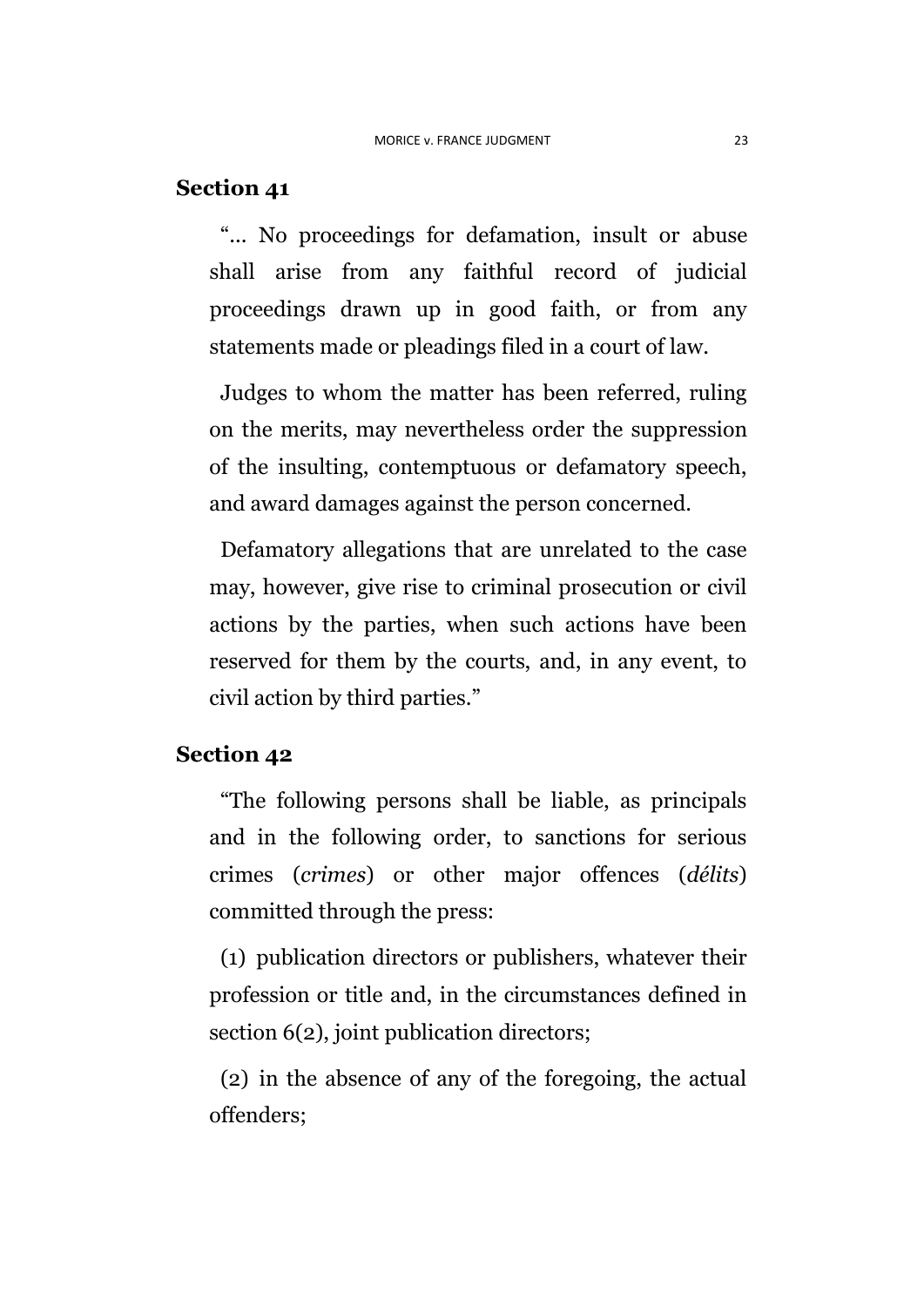(3) in the absence of the authors, the printers;

(4) in the absence of the printers, the vendors, distributors and billstickers.

In the cases provided for in the second paragraph of section 6, the joint and several liability of the persons referred to in paragraphs 2, 3 and 4 of the present section shall be engaged as if there were no publication director, when, contrary to the provisions of the present Act, a joint publication director has not been appointed."

## **Section 55**

"Where the defendant wishes to be allowed to prove the veracity of the defamatory allegations, in accordance with section 35 of the present Act, he shall, within ten days from the service of the summons, notify the public prosecutor or the complainant, at the address for service designated thereby, depending on whether the proceedings have been initiated by the former or the latter, of:

1 <sup>o</sup> The allegations as given and described in the summons of which he seeks to prove the veracity;

2<sup>o</sup> Copies of the documents;

3<sup>o</sup> The names, occupations and addresses of the witnesses he intends to call for the said purpose.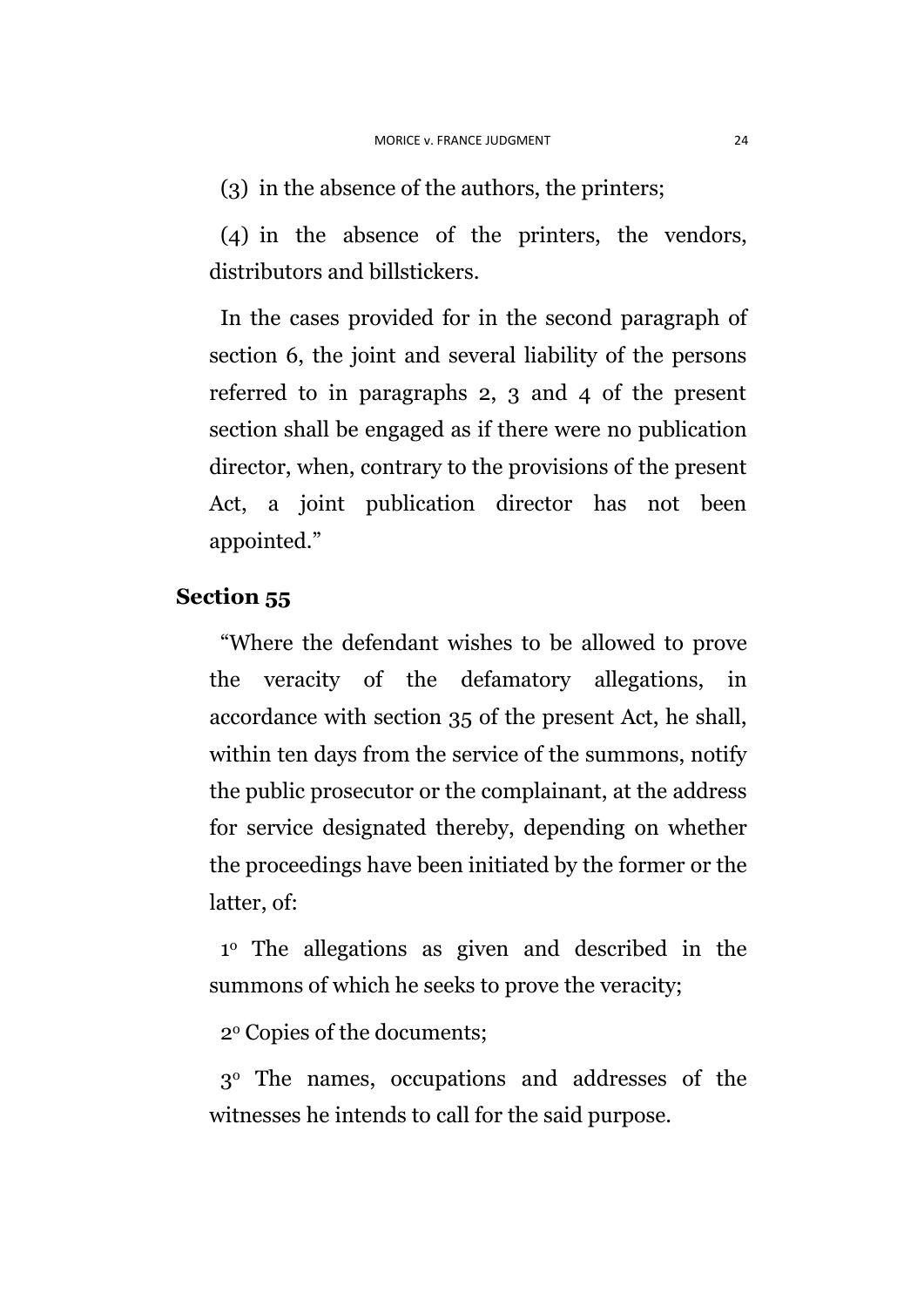The said notice shall contain the choice of the address for service in the proceedings before the criminal court, and all requirements shall be met on pain of forfeiting the right to bring evidence."

45. The Code of Criminal Procedure provides *inter alia* as follows, concerning applications for the withdrawal of judges:

### **Article 668**

"An application for a judge's withdrawal from a case may be based on any of the following grounds::

...

9<sup>o</sup> where there has been, between the judge ... and one of the parties, any manifestation serious enough to cast doubt on his/her impartiality."

## **Article 674-1**

"An application for the withdrawal of a member of the Court of Cassation hearing a criminal case must give reasons; it shall be deposited in the registry. The assistance of a lawyer is not compulsory."

## **Article 674-2**

"The competent Section shall rule within one month from the filing of the application with the registry, after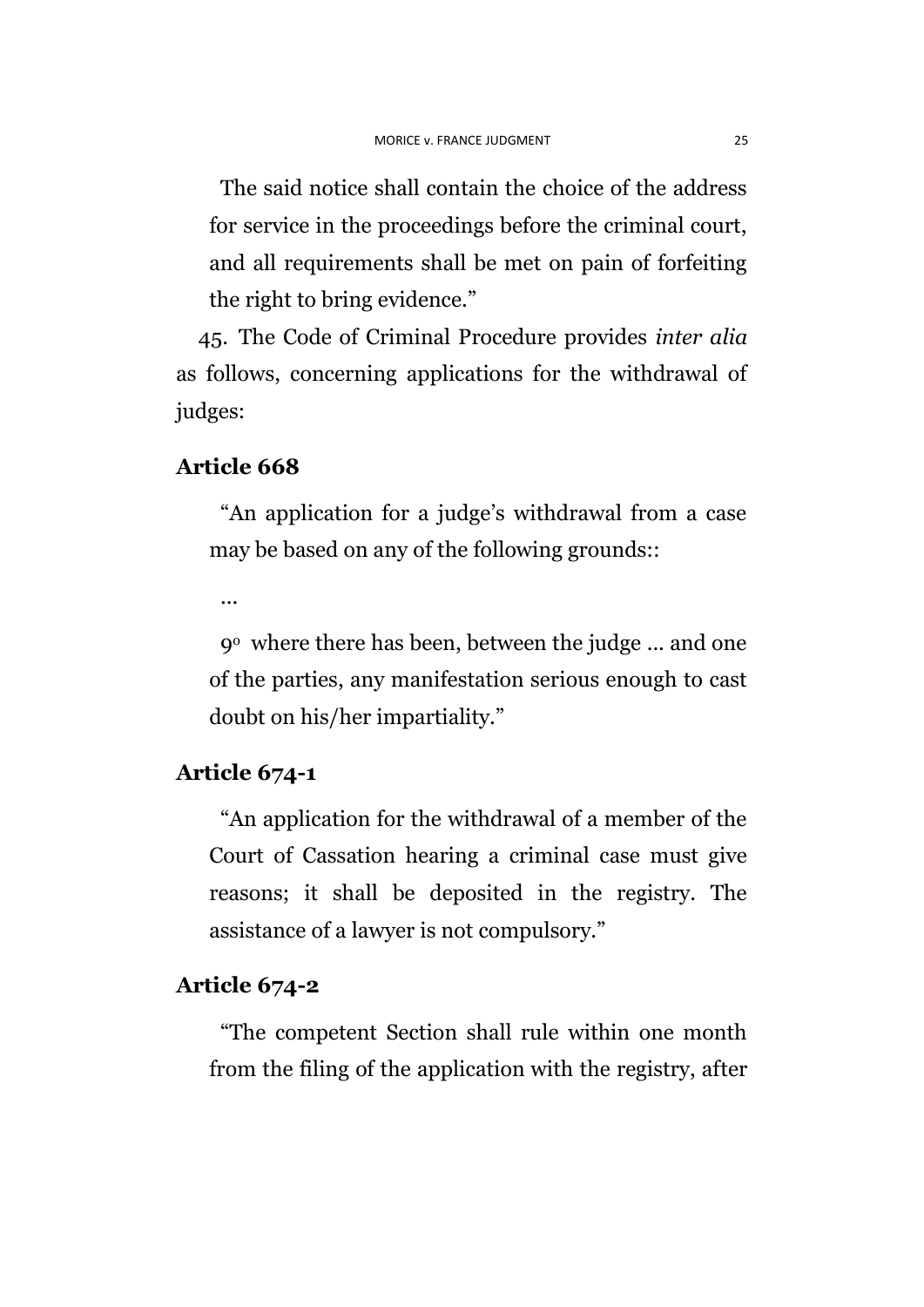receiving the observations of the judge whose withdrawal is sought.

The procedure shall otherwise be governed by the provisions of Book II, Title XX, of the Code of Civil Procedure."

46. The Code of Civil Procedure provides as follows:

## **Article 346**

"The judge, as soon as he or she receives the copy of the application, must stand down until the ruling on the requested withdrawal.

In case of urgency, another judge may be appointed, even *ex parte*, to perform the necessary acts."

#### **Article 1027**

"A request for the withdrawal of a member of the Court of Cassation shall be examined by a Section, other than that to which the case has been allocated, designated by the President of the Court."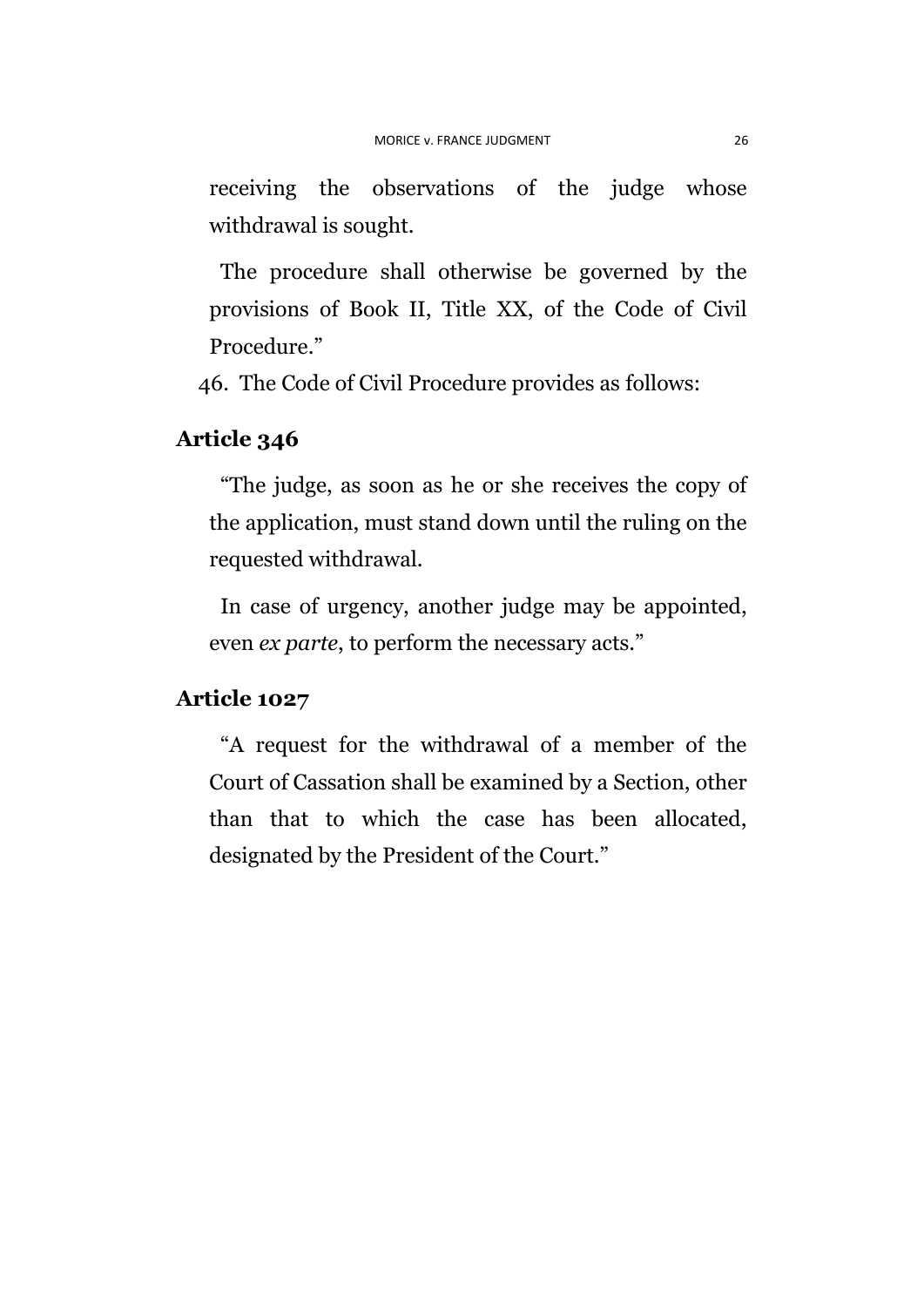### THE LAW

## I. ALLEGED VIOLATION OF ARTICLE 6 § 1 OF THE **CONVENTION**

47. The applicant alleged that there had been a violation of Article 6 § 1 of the Convention and submitted that his case had not been heard fairly in an impartial tribunal, as regards the proceedings before the Court of Cassation. He complained that Mr J.M., who was on the bench which ruled on his appeal, had previously expressed his support publicly for judge M. at the general meeting of judges of the Paris *tribunal de grande instance* on 4 July 2000.

The relevant part of Article 6 § 1 reads as follows:

"In the determination of ... any criminal charge against him, everyone is entitled to a fair ... hearing ... by an independent and impartial tribunal established by law  $\cdot$ ...

## **A. Admissibility**

48. The Government argued that the applicant had not exhausted internal remedies within the meaning of Article 35 of the Convention.

49. They submitted that the applicant could have requested the withdrawal of Mr J.M. on the grounds of his lack of impartiality. They referred to Articles 668, 674-1 and 674-2 of the Code of Criminal Procedure and explained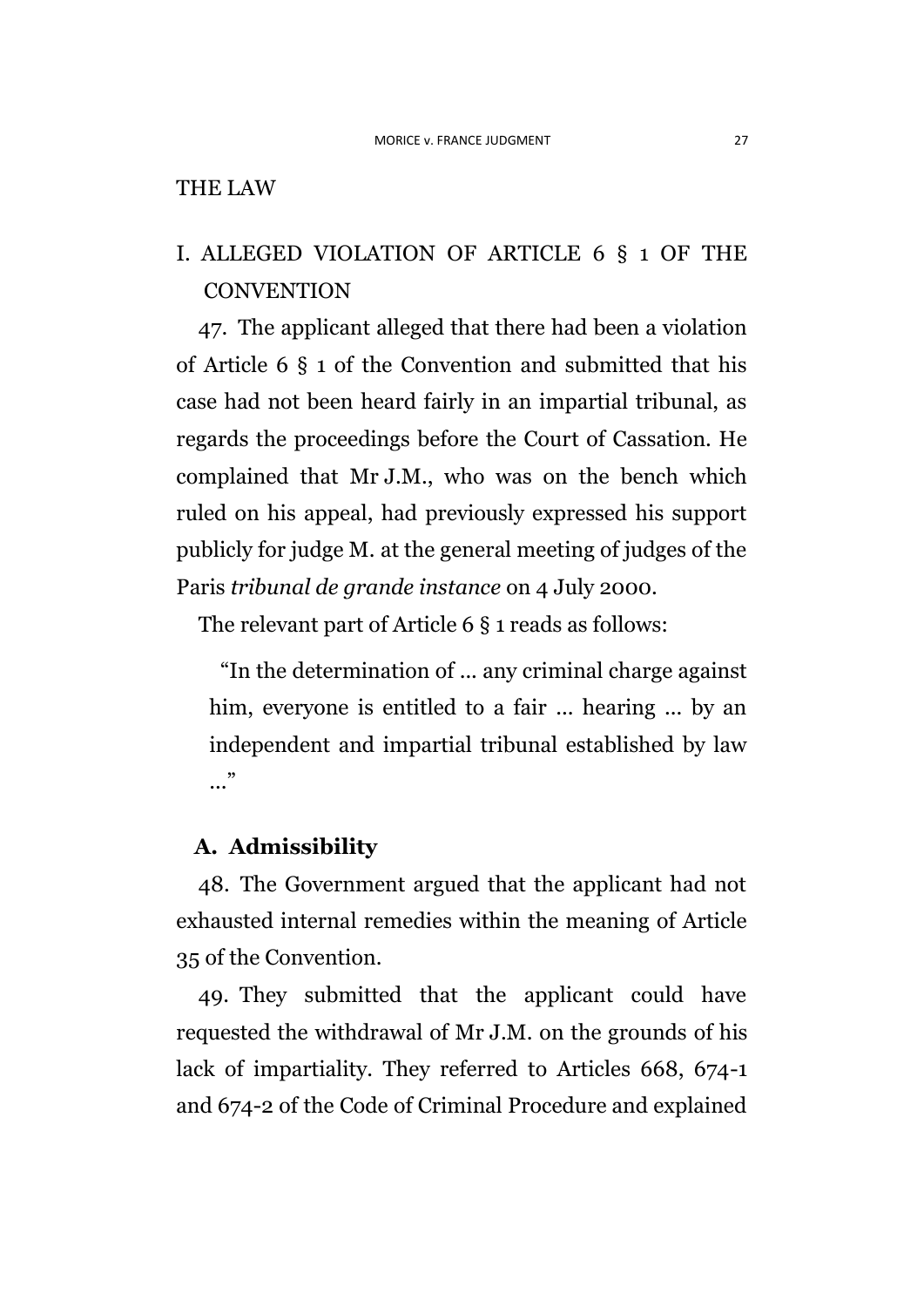that the procedure for requesting a judge's withdrawal was straightforward as the relevant application, giving reasons, had to be filed in the registry of the Court of Cassation by the requesting party or lawyer.

50. The Government added that it was an appropriate remedy since, in accordance with the Code of Civil Procedure, the application for withdrawal had suspensive effect. As soon as he became aware of the request the judge had to stand down, until the ruling on his withdrawal.

51. They denied that the applicant had not discovered until reading the judgment that Mr J.M. had been sitting in the case.

52. They explained that the proceedings were held before a bench of which the members had been designated by the President of the court, and that the applicant must have – or could have – known who they were. They appended to their observations the order of the President of the Court of Cassation dated 28 January 2009 stipulating, *inter alia*, that Mr J.M. would sit in the Criminal Division from 2 February 2009 onwards.

53. They added that, since September 2009, lawyers at the *Conseil d'État* and Court of Cassation were immediately informed in writing, when a case was referred to a full Section rather than a reduced bench, of the development in the proceedings. Moreover, a few weeks before the hearing the lawyers were informed by a notice from the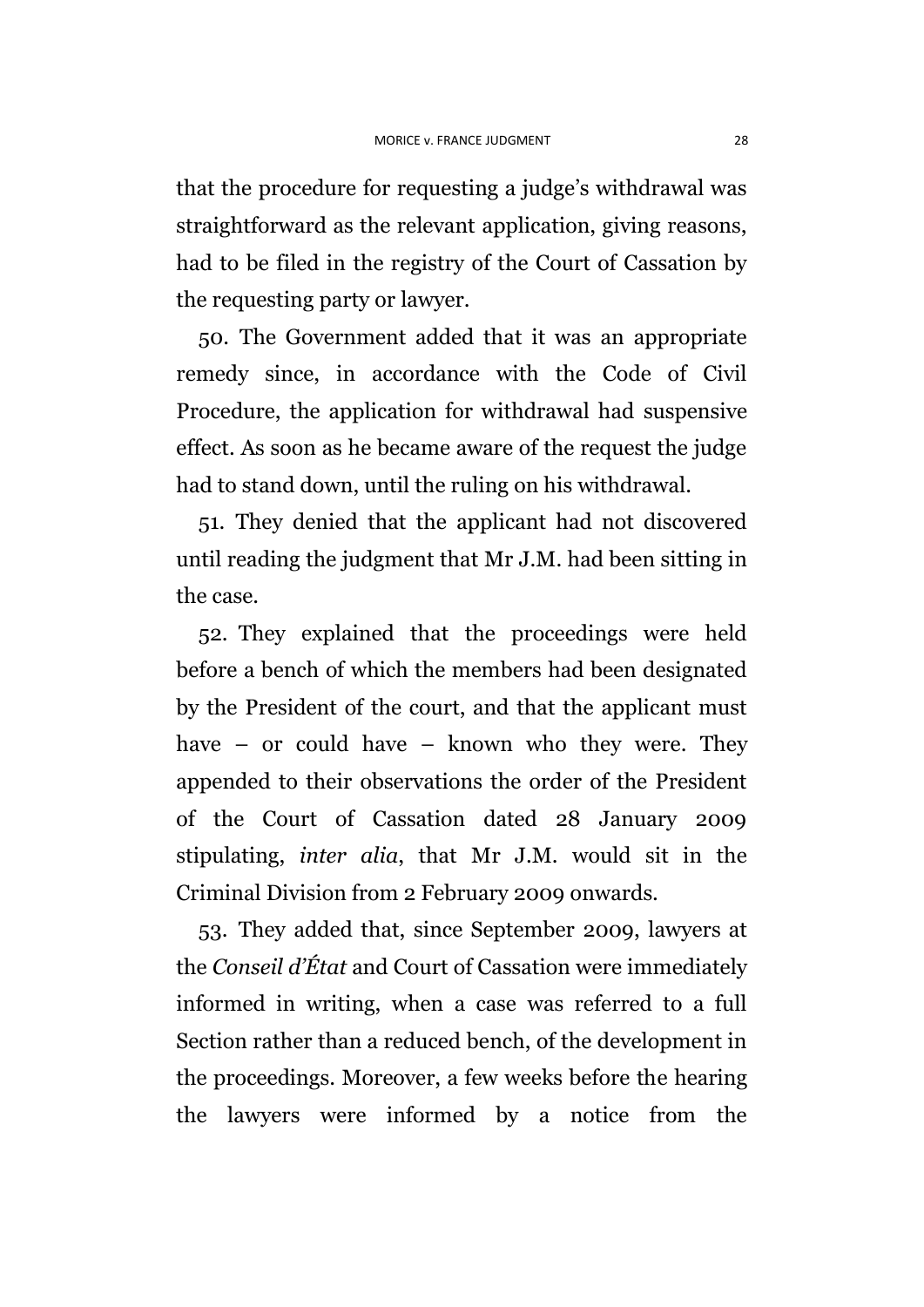prosecutor's officer of the date when their case was to be heard and they were entitled to present oral argument should they deem it necessary.

They produced a copy of the "on-line workflow" for the applicant's appeal, summarising the various stages of the Court of Cassation proceedings, together with the report by the reporting judge, both referring to examination by a "reduced bench".

They submitted that the applicant had thus had the necessary time to file a request for withdrawal.

54. The Government lastly pointed out that the lawyer at the *Conseil d'État* and Court of Cassation could not have failed to notice the presence of Mr J.M. at the hearing when he had made his oral submissions. It would still have been possible at that stage to lodge an application for the judge's withdrawal, but he had not done so.

Accordingly, in the Government's submission, a party which had not sought a judge's withdrawal before the close of the proceedings, when it could have done so, was presumed to have unequivocally waived that right.

55. The Government referred on this point to the Court's case-law and emphasised that the Court had already found the application for withdrawal to be an effective remedy.

56. The applicant submitted that in the present case neither he nor his lawyer had been able to know that Mr J.M. would be sitting.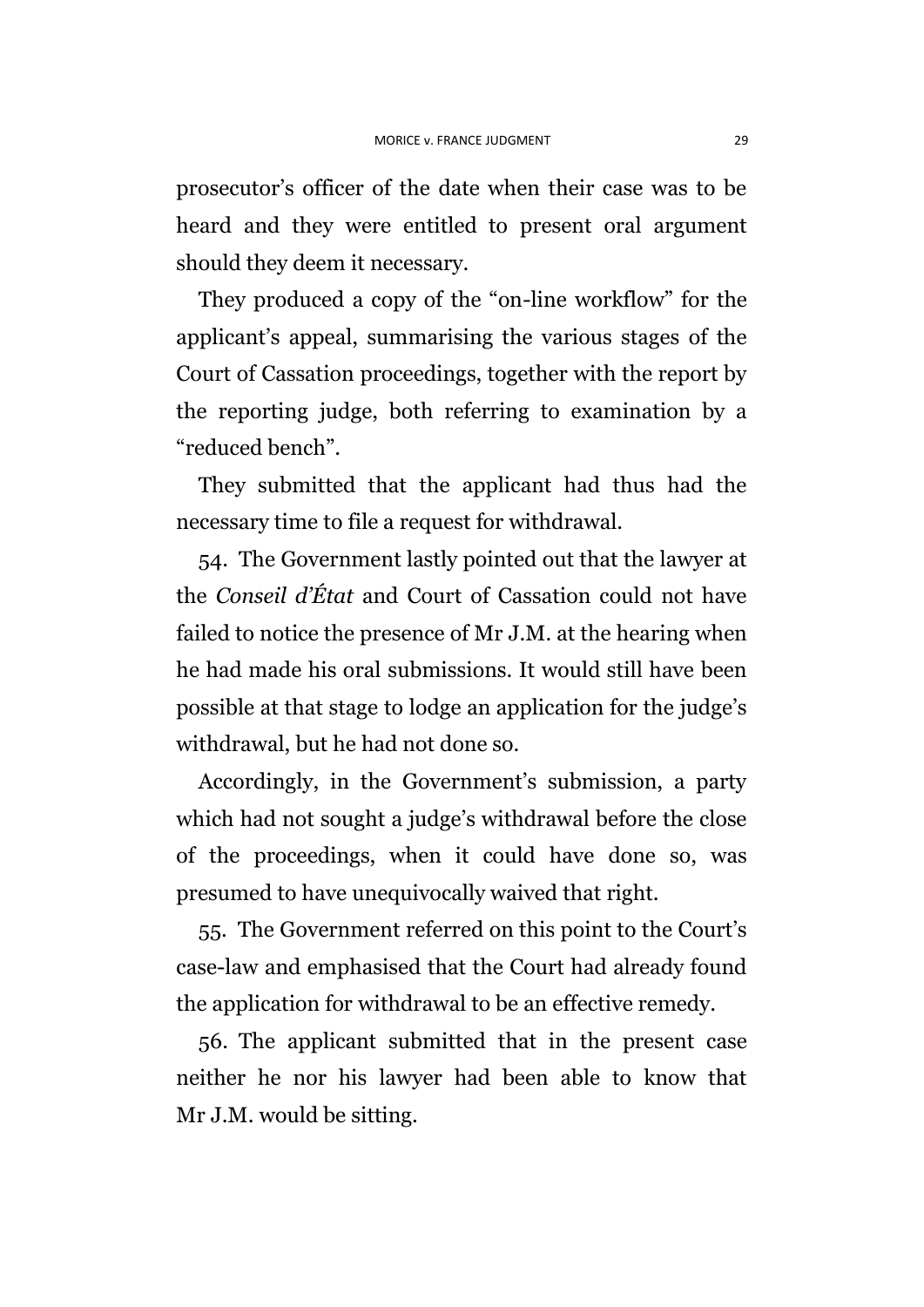He pointed out that the documents adduced by the Government showed, on the contrary, that Mr J.M. was not supposed to sit in that hearing.

First, the judge's report filed on 21 July 2009 stated that "a draft [had] been drawn up and examination by a reduced bench proposed".

Secondly, the "on-line workflow" for the applicant's case indicated, next to the date of 13 October 2009: "Hearing (Section 1 Reduced bench procedure)".

57. The applicant explained that the reduced bench was a bench of three judges from the Section concerned: the President of the Division, the *Doyen* (senior member) and the reporting judge. As Mr J.M. was none of those, the applicant could not have expected him to sit in his case.

Ultimately it was a larger "full Section" bench, made up of ten judges, including Mr J.M., which heard the applicant's appeal, without his lawyer having been informed. He argued that he had thus been misled about the real composition of the Court of Cassation and had thus been deprived of the right to seek the withdrawal of a judge.

58. The applicant also produced three notices to lawyers from the registry of the Criminal Division of the Court of Cassation, dated 15 September, and 14 and 27 October 2009, respectively, in which it was indicated that the case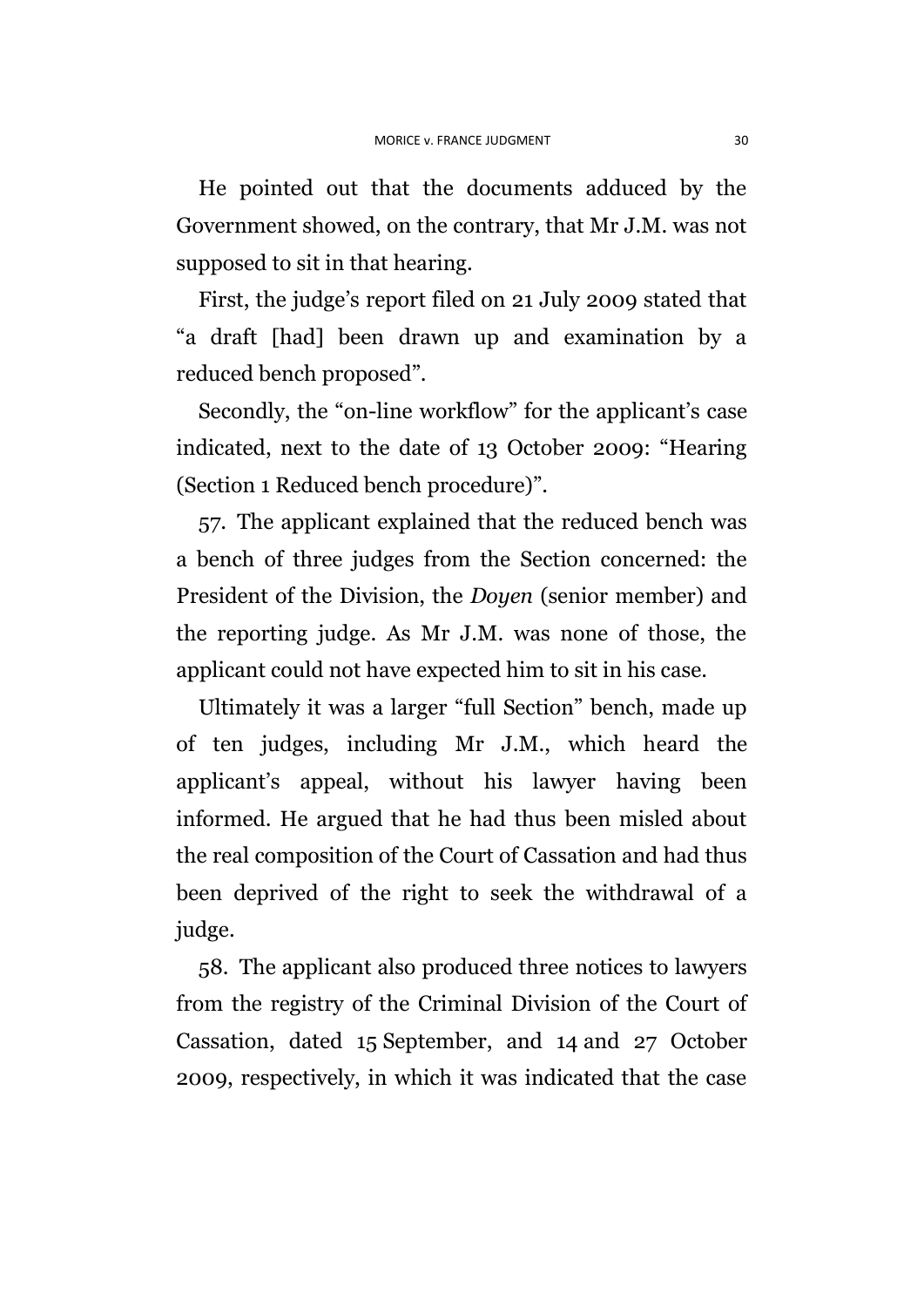would be, or had been, examined by a reduced bench on 13 October 2009.

59. He observed that the proceedings before the Court of Cassation were written and that his lawyer had not been obliged to attend the hearing of 13 October 2009.

60. He concluded that he had not had any reason to call for the withdrawal of a judge who was not supposed to be a member of the bench hearing his appeal. He added that it was the final judgment of 10 November 2009 which had revealed to him the precise composition of the Division at the time of its deliberation.

61. The Court reiterates that the purpose of Article 35 is to afford the Contracting States the opportunity of preventing or putting right the violations alleged against them before those allegations are submitted to the Convention institutions (see, for example, *Remli v. France*, 23 April 1996, § 33, *Reports of judgments and decisions* 1996-II, and *Selmouni v. France* [GC], no. 25803/94, § 74, ECHR 1999-V).

62. As regards an allegation to the effect that a court has not satisfied the conditions of independence or impartiality required by Article 6 § 1 of the Convention, the possibility of lodging an application for withdrawal under French law can be regarded as an effective remedy for the purposes of Article 35 § 1 of the Convention, and where the impartiality of a given member of a court is in issue, the withdrawal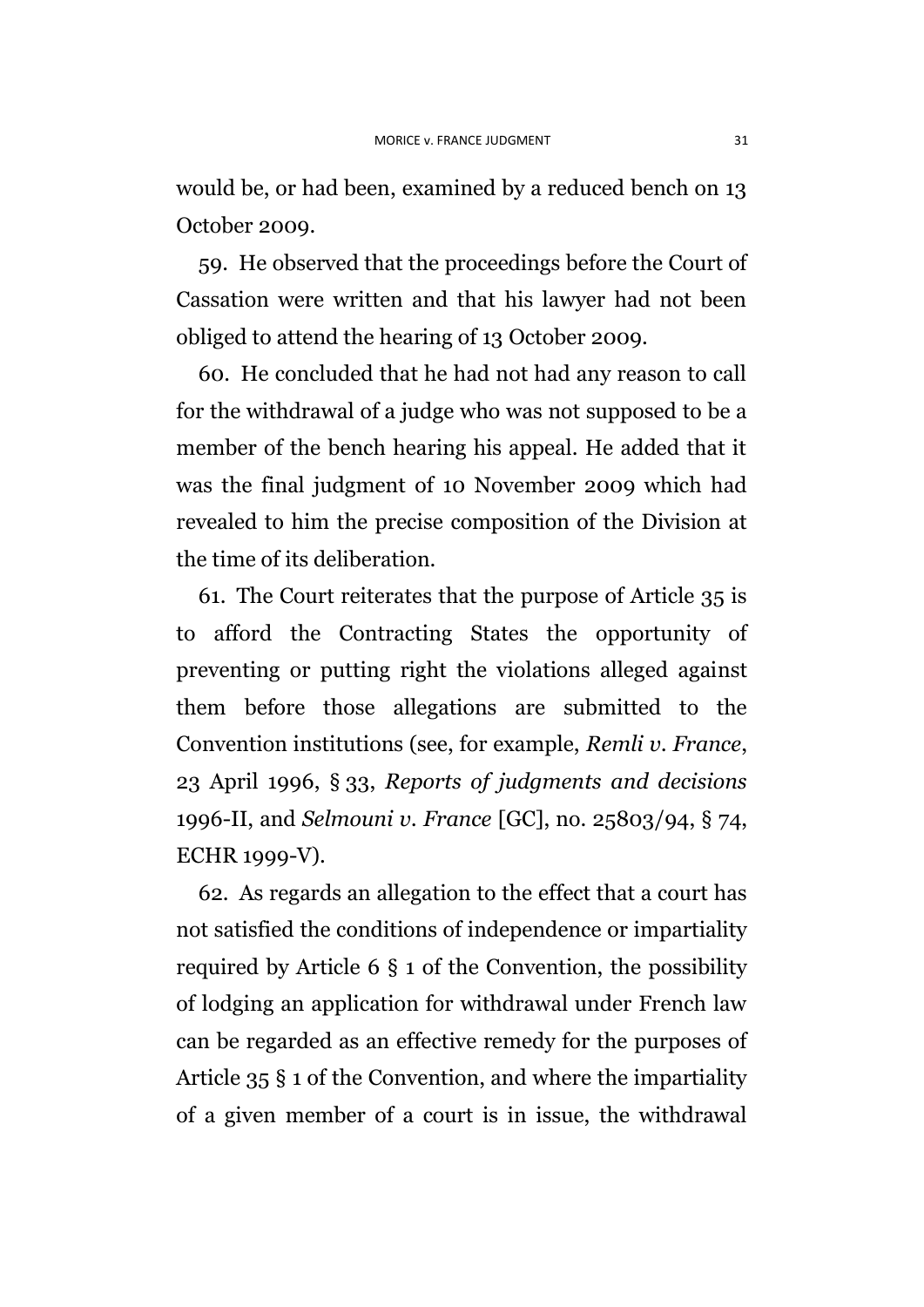procedure must be implemented (see *Huglo Lepage et Associés SCP v. France* (dec.), no. 59477/00, 30 March 2004, and *Roussin v. France* (dec.), no. 44674/08, 19 October 2010).

63. The Court notes that, in the present case, it can be seen from the documents submitted both by the applicant and by the Government that the case was supposed to be examined by a reduced bench of Section I of the Criminal Division of the Court of Cassation.

The report of the reporting judge dated 21 July 2009, the Court of Cassation's "on-line workflow" for the case, and the three notices issued on 15 September, and 14 and 27 October 2009, respectively, thus all mention that the case was being heard by a reduced bench, even in the last two of those documents which were sent after the date of the hearing.

Consequently, Mr J.M., who was neither the Division President, nor the *Doyen*, nor the reporting judge, was not supposed to sit in this case and the applicant had no reason to believe that he would.

64. As regards, moreover, the possibility of raising this point at the hearing, the Court notes that the proceedings before the Court of Cassation are mainly written and that there is no evidence in the file to show that the applicant's lawyer had been present at the hearing.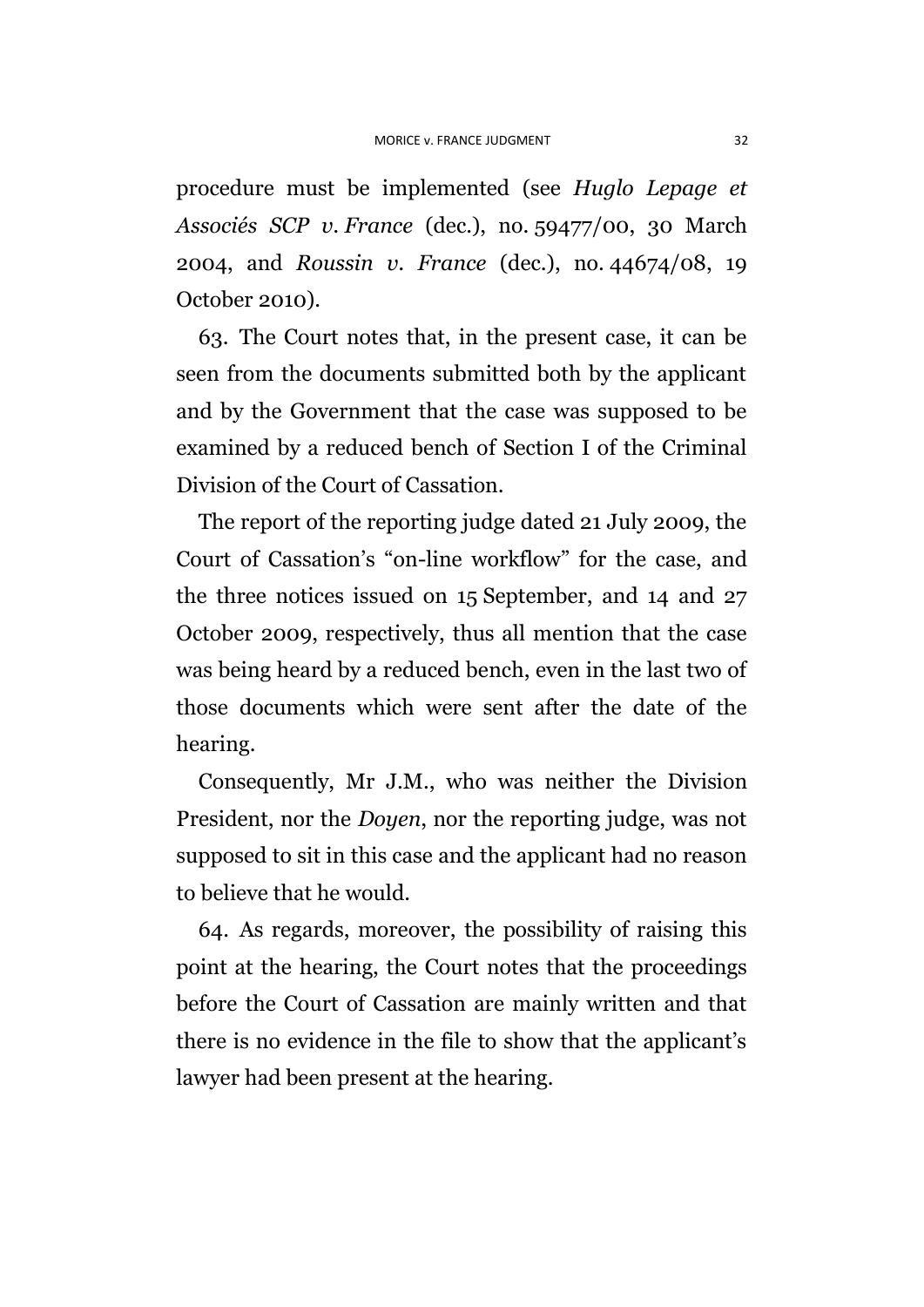65. In those circumstances, the Court takes the view that the applicant had no reason to request the withdrawal of Mr J.M. and had thus been unable to use the remedy advocated by the Government.

66. The objection raised by the Government must thus be rejected.

67. Moreover, the Court finds that this complaint is not manifestly ill-founded within the meaning of Article 35 § 3 (a) of the Convention. It further notes that it is not inadmissible on any other grounds. It must therefore be declared admissible.

#### **B. Merits**

#### *1. The parties' submissions*

68. On the merits, the applicant took the view that the Government had sought in vain to minimise the position taken by Mr J.M. at the general meeting of the Paris *tribunal de grande instance* of 4 July 2000.

He indicated that those comments, although they had been made in the context of disciplinary proceedings against judge M. in the case concerning the Church of Scientology, revealed that Mr J.M.'s relations with her were close and supportive, as expressed in a broad manner and not being confined to the Scientology case (see paragraph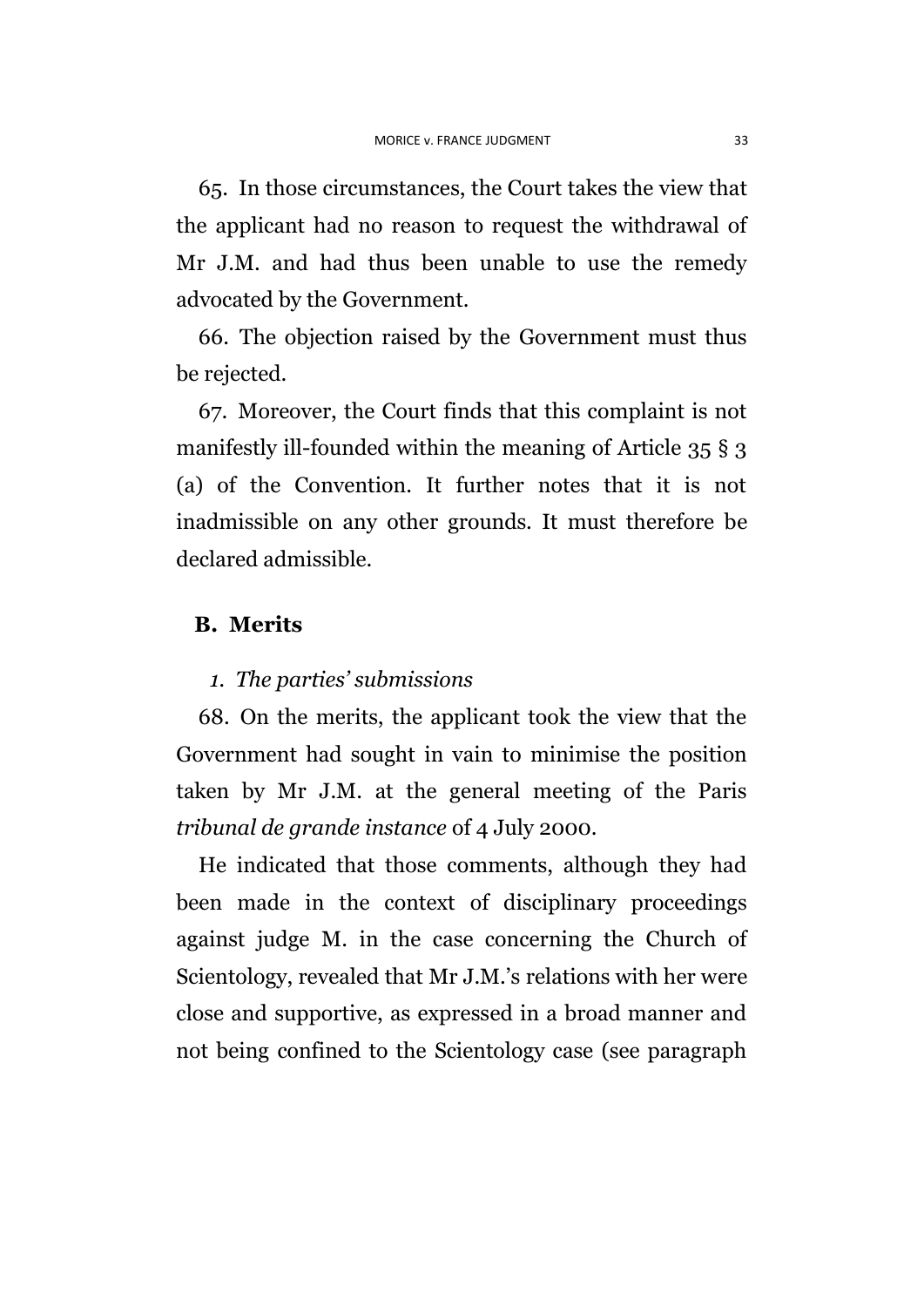14 above). He added that the Rouen Court of Appeal had used that case against him.

69. The applicant further observed that he had also been the lawyer acting for certain civil parties in the Scientology case and had triggered the disciplinary proceedings against judge M., because he had referred to the Minister of Justice the difficulties he had encountered with her in that case (see paragraph [37](#page-19-0) above).

70. The Government, for their part, emphasised that Mr J.M. had made the comments at issue almost ten years earlier, when he had been a judge at the Paris *tribunal de grande instance*. They added that those comments had been made in a different court and context, that of a case concerning the Church of Scientology, and could not be regarded as a general and unconditional expression of support for judge M.

## *2. The Court's assessment*

## **(a) General principles**

71. The principles emanating from the case-law on such matters were summarised by the Court as follows in the case of *Micallef v. Malta* ([GC], no. 17056/06, ECHR 2009).

"93. Impartiality normally denotes the absence of prejudice or bias and its existence or otherwise can be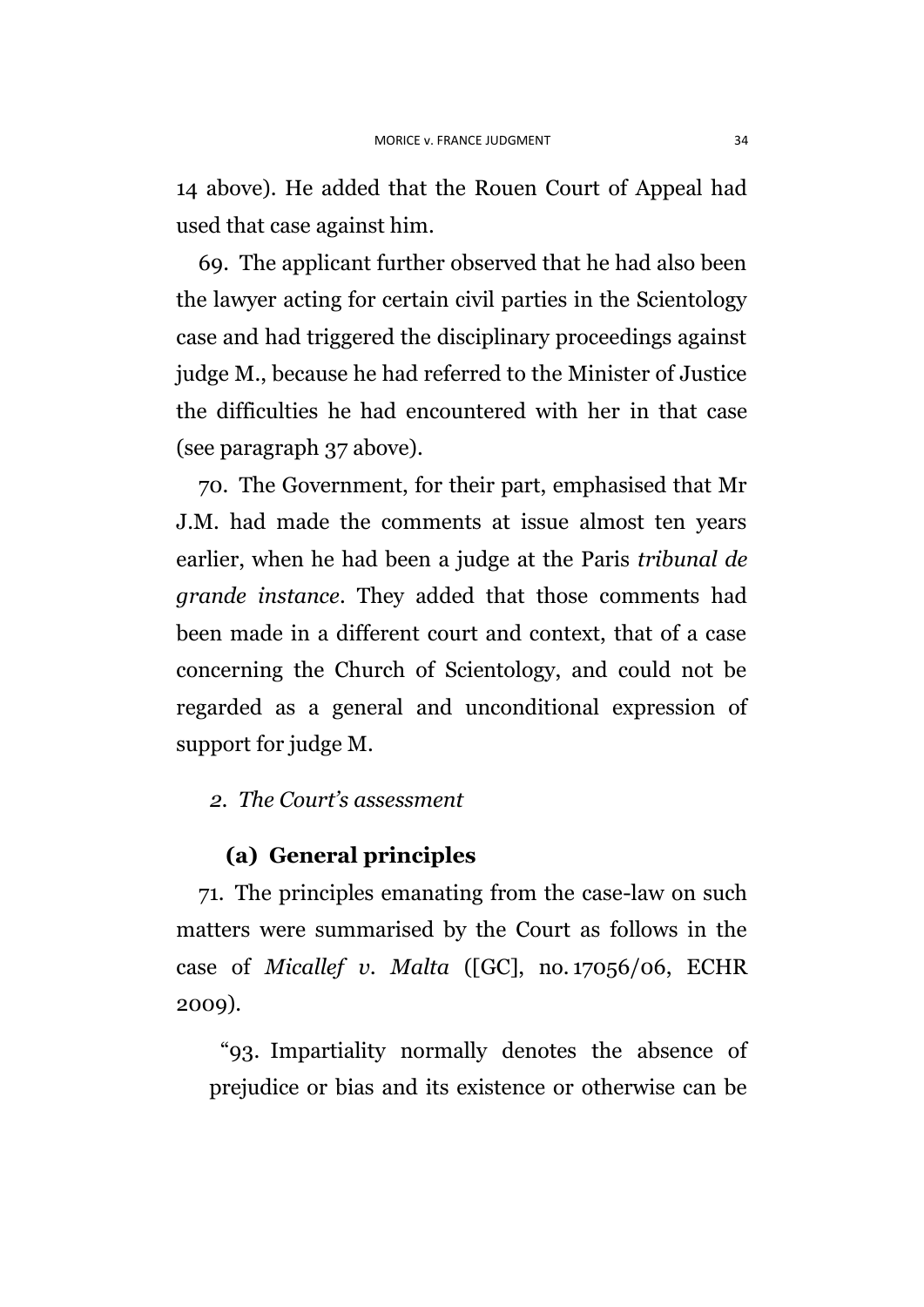tested in various ways. According to the Court's constant case-law, the existence of impartiality for the purposes of Article 6 § 1 must be determined according to a subjective test where regard must be had to the personal conviction and behaviour of a particular judge, that is, whether the judge held any personal prejudice or bias in a given case; and also according to an objective test, that is to say by ascertaining whether the tribunal itself and, among other aspects, its composition, offered sufficient guarantees to exclude any legitimate doubt in respect of its impartiality (see, *inter alia*, *Fey v. Austria*, 24 February 1993, §§ 27, 28 and 30, Series A no. 255-A, and *Wettstein v. Switzerland*, no. 33958/96, § 42, ECHR 2000-XII).

94. As to the subjective test, the principle that a tribunal shall be presumed to be free of personal prejudice or partiality is long-established in the caselaw of the Court (see, for example, *Kyprianou v. Cyprus*  [GC], no. 73797/01, § 119, ECHR 2005-XIII). The Court has held that the personal impartiality of a judge must be presumed until there is proof to the contrary (see *Wettstein*, cited above, § 43). As regards the type of proof required, the Court has, for example, sought to ascertain whether a judge has displayed hostility or ill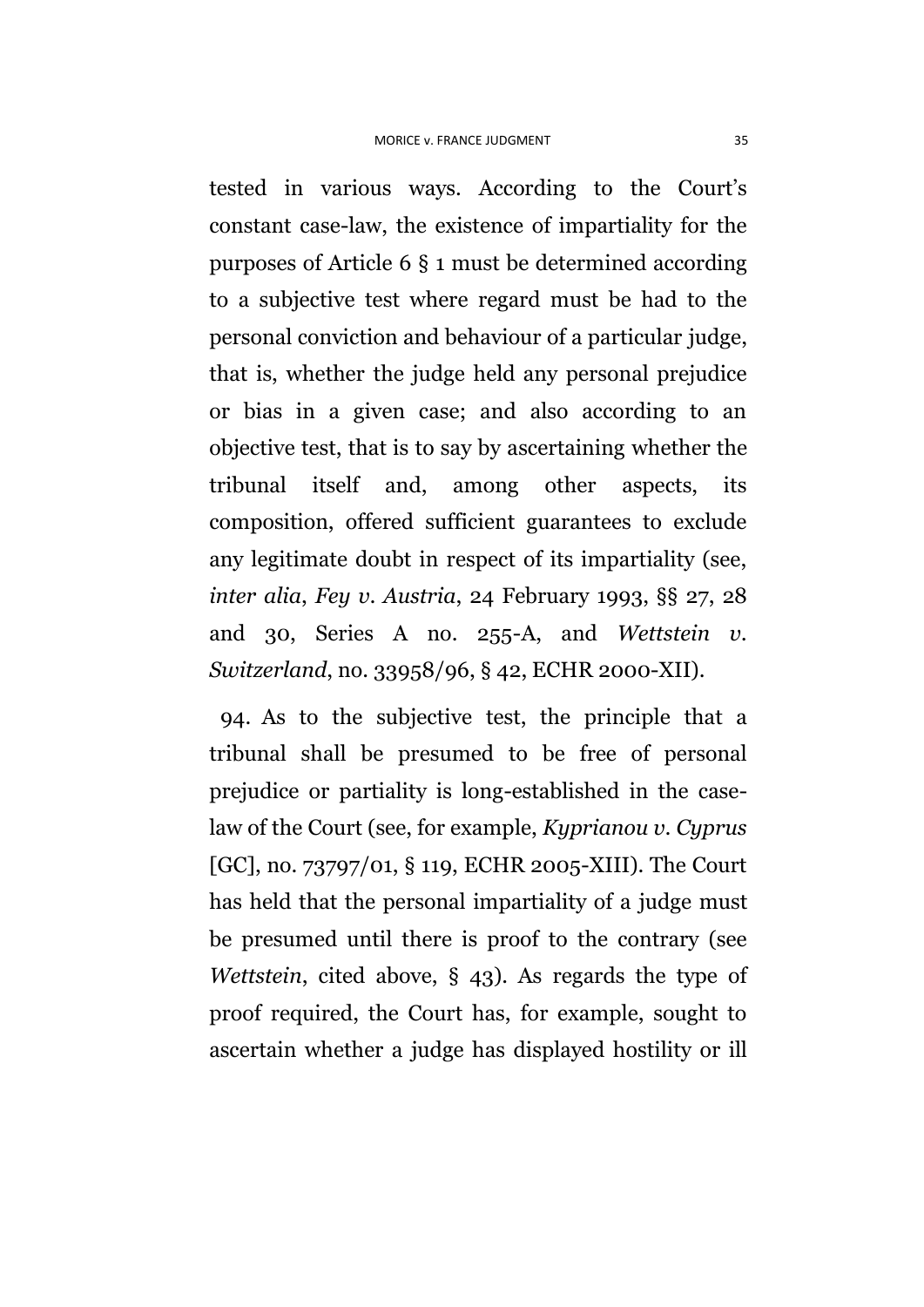will for personal reasons (see *De Cubber v. Belgium*, 26 October 1984, § 25, Series A no. 86).

95. In the vast majority of cases raising impartiality issues the Court has focused on the objective test. However, there is no watertight division between subjective and objective impartiality since the conduct of a judge may not only prompt objectively held misgivings as to impartiality from the point of view of the external observer (objective test) but may also go to the issue of his or her personal conviction (subjective test) (see *Kyprianou*, cited above, § 119). Thus, in some cases where it may be difficult to procure evidence with which to rebut the presumption of the judge's subjective impartiality, the requirement of objective impartiality provides a further important guarantee (see *Pullar v. the United Kingdom*, 10 June 1996, § 32, *Reports* 1996- III).

96. As to the objective test, it must be determined whether, quite apart from the judge's conduct, there are ascertainable facts which may raise doubts as to his impartiality. This implies that, in deciding whether in a given case there is a legitimate reason to fear that a particular judge or a body sitting as a bench lacks impartiality, the standpoint of the person concerned is important but not decisive. What is decisive is whether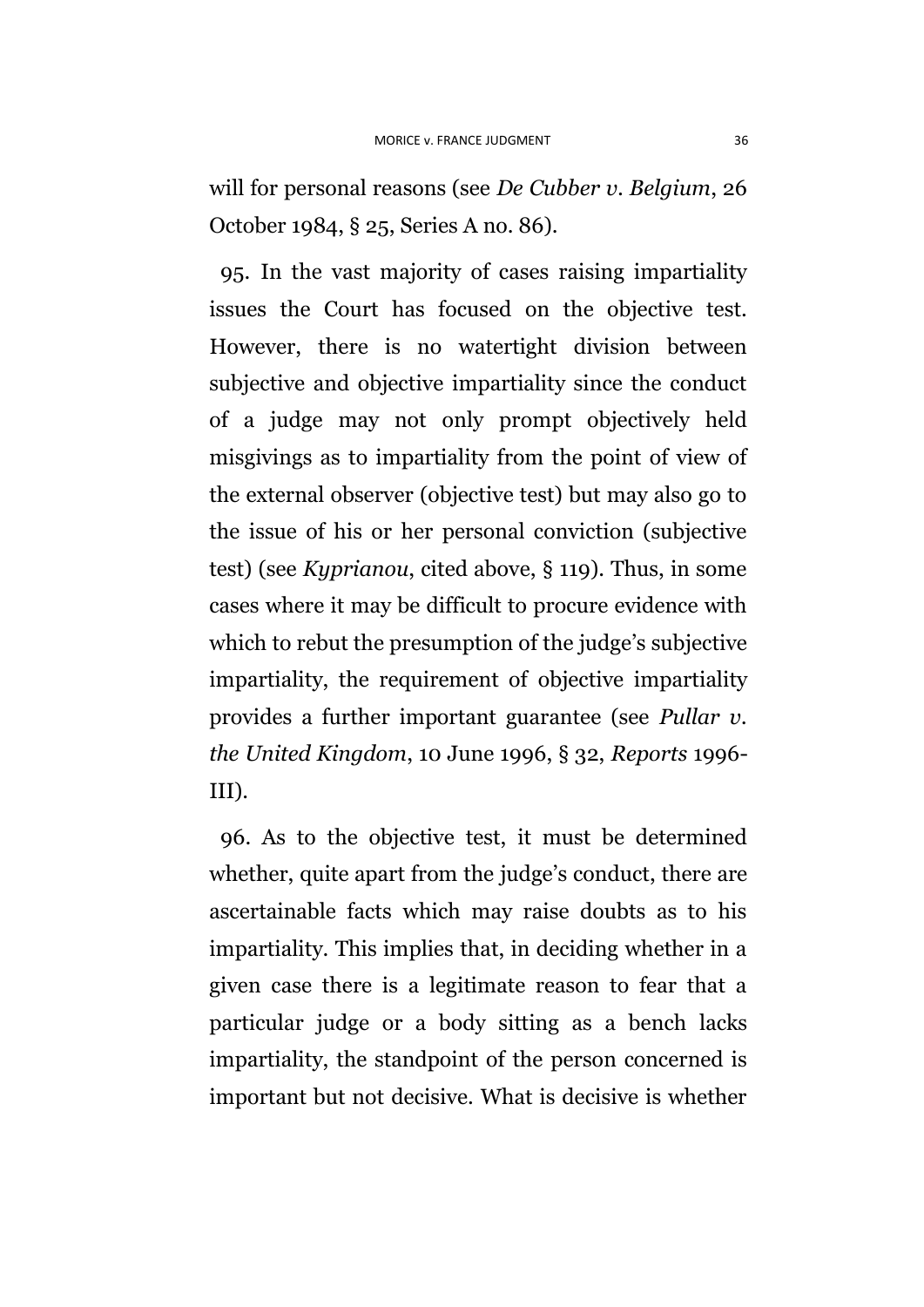this fear can be held to be objectively justified (see *Wettstein*, cited above, § 44, and *Ferrantelli and Santangelo v. Italy*, 7 August 1996, § 58, *Reports*  1996-III).

97. The objective test mostly concerns hierarchical or other links between the judge and other actors in the proceedings (see court martial cases, for example, *Miller and Others v. the United Kingdom*, nos. 45825/99, 45826/99 and 45827/99, 26 October 2004; see also cases regarding the dual role of a judge, for example, *Mežnarić v. Croatia*, no. 71615/01, 15 July 2005, § 36, and *Wettstein*, cited above, § 47, where the lawyer representing the applicant's opponents subsequently judged the applicant in a single set of proceedings and overlapping proceedings respectively) which objectively justify misgivings as to the impartiality of the tribunal, and thus fail to meet the Convention standard under the objective test (see *Kyprianou*, cited above, § 121). It must therefore be decided in each individual case whether the relationship in question is of such a nature and degree as to indicate a lack of impartiality on the part of the tribunal (see *Pullar*, cited above, § 38).

98. In this respect even appearances may be of a certain importance or, in other words, 'justice must not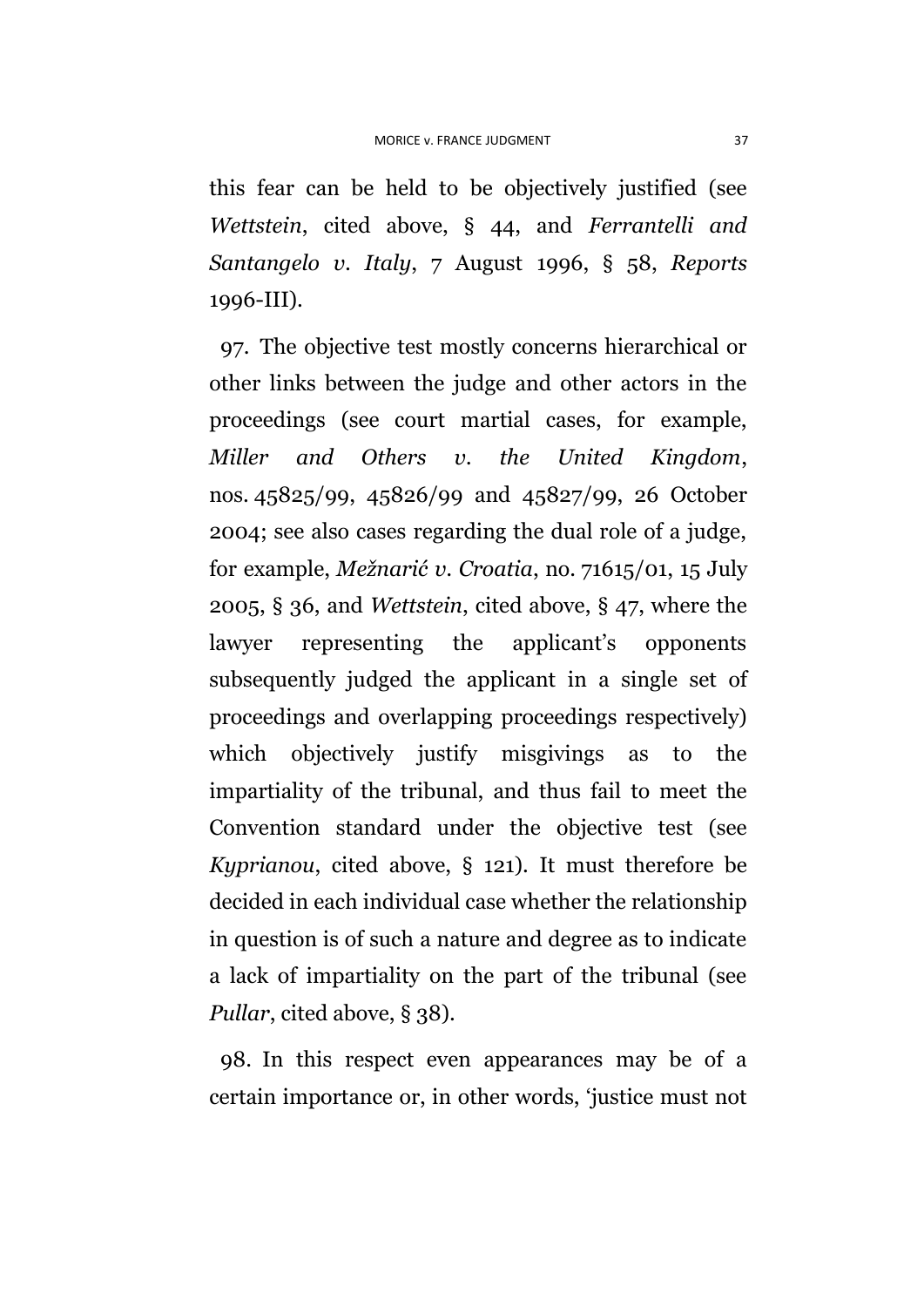only be done, it must also be seen to be done' (see *De Cubber*, cited above, § 26). What is at stake is the confidence which the courts in a democratic society must inspire in the public. Thus, any judge in respect of whom there is a legitimate reason to fear a lack of impartiality must withdraw (see *Castillo Algar v. Spain*, 28 October 1998, § 45, *Reports* 1998-VIII)."

## **(b) Application of those principles to the present case**

72. The Court notes that, in the present case, the applicant called into question the impartiality of judge J.M. It is established that, at the general meeting of the judges of the Paris *tribunal de grande instance* on 4 July 2000, J.M. made the following statement about judge M. after shortcomings had been observed in her handling of the investigation into a case concerning the Church of Scientology:

"We are not prohibited, as grassroots judges, from saying that we are friends of Ms M. It is not forbidden to say that Ms M. has our support and trust."

73. It further notes that the applicant was precisely the lawyer acting for certain civil parties in the Scientology case and that he himself, at the time, had complained to the Minister of Justice about the difficulties he had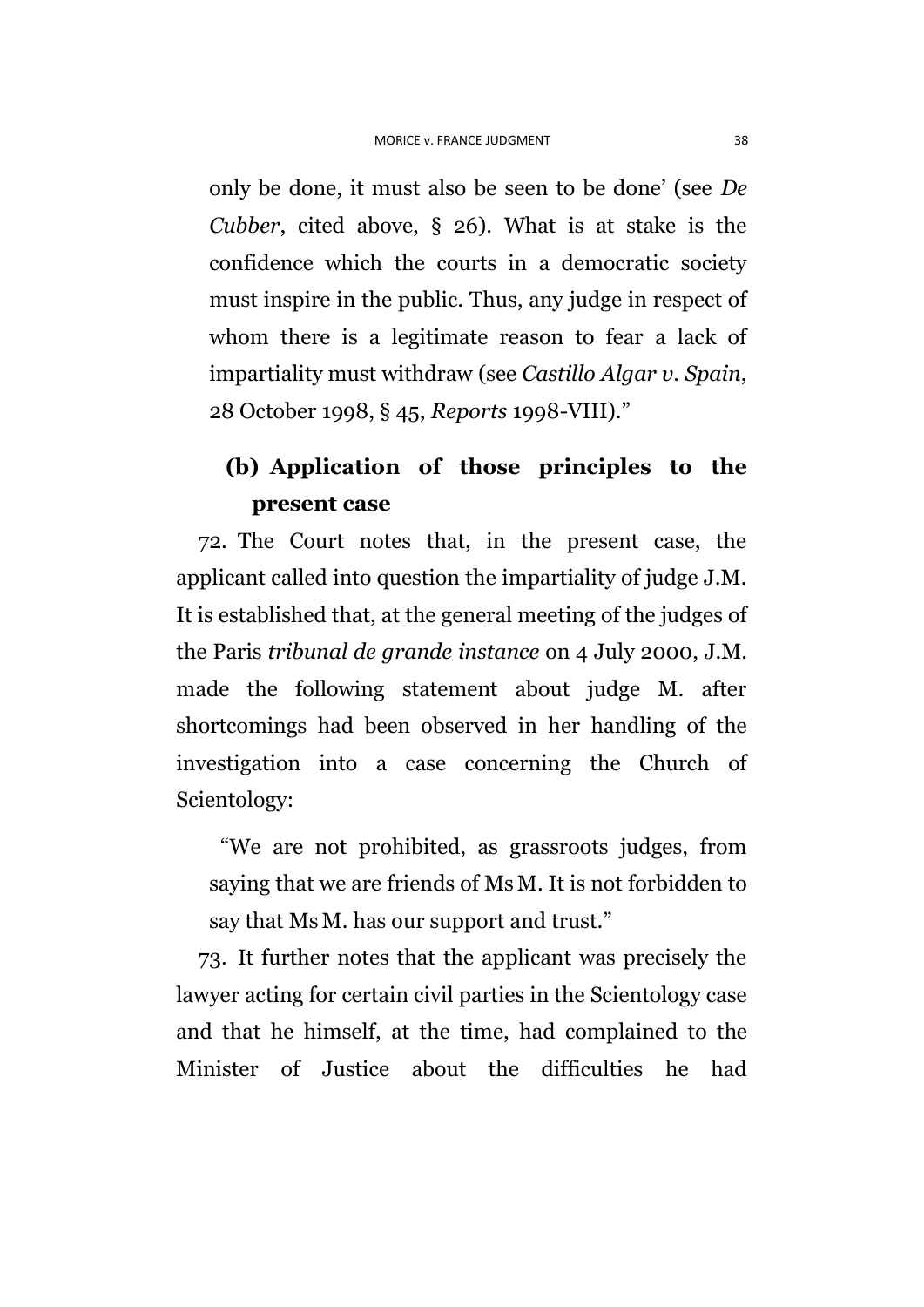encountered with judge M. in the course of the judicial investigation.

74. In the proceedings at issue in the present case, judge M. had filed a complaint as a civil party in particular against the applicant, who had made statements about how the investigation was being handled in the case concerning judge Borrel.

75. The Court does not find any evidence in the file to show that, in the present case, judge J.M. displayed any personal bias. It will thus examine the case in terms of objective impartiality.

76. It observes that judge J.M. sat on the bench of the Criminal Division of the Court of Cassation which ruled on appeals by judge M. and the applicant stemming from a dispute between them, and which dismissed those appeals, thereby upholding the applicant's conviction. Nine years earlier J.M. had publicly expressed his support for and trust in judge M. in connection with another case in which she had been the investigating judge and the applicant had been acting for a civil party.

Even though J.M.'s expressed position dated back several years, it is nevertheless true that judge M. was already investigating the Borrel case at the time when J.M. made his statement, that this case had major media and political repercussions and that it has since undergone numerous developments. Moreover, the Rouen Court of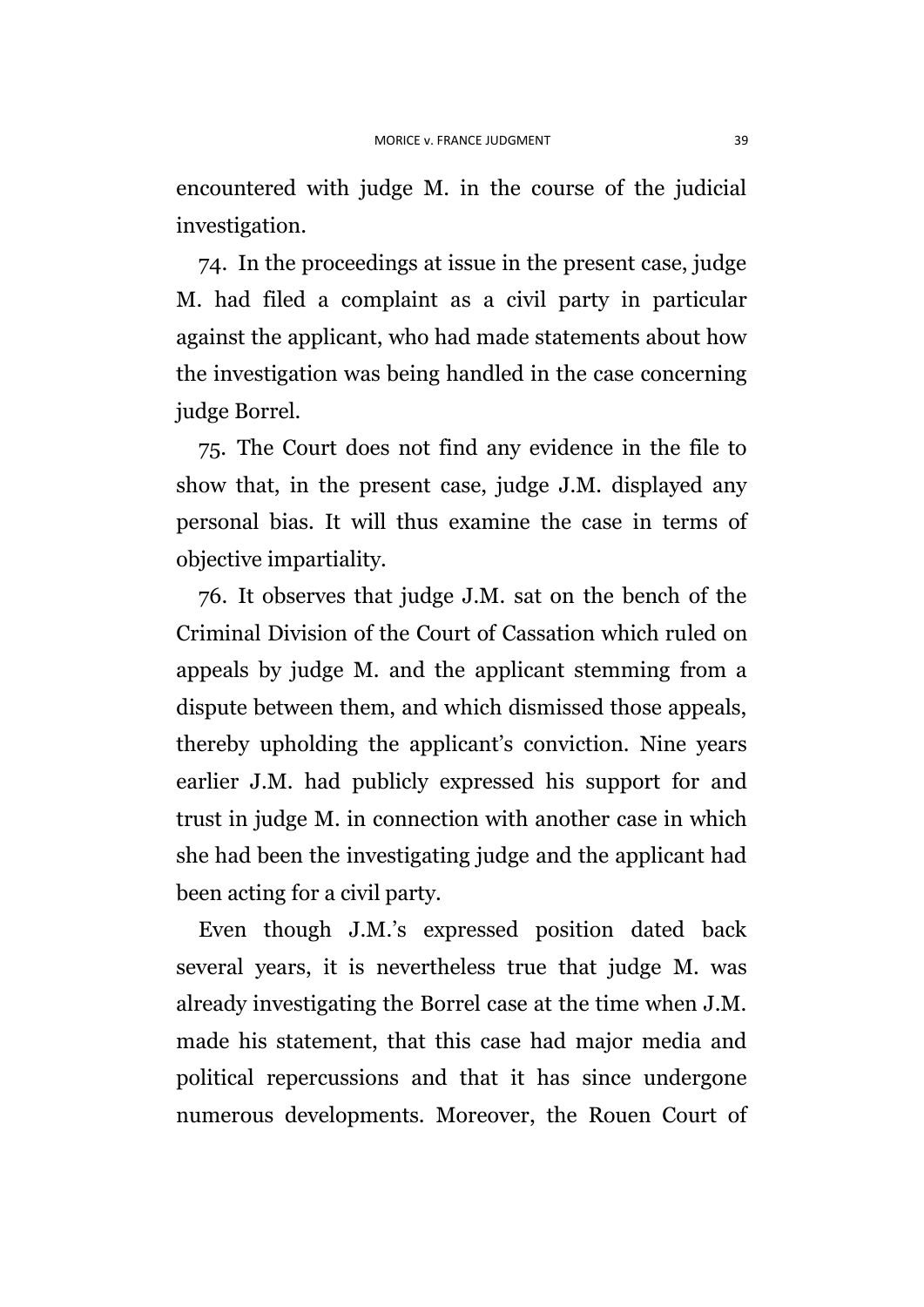Appeal, in its judgment of 16 July 2008, itself pointed out that the Church of Scientology case, in which judge M. was suspected of being responsible for the disappearance of evidence, had been referred to the Investigation Division of the Paris Court of Appeal, upon an application by the applicant, two days before the publication of the offending article in which that fact had been mentioned. The Court thus finds that there was clear opposition between the applicant and judge M. both in the case for which she had received the support of judge J. M. and in that where J. M. was sitting as a judge of the Court of Cassation. It is also noteworthy that J.M.'s support had been expressed in an official context, at the general meeting of the judges of the Paris *tribunal de grande instance*, and that it was quite general in nature.

77. This is sufficient for the Court to come to the conclusion that, in the circumstances of the case, serious doubts could be raised as to the impartiality of the Court of Cassation, and the applicant's fears in that connection could be regarded as objectively justified.

78. There has accordingly been a violation of Article 6 § 1 of the Convention in the present case.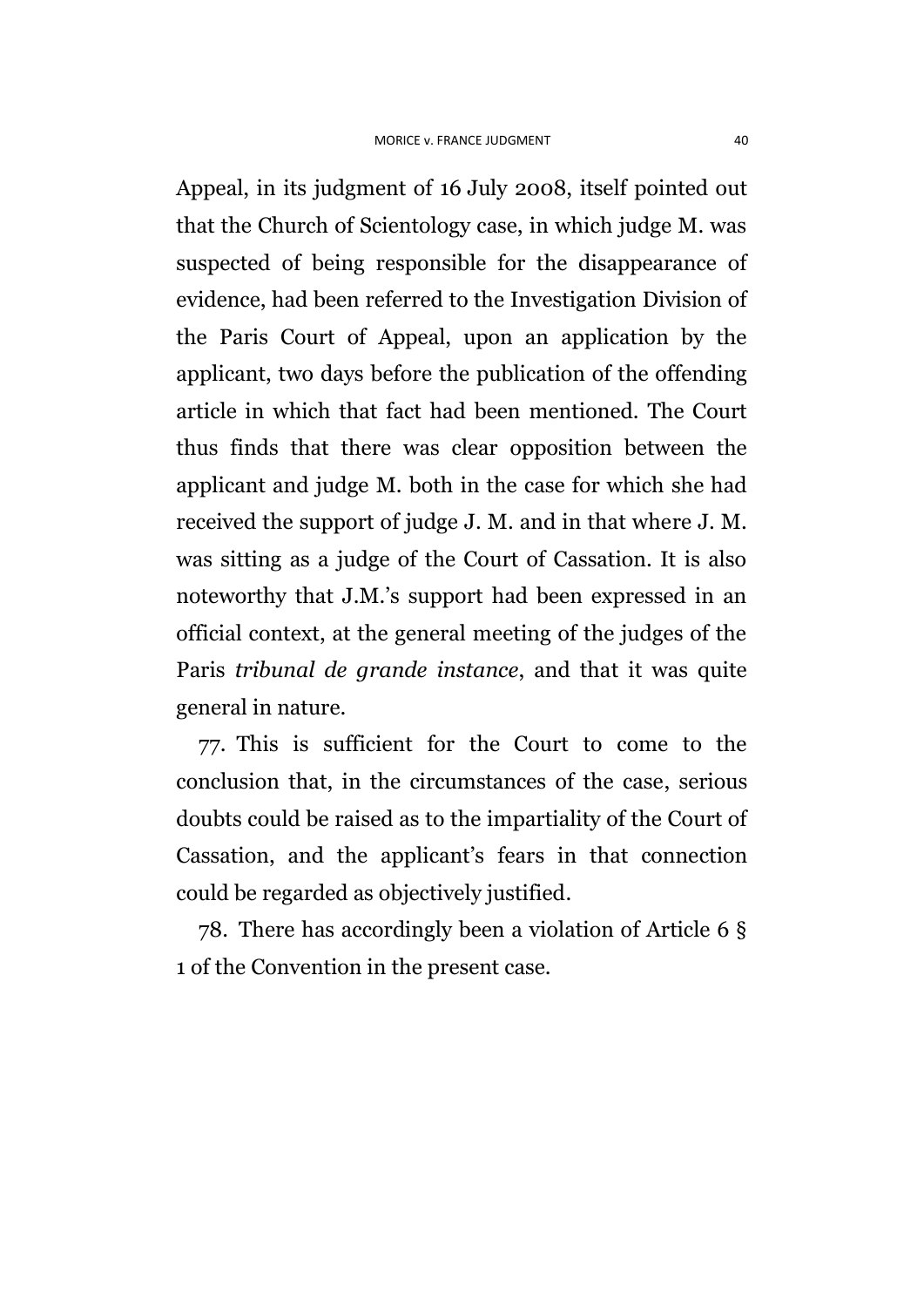## II. ALLEGED VIOLATION OF ARTICLE 10 OF THE **CONVENTION**

79. The applicant complained of a violation of his right to freedom of expression. He relied on Article 10 of the Convention, which reads as follows:

"1. Everyone has the right to freedom of expression. This right shall include freedom to hold opinions and to receive and impart information and ideas without interference by public authority and regardless of frontiers. This Article shall not prevent states from requiring the licensing of broadcasting, television or cinema enterprises.

2. The exercise of these freedoms, since it carries with it duties and responsibilities, may be subject to such formalities, conditions, restrictions or penalties as are prescribed by law and are necessary in a democratic society, in the interests of national security, territorial integrity or public safety, for the prevention of disorder or crime, for the protection of health or morals, for the protection of the reputation or rights of others, for preventing the disclosure of information received in confidence, or for maintaining the authority and impartiality of the judiciary."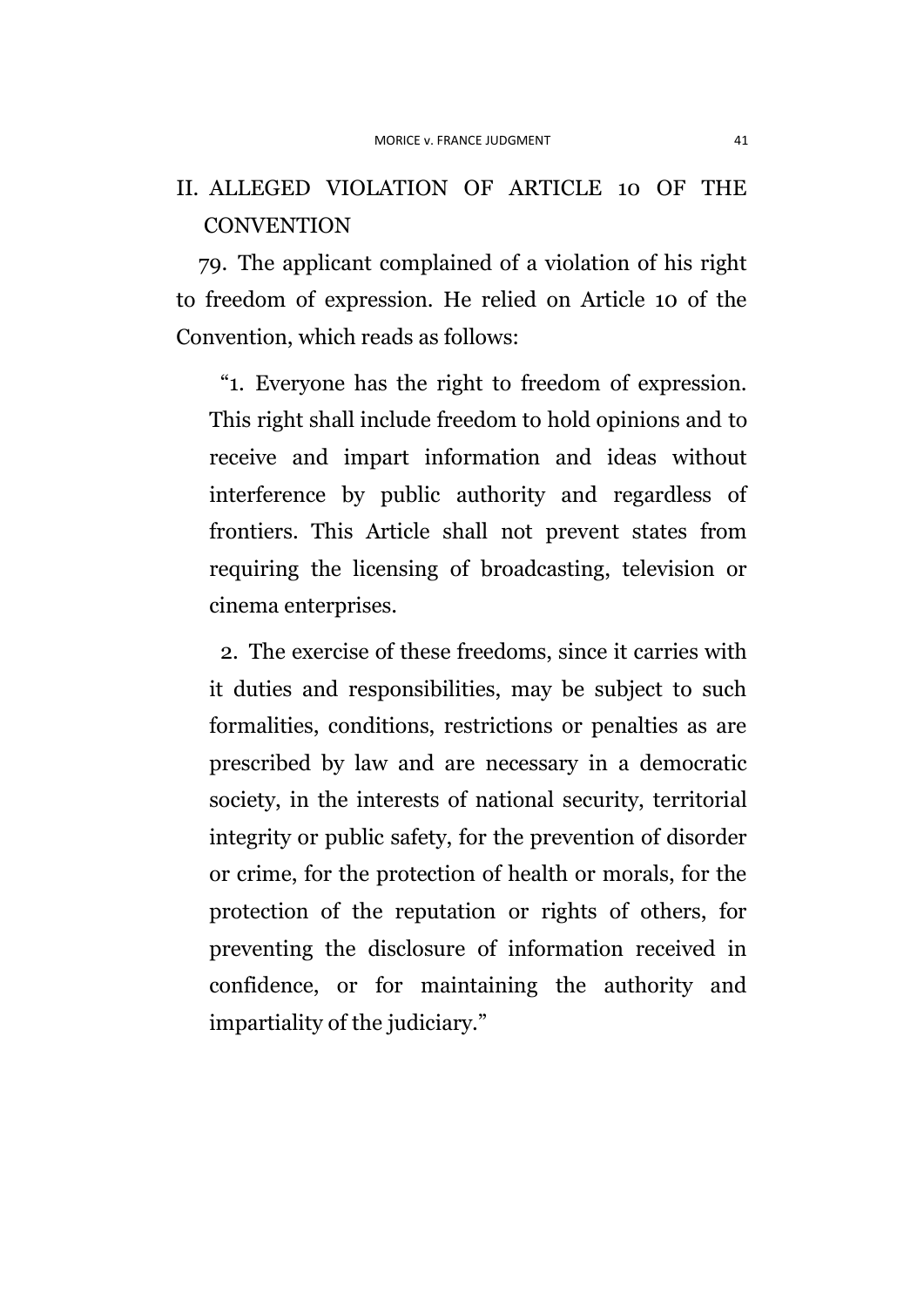## **A. Admissibility**

80. The Court finds that this complaint is not manifestly ill-founded within the meaning of Article 35 § 3 (a) of the Convention. It further notes that it is not inadmissible on any other grounds. It must therefore be declared admissible.

## **B. Merits**

#### *1. The parties' submissions*

81. Without disputing the fact that the interference constituted by his conviction was prescribed by law and pursued a legitimate aim, the applicant submitted that the restriction imposed on him was unnecessary and disproportionate.

Referring to the Court's case-law in such matters, the applicant indicated that as regards criminal proceedings it was essential for journalists to be able to obtain information from legally-assisted civil parties – parties who were not in fact bound by the secrecy of the judicial investigation.

He added that it was thus important for the civil party's lawyer to be able to express criticisms, even harsh ones, as otherwise the information accessible to the public would be unreasonably restricted.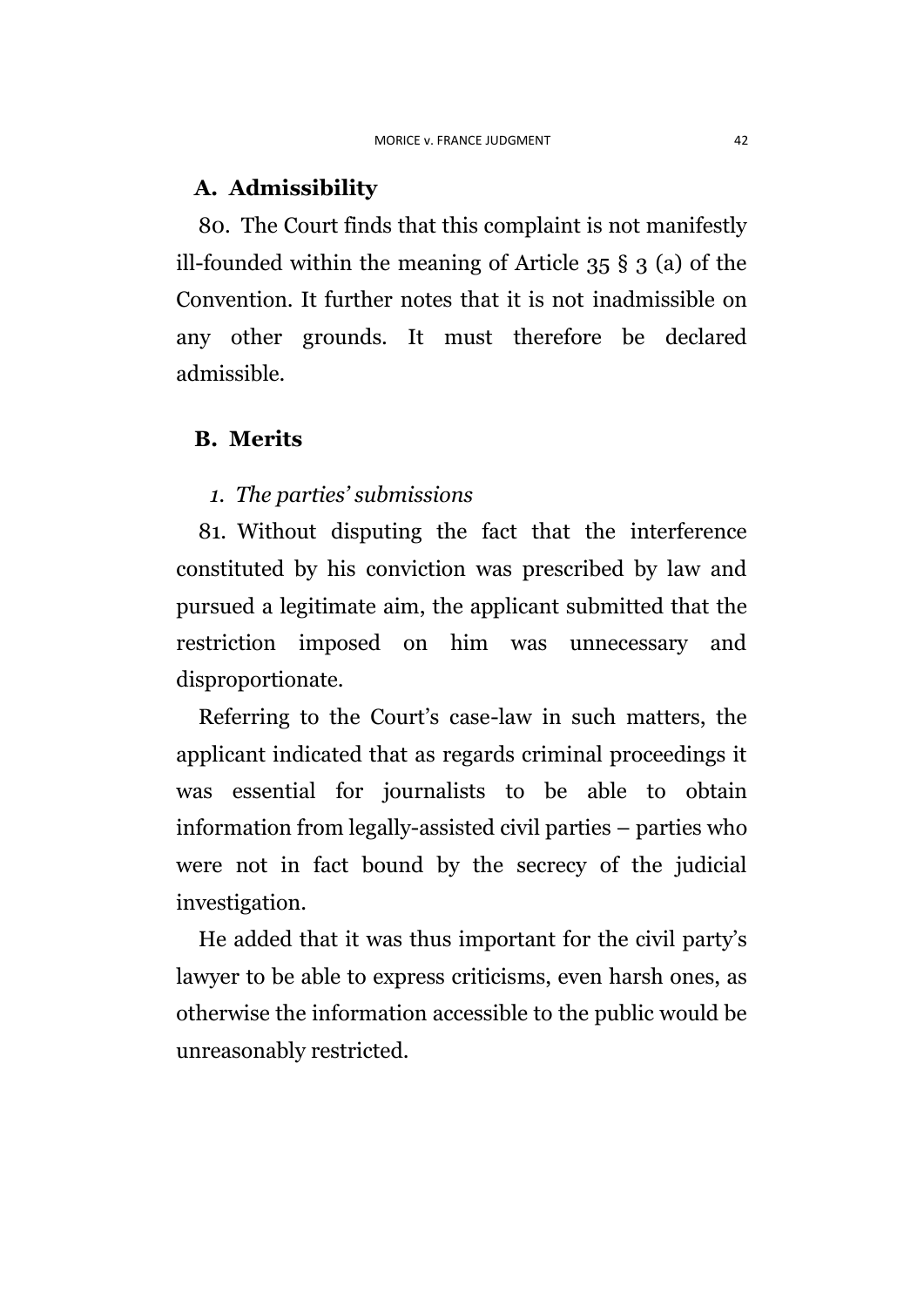82. The applicant submitted that the investigation into judge Borrel's death was part of a sensitive criminal case which had received significant media coverage, as the Court had already had occasion to observe, and the circumstances were such that it raised political and diplomatic issues which warranted a greater degree of information, in particular on the subject of how the judicial investigation was proceeding (he referred to *July and Sarl Libération v. France*, no. 20893/03, § 67, ECHR 2008).

83. In his view, when reasons of State were at stake in a given case, the lawyer's freedom of speech had to be at least equal to that of the journalist and the press because, faced with the obstruction of the State authorities, the lawyer was the crucial "goad" in making sure that the truth was not stifled.

He considered it important, even *ex post facto*, to inform the public about the reasons underlying any shortcomings in the judicial investigation, like those in the case relating to the death of judge Borrel. He added that it was therefore as a lawyer and solely for the defence of his client's interests that he had explained to the journalist why he and his colleague had called upon the Minister of Justice seeking an investigation by the General Inspectorate of Judicial Services, this being the only possible course of action.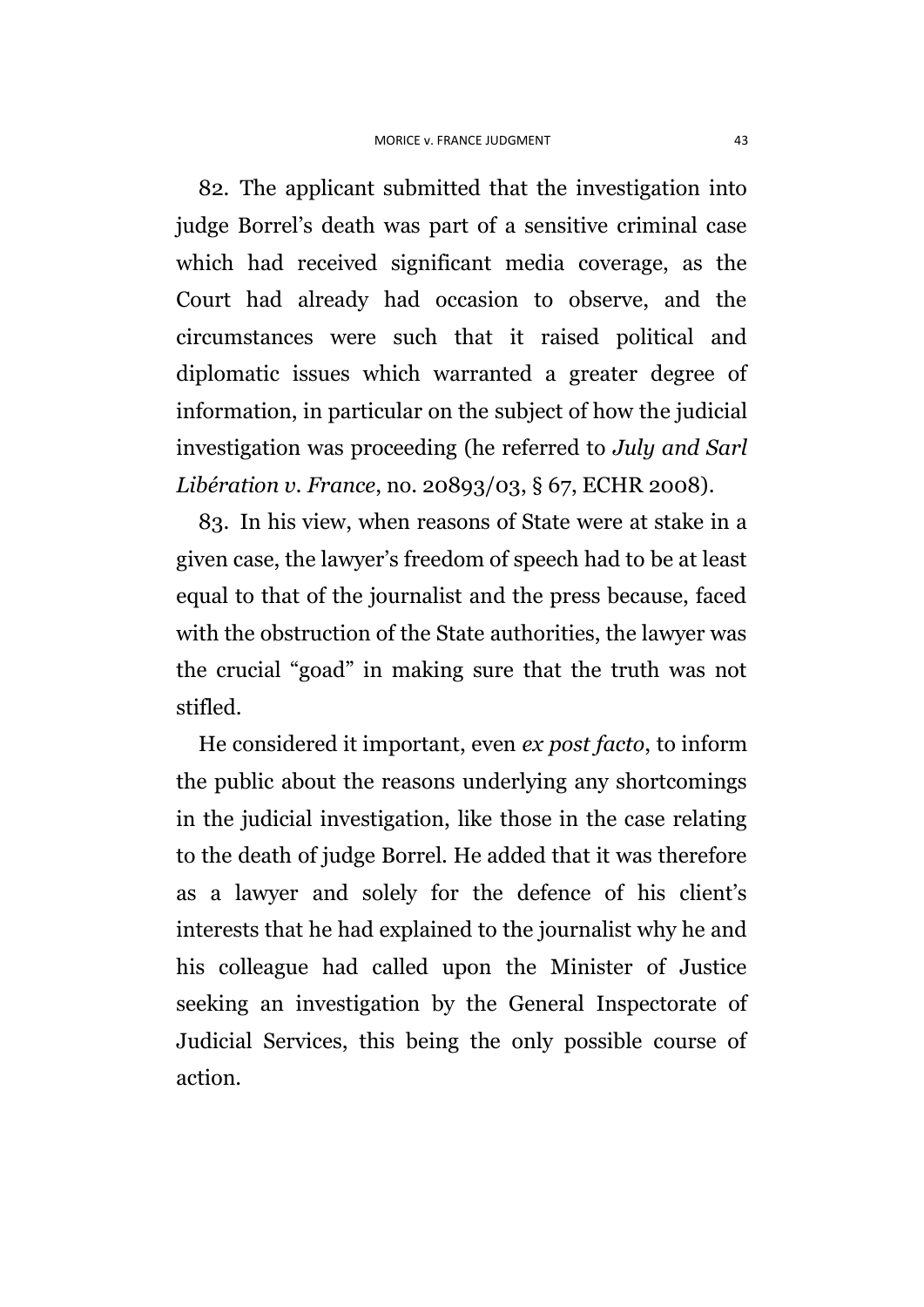84. In those circumstances, the applicant was of the opinion that the comments he had made to the journalist were reasonable and that, while he had harshly criticised the judges' action, he had not insulted them or impugned their honour, but had shown the dignity and moderation required of a lawyer.

85. He added that he had been wrongly accused of being driven by personal animosity and of seeking to discredit the judges. He stated that the action he had taken in the Scientology case had been successful because the Indictments Division had withdrawn the case from judge M. and the French State had been ordered to pay compensation to the victims' families for gross negligence on the part of the courts.

86. As to the proportionality of the sanction, the applicant emphasised that the harshness of the penalties imposed on him, both civil and criminal, was such as to deter him from speaking in the media to denounce any shortcomings in the judicial system.

87. He concluded that the restriction on his freedom of expression was not necessary in a democratic society or proportionate to the aim pursued.

88. The Government, for their part, also took the view that the interference was prescribed by law and pursued a legitimate aim.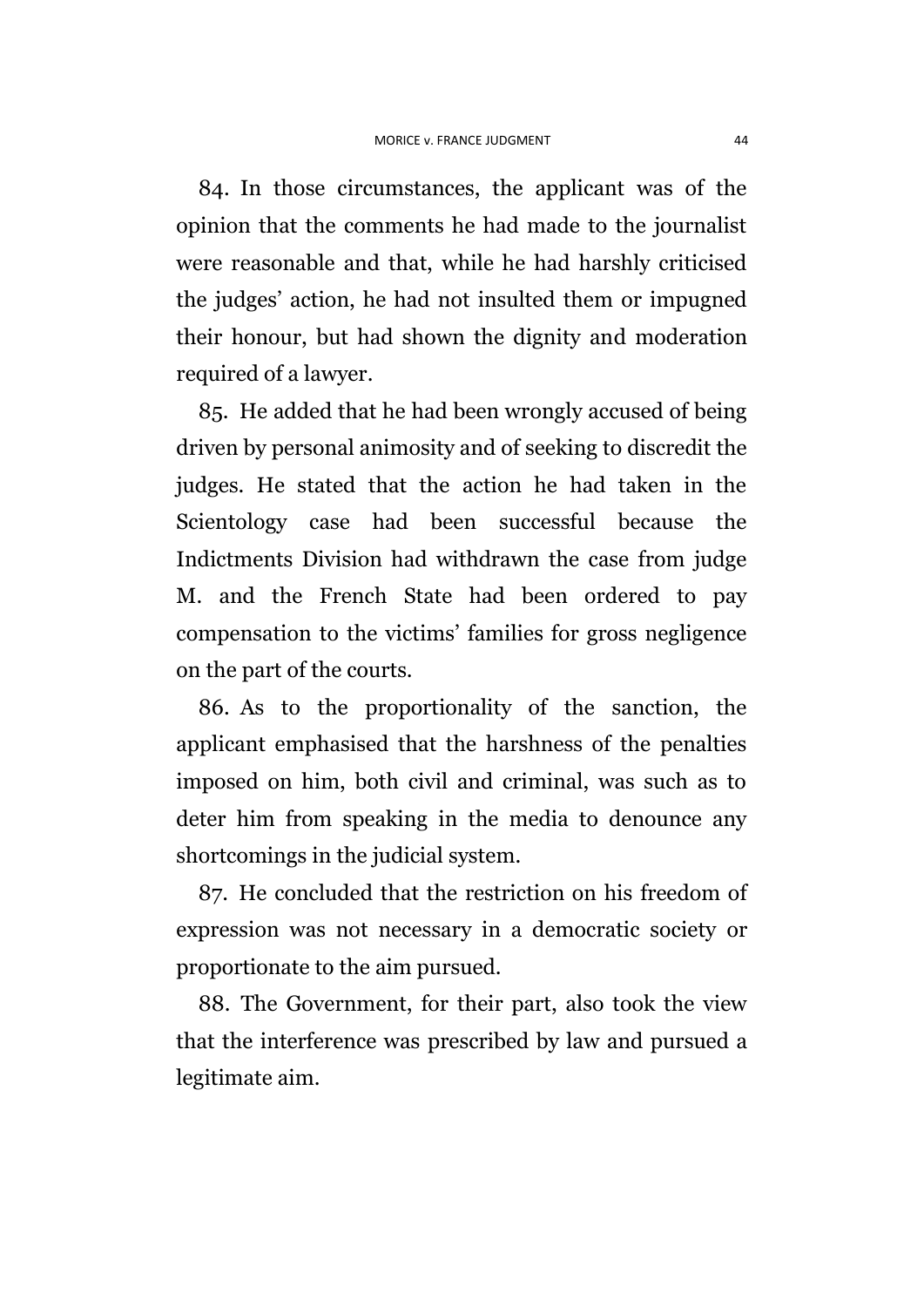89. As to the necessity of the interference, they referred to the Court's case-law and observed that, in the present case, the need to limit freedom of expression stemmed not only from the particularly harsh comments but also from the context in which they had been made.

They further emphasised the sensitive nature of the investigation into judge Borrel's death and the significant media interest in the case.

They did not deny that the questions of general interest covered by the press included those concerning the functioning of the judicial system or that the press constituted a means whereby public opinion could ensure that judges assumed their responsibilities in accordance with their mission.

90. The Government observed, however, that a lawyer's freedom of expression could not be equal to that of a journalist and that it could be subject to restrictions.

Lawyers, as holders of legal office, were required to contribute to the proper functioning of the justice system and to the confidence that it was supposed to inspire. They thus had to show a degree of restraint in the exercise of their duties. The State therefore had to be able to impose sanctions where such confidence and the proper functioning of the courts were undermined.

91. They emphasised that it could be seen from the offending passages that they were directed, in an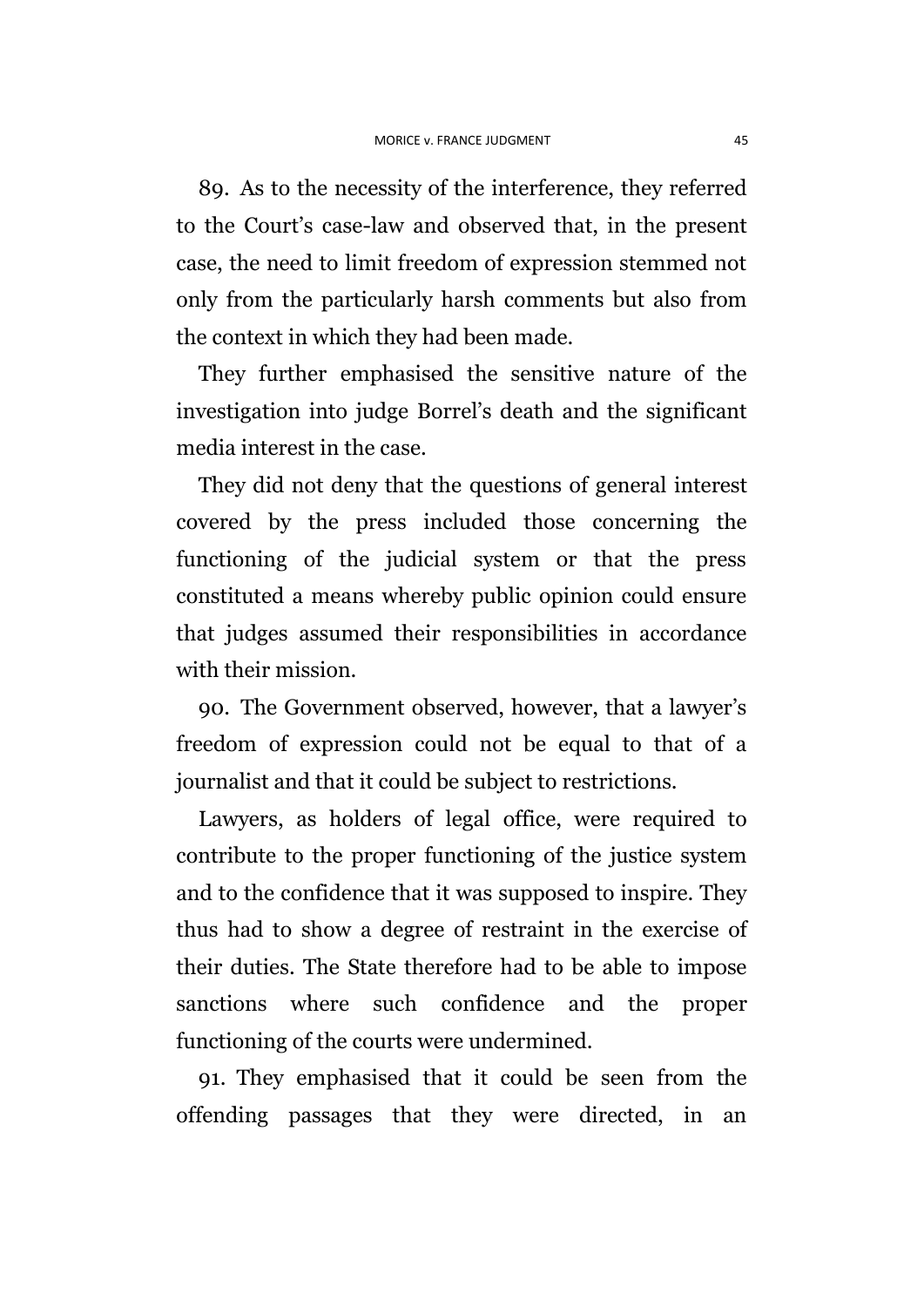unequivocal manner, at two judges in terms that impugned their honour. In the Government's submission, the applicant had not merely expressed a general criticism of the courts but had deliberately made biased comments without the slightest prudence. His remarks had not contributed in any way to an exchange of ideas and had gone further than mere participation in a debate on the functioning of the justice system.

92. The Government further observed that the domestic courts had carefully scrutinised the offending comments and had found them unquestionably to cause harm to the reputation of the two judges by suggesting that they had failed in their professional duties and obligations. They had thus overstepped the bounds of admissible criticism.

93. They added that the accusations suggesting that there might have been some concealment of evidence from the case file on the part of judge M. were particularly serious in that they were capable of engaging the judge's criminal liability. They should thus have been supported by particularly well-substantiated and precise information.

94. The Government indicated that the domestic courts assessed the defence of good faith in the light of the provisions of Article 10 of the Convention and the four criteria that had to be fulfilled concurrently: the legitimacy of the aim pursued, the absence of personal animosity, the seriousness of the investigation carried out or of the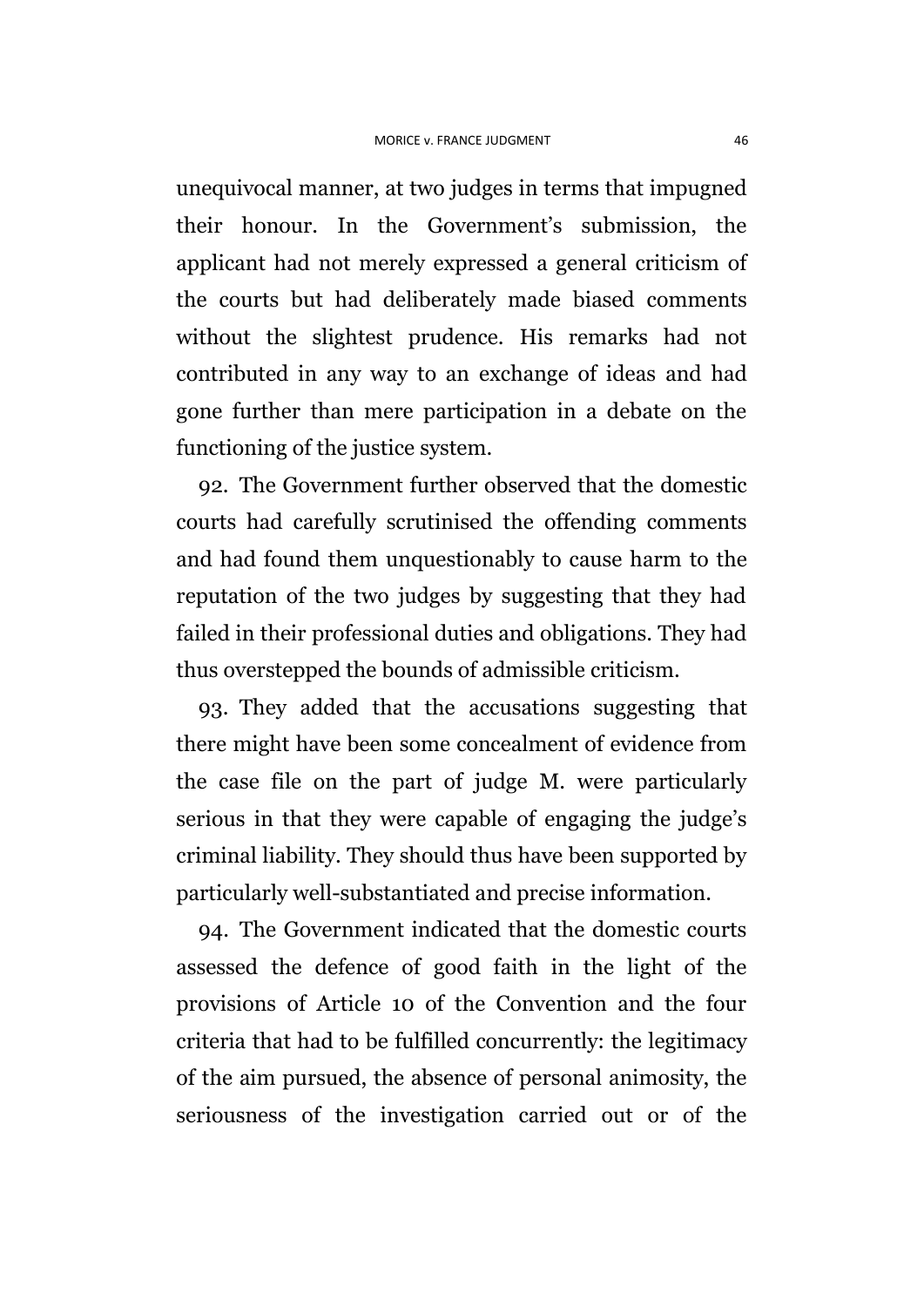evidence obtained by the author of the comments, and the prudence shown in expressing them. In the present case the Court of Appeal had held that those conditions were not satisfied and that the attacks had amounted to a "settling of scores".

95. In the Government's submission, the applicant could not argue that the offending comments, made outside the courtroom, constituted a defence strategy, as there were other means by which he could have expressed his views. The applicant had in fact used those means and had obtained, in a judgment of 21 June 2000, the withdrawal of the case from the two judges.

They added that the applicant had not been at fault for expressing himself outside the courtroom, but for using excessive comments, whereas he could have criticised the handling of the case in harsh terms without impugning the honour of State officials.

The Government therefore took the view that the grounds given by the domestic courts in rejecting the defence of good faith had been pertinent and sufficient and that the absence of moderation and prudence had rendered the interference necessary.

96. As to the proportionality of the sanction, the Government argued that it could not be regarded as excessive or capable of having a chilling effect on the exercise of freedom of expression.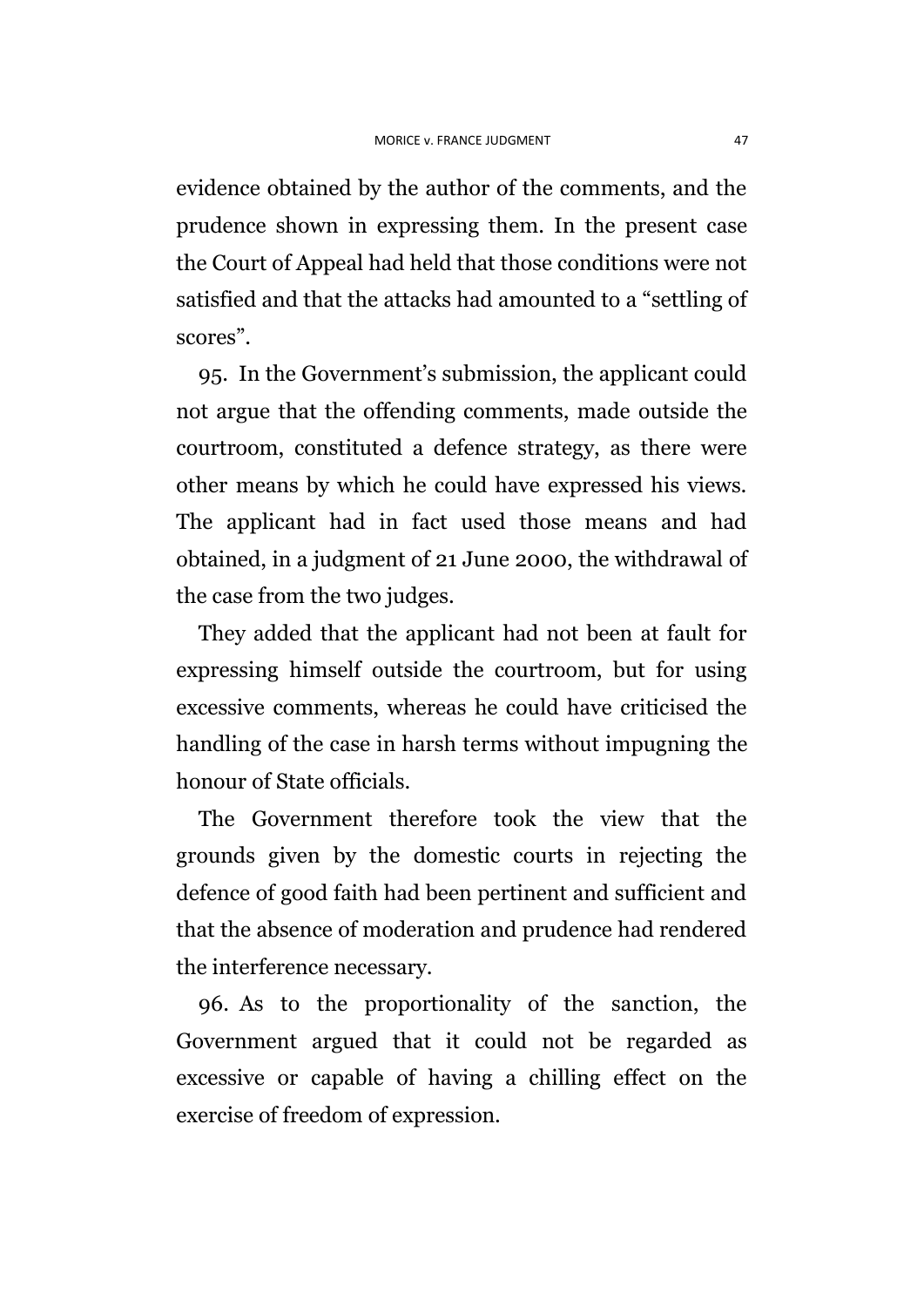The Government concluded that the interference had been necessary in a democratic society in order to ensure the protection of rights set out in paragraph 2 of Article 10 of the Convention.

## *2. The Court's assessment*

97. The Court's task, in exercising its supervisory jurisdiction, is not to take the place of the competent national authorities but rather to review under Article 10 the decisions they delivered pursuant to their power of appreciation. This does not mean that the supervision is limited to ascertaining whether the respondent State exercised its discretion reasonably, carefully and in good faith; what the Court has to do is to look at the interference complained of in the light of the case as a whole and determine whether the reasons adduced by the national authorities to justify it are "relevant and sufficient" and whether it was "proportionate to the legitimate aim pursued". In doing so, the Court has to satisfy itself that the national authorities applied standards which were in conformity with the principles embodied in Article 10 and, moreover, that they relied on an acceptable assessment of the relevant facts (see, among other authorities, *Lindon, Otchakovsky-Laurens and July v. France* [GC], nos. 21279/02 and 36448/02, § 45, ECHR 2007-XI).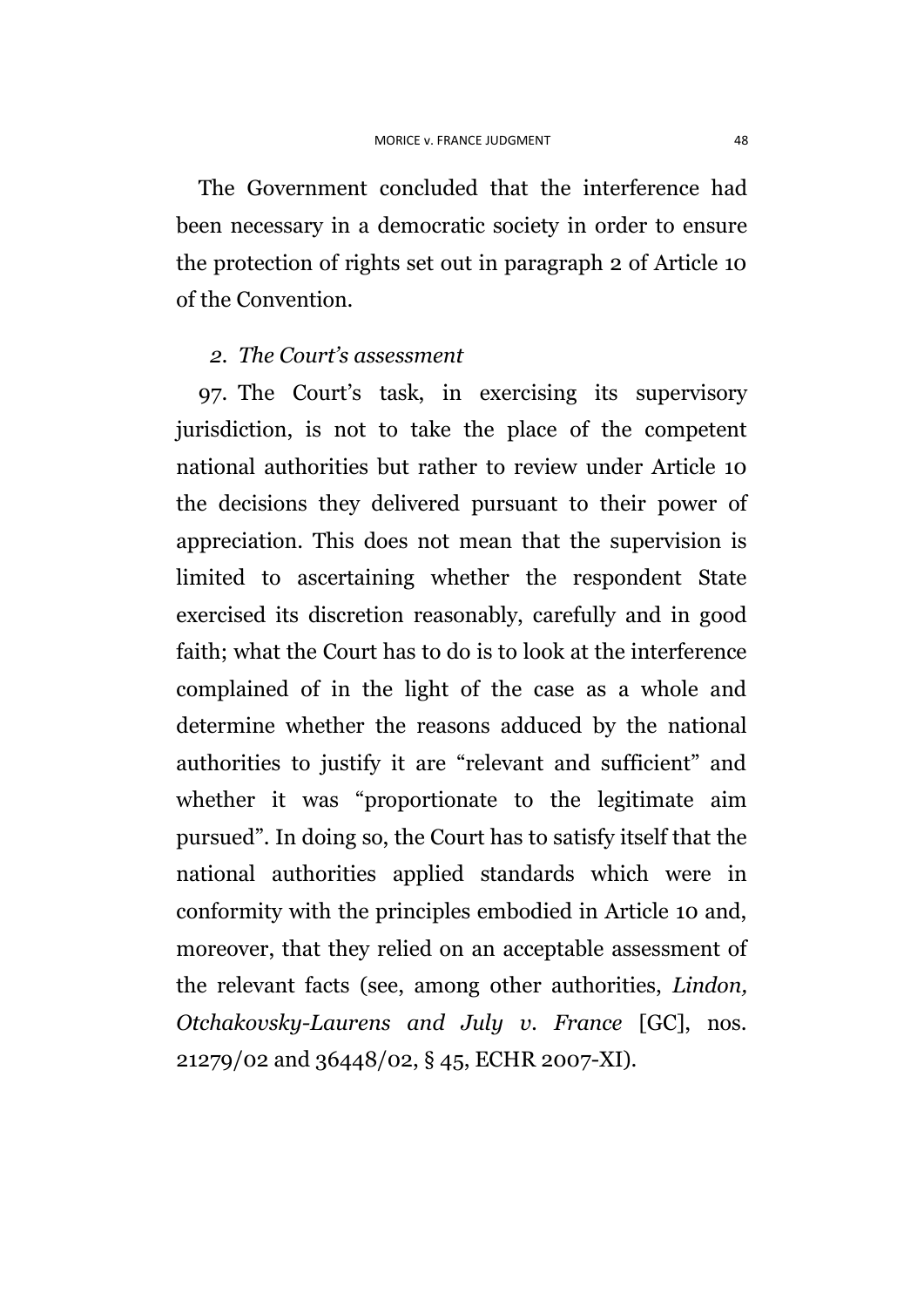98. It reiterates in this connection that in order to assess the justification of an impugned statement, a distinction needs to be made between statements of fact and value judgments. While the existence of facts can be demonstrated, the truth of value judgments is not susceptible of proof. The requirement to prove the truth of a value judgment is impossible to fulfil and infringes freedom of opinion itself, which is a fundamental part of the right secured by Article 10. The classification of a statement as a fact or as a value judgment is a matter which in the first place falls within the margin of appreciation of the national authorities, in particular the domestic courts. However, even where a statement amounts to a value judgment, there must exist a sufficient factual basis to support it, failing which it will be excessive (see, for example, *Lindon, Otchakovsky-Laurens and July*, cited above, § 55).

99. Moreover, as regards the impugned comments, the Court reiterates that it always has regard to the special role of the judiciary in society. As the guarantors of justice, judges and prosecutors must enjoy public confidence if they are to be successful in carrying out their duties. It may therefore prove necessary to protect them against destructive attacks that are essentially unfounded, especially as they are subject to a duty of discretion that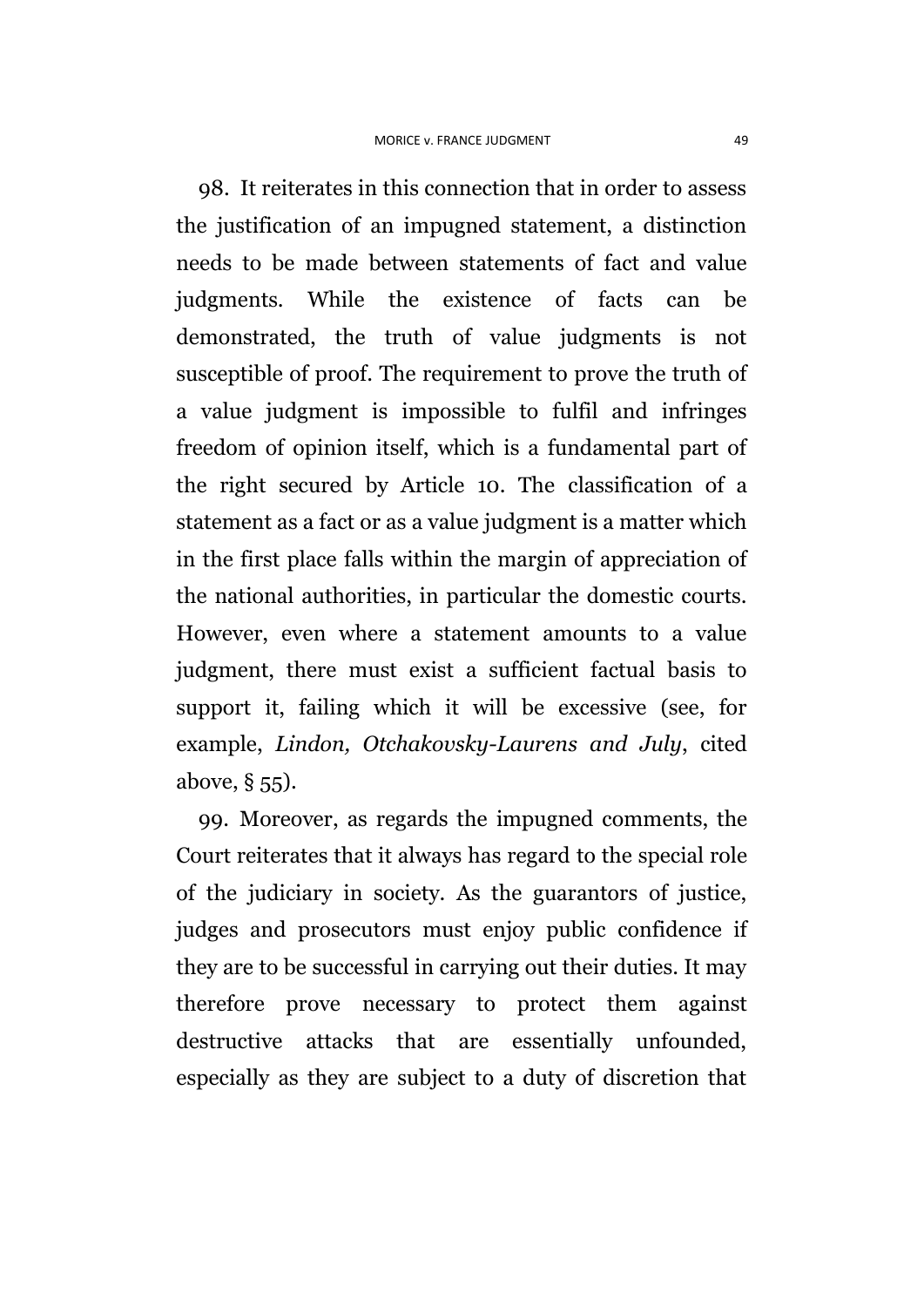precludes them from replying (see *Rizos and Daskas v. Greece*, no. 65545/01, § 43, 27 May 2004).

100. In addition, the Court observes that the special status of lawyers gives them a key position in the administration of justice as intermediaries between the public and the courts. Such a position explains the usual restrictions on the conduct of members of the Bar (see *Casado Coca v. Spain*, 24 February 1994, § 54, Series A no. 285-A). However, as the Court has previously had occasion to state, lawyers are entitled to freedom of expression too and to comment in public on the administration of justice, provided that their criticism does not overstep certain bounds (see *Amihalachioaie v. Moldova*, no. 60115/00, §§ 27-28, ECHR 2004-III). In that connection, account must be taken of the need to strike the right balance between the various interests involved, which include the public's right to receive information about matters of general interest or the functioning of the judicial system, the requirements of the proper administration of justice, the dignity of the legal profession and the reputation of the judiciary (see *Schöpfer v. Switzerland*, 20 May 1998, § 33, *Reports* 1998-III).

101. In the present case the Court notes that the applicant made statements to a journalist from the daily newspaper *Le Monde* and they were reported in an article published on 7 September 2000 under the headline "Borrel case: Judge M.'s impartiality called into question".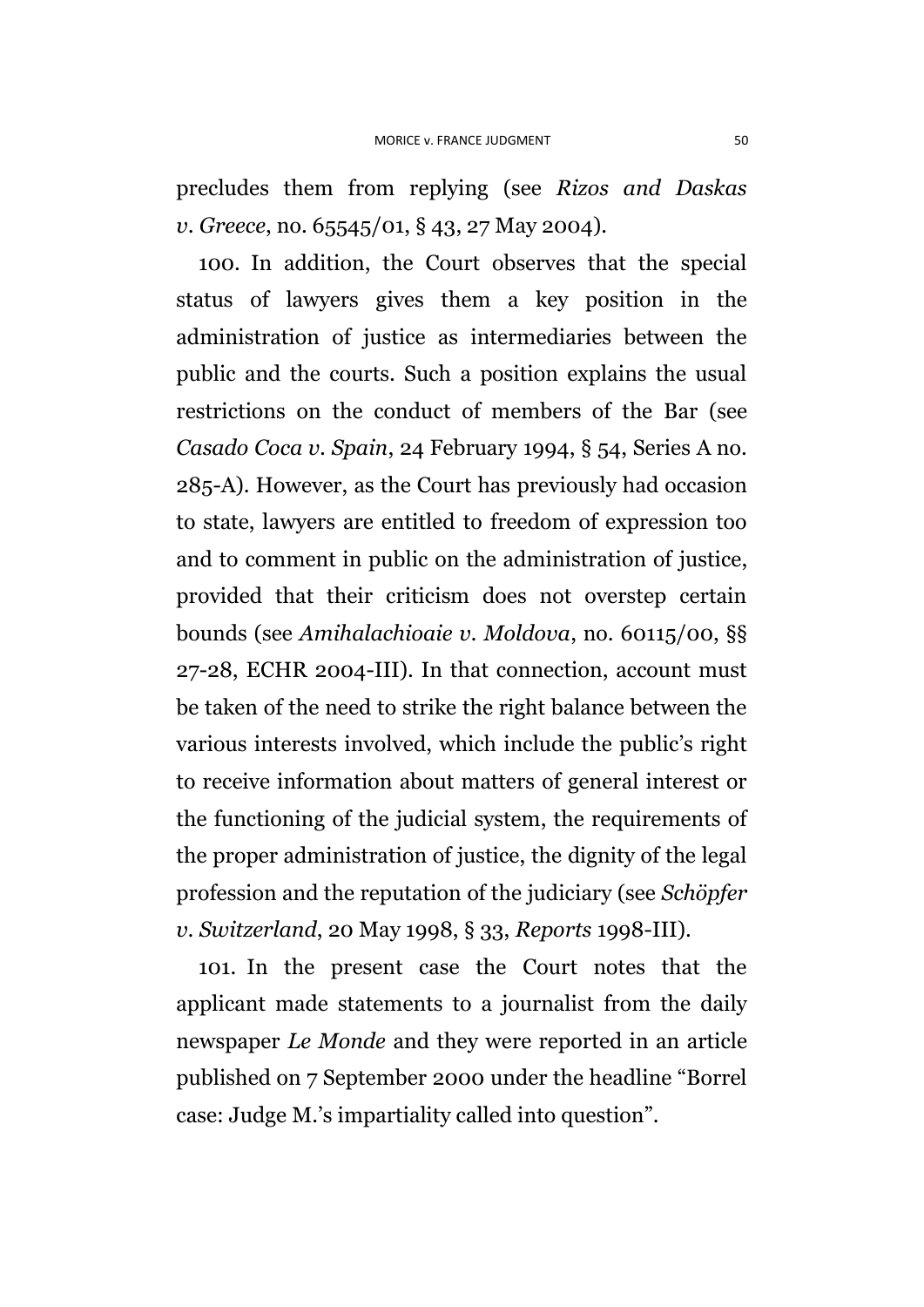In that article Mrs Borrel's lawyers, including the applicant, accused the investigating judge of displaying "conduct which [was] completely at odds with the principles of impartiality and fairness" and of having, with her colleague, "omitted to register an item from the case file and to transmit it to her successor". After referring to a note from the Djibouti public prosecutor, addressed to judge M. in "rather friendly" terms, the article stated that the lawyers, including the applicant, were "obviously furious" and that, according to the latter, "that document demonstrate[d] the extent of the connivance" which existed "between the Djibouti prosecutor and the French judges" and which was quite simply "outrageous".

102. The Court notes that the applicant did not confine himself in the article to factual statements about the failure to transmit the cassette and the presence of a letter from the Djibouti prosecutor inside the cassette cover. He had accompanied those factual observations with value judgments which cast doubt on the impartiality and fairness of judge M. and alleged that there was some connivance between the investigating judges and the Djibouti prosecutor.

103. The Court further notes that it was found by the *tribunal de grande instance* that the applicant had not disputed the defamatory nature of his comments and that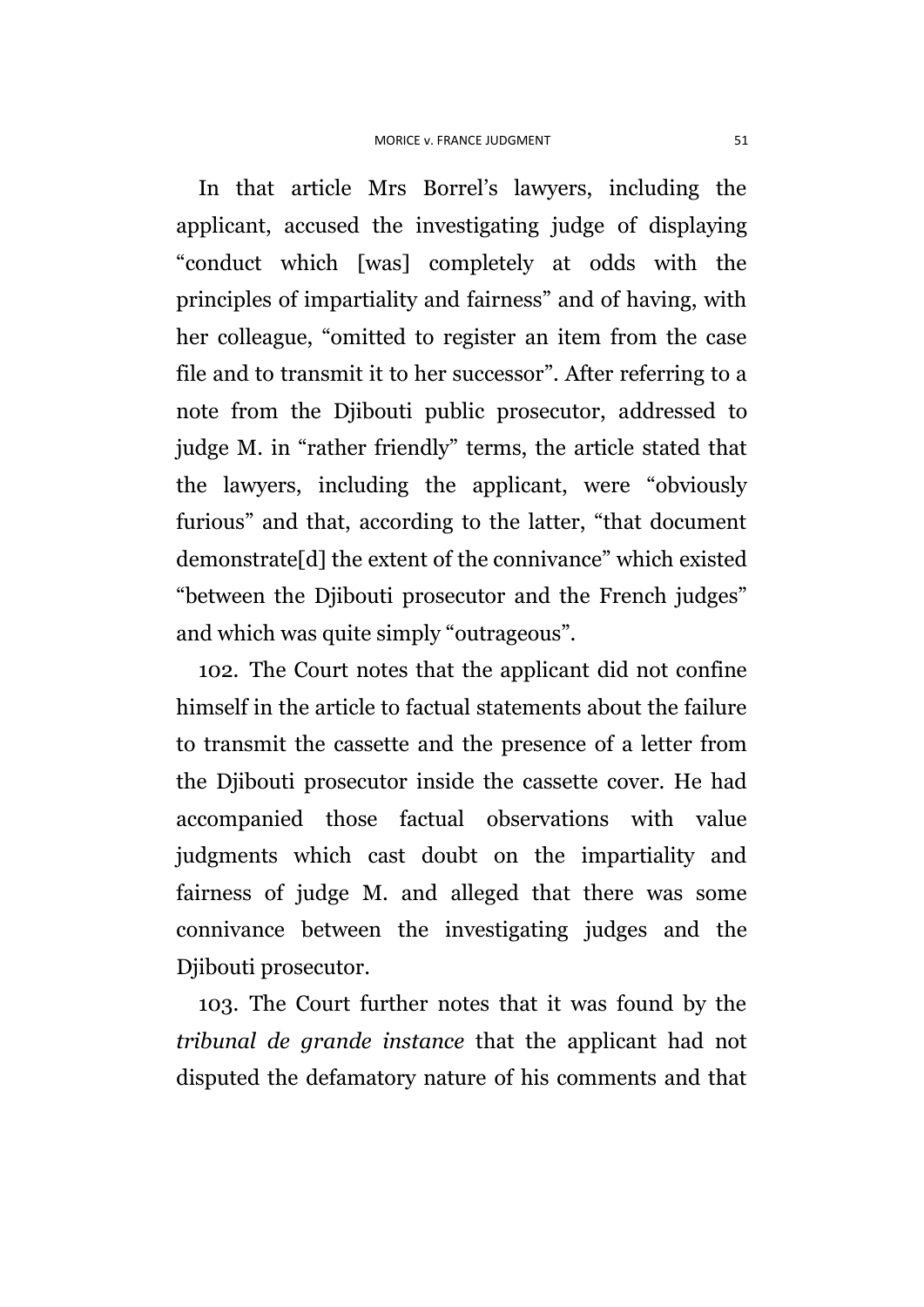he stood by the substance of his accusations, which he regarded as well founded (see paragraph 21 above).

104. Furthermore, the applicant and a fellow lawyer had, on the previous day, 6 September 2000, sent a letter to the Minister of Justice containing the same claims and calling for an investigation by the General Inspectorate of Judicial Services into the "numerous shortcomings" that had been "brought to light in the course of the judicial investigation" into judge Borrel's death (see paragraph 15 above).

105. The Court notes, lastly, that the investigation file had already been removed from judge M. by a decision of the Investigation Division of the Paris Court of Appeal dated 21 June 2000. Judge M. was thus no longer handling the case when the applicant made his statements about her working methods in the case.

106. In those circumstances, the Court finds that the applicant publicly attacked, in a mainstream daily newspaper, the investigating judge and the functioning of the judicial system just one day after contacting the Minister of Justice, without waiting for a response to his request.

Even if his aim had been to alert the public with regard to possible problems in the functioning of the justice system, which the Court has acknowledged to be a matter of public interest (see *Kudeshkina v. Russia*, no. 29492/05, § 94, 26 February 2009), the applicant did so in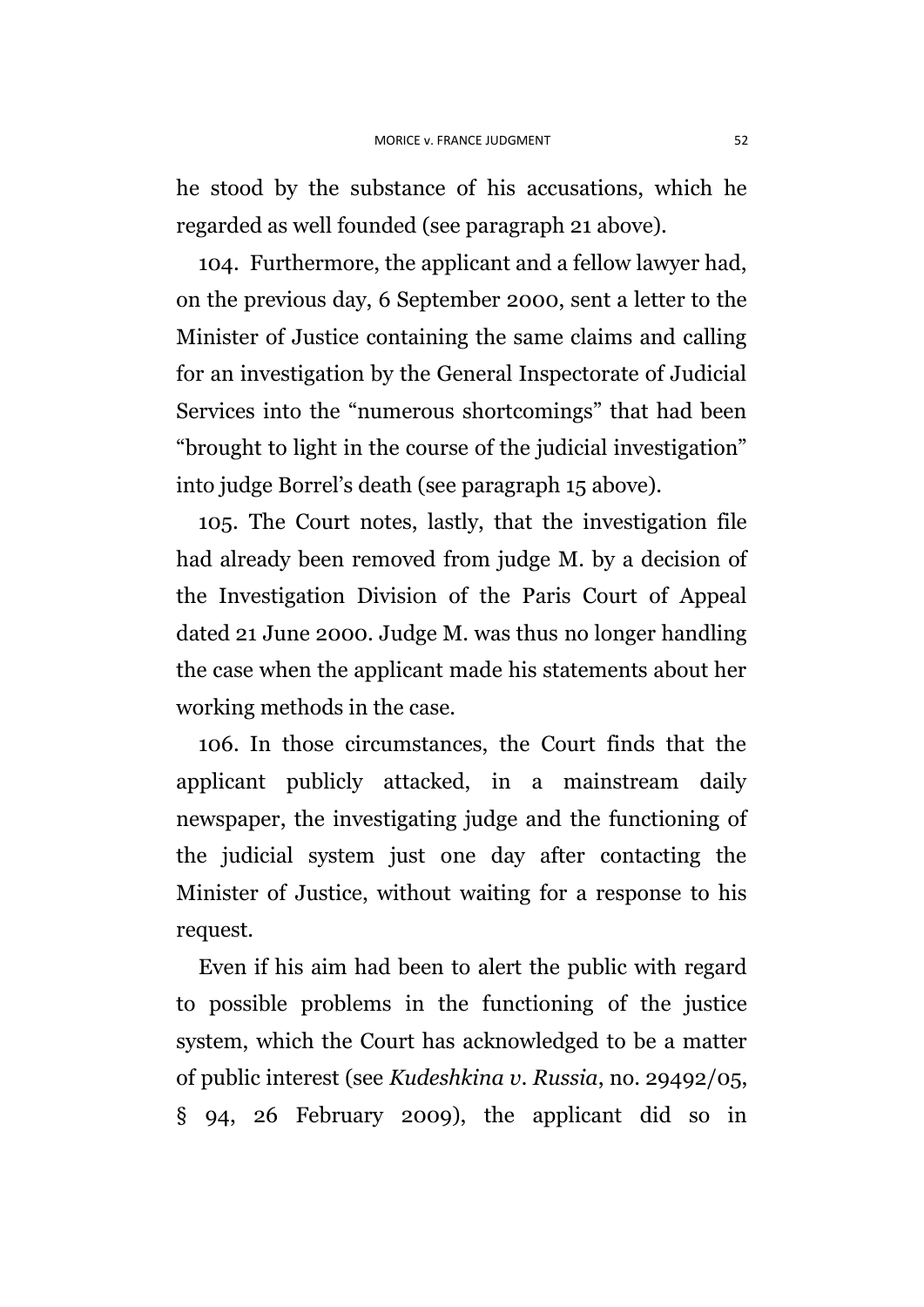particularly virulent terms with the risk of influencing not only the Minister of Justice but also the Investigation Division which was examining his complaint in the Scientology case (see paragraph 37 above).

It goes without saying that freedom of expression is not denied to lawyers, who are certainly entitled to comment in public on the administration of justice, but their criticism must not overstep certain bounds (see *Schöpfer*, cited above, § 33). Having regard to the key role played by lawyers in this area, it is legitimate to expect them to contribute to the smooth functioning of the justice system and thus to the maintaining of public confidence in that system (ibid.,  $\S$  31).

The Court reiterates that the press is one of the means by which politicians and public opinion can verify that judges are discharging their heavy responsibilities in a manner that is in conformity with the aim which is the basis of the task entrusted to them (see *Prager and Oberschlick v. Austria*, 26 April 1995, § 34, Series A no. 313, and *July and Sarl Libération*, cited above, § 66). The primary task of lawyers is to defend their clients and they have available to them judicial remedies by which to seek redress for possible shortcomings in the justice system. In the present case the applicant had already used such remedies and had thus far been successful.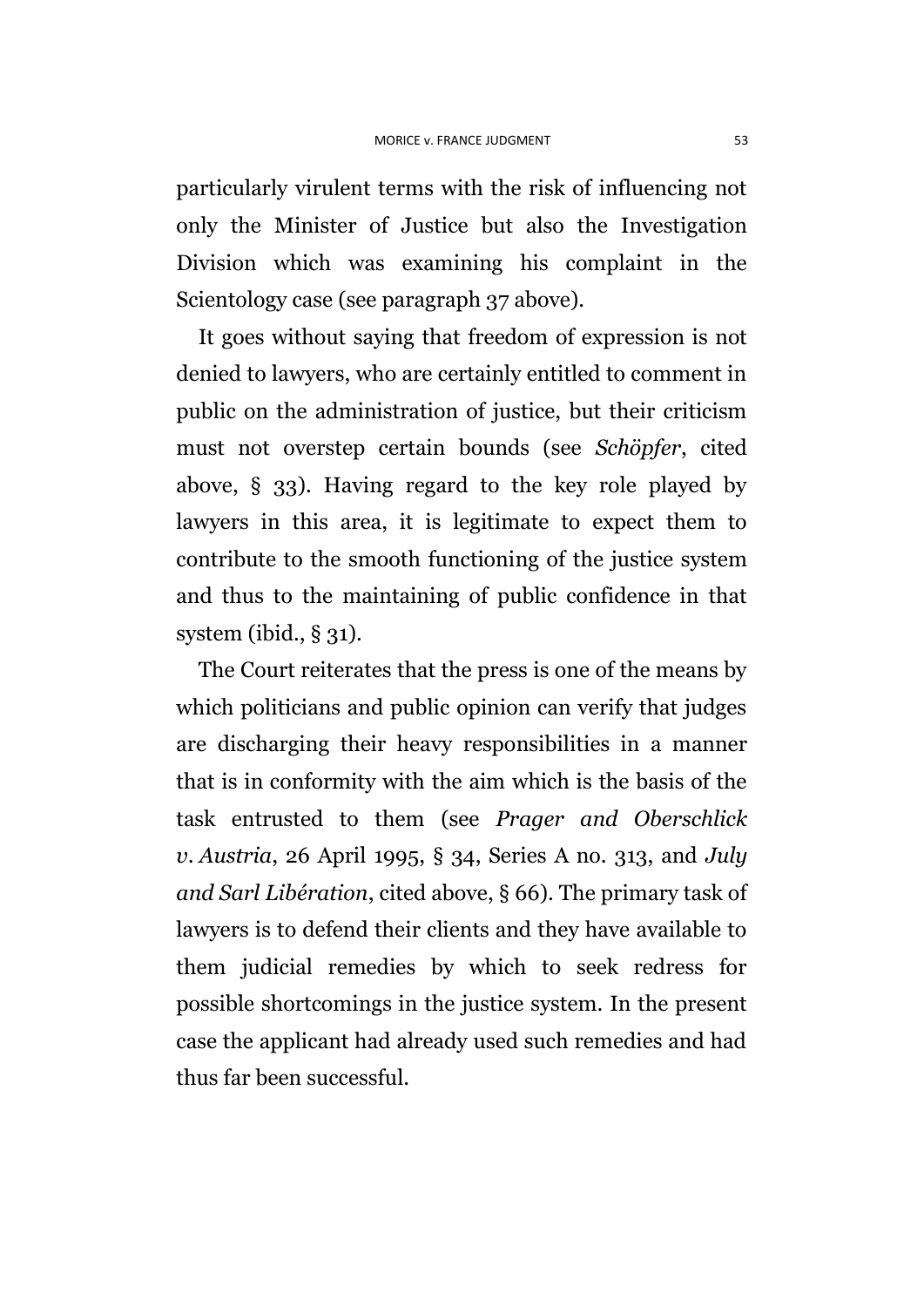Having regard to the foregoing, the Court finds that in expressing himself as he did, the applicant behaved in a manner which overstepped the limits that lawyers have to observe in publicly criticising the justice system.

107. This conclusion is reinforced by the seriousness of the accusations made in the article and in particular those alleging that the judge's "conduct [was] completely at odds with the principles of impartiality and fairness" and that there had been some "connivance" between her and the Djibouti prosecutor.

The Court takes the view that, in the circumstances of the case, the domestic courts were justified in finding that the comments in question, made by a lawyer, were serious and insulting *vis-à-vis* judge M., that they were capable of undermining public confidence in the judicial system unnecessarily – given that the judicial investigation in the case had been assigned to another judge several months previously – and that there were sufficient grounds to find the applicant guilty (contrast *Foglia v. Switzerland*, no. 35865/04, § 95, 13 December 2007).

Moreover, having regard to the chronology of the events, it could be inferred from the applicant's comments, as the Court of Appeal noted, that they were driven by some personal animosity towards judge M. (see paragraph 37 above).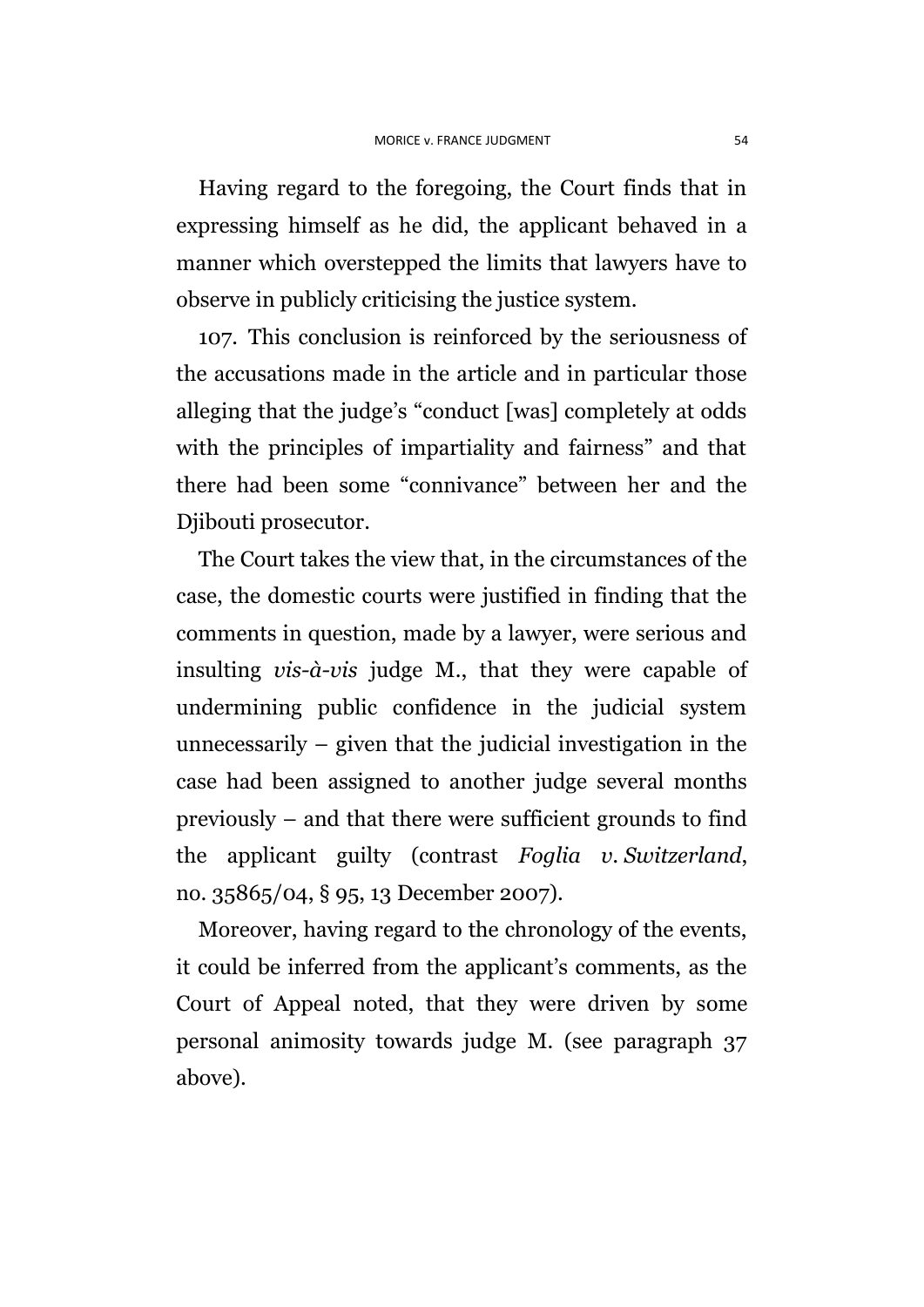108. The Court reiterates that the nature and severity of the penalties imposed are factors to be taken into account when assessing the proportionality of an interference with the freedom of expression guaranteed by Article 10 (see *Cumpănă and Mazăre v. Romania* [GC], no. 33348/96, § 111, ECHR 2004-XI, and *Brunet-Lecomte and Others v. France*, no. 42117/04, 5 February 2009, § 51).

As regards the "proportionality" of the sanction, the Court notes that the applicant was found guilty of an offence and ordered to pay a fine. However, in view of the margin of appreciation left to Contracting States by Article 10 of the Convention, a criminal measure as a response to defamation cannot, as such, be considered disproportionate to the aim pursued (see *Radio France and Others v. France*, no. 53984/00, § 40, ECHR 2004-II). Secondly, the amount of the fine imposed on the applicant, 4,000 euros, does not appear excessive; the same is true of the 7,500 euros in damages that he was ordered to pay to the civil parties, jointly with his two co-defendants. In those circumstances, and having regard to the content of the impugned comments, the Court considers that the measures imposed on the applicant were not disproportionate to the legitimate aim pursued.

109. In the light of the foregoing, the Court finds that the authorities did not overstep their margin of appreciation in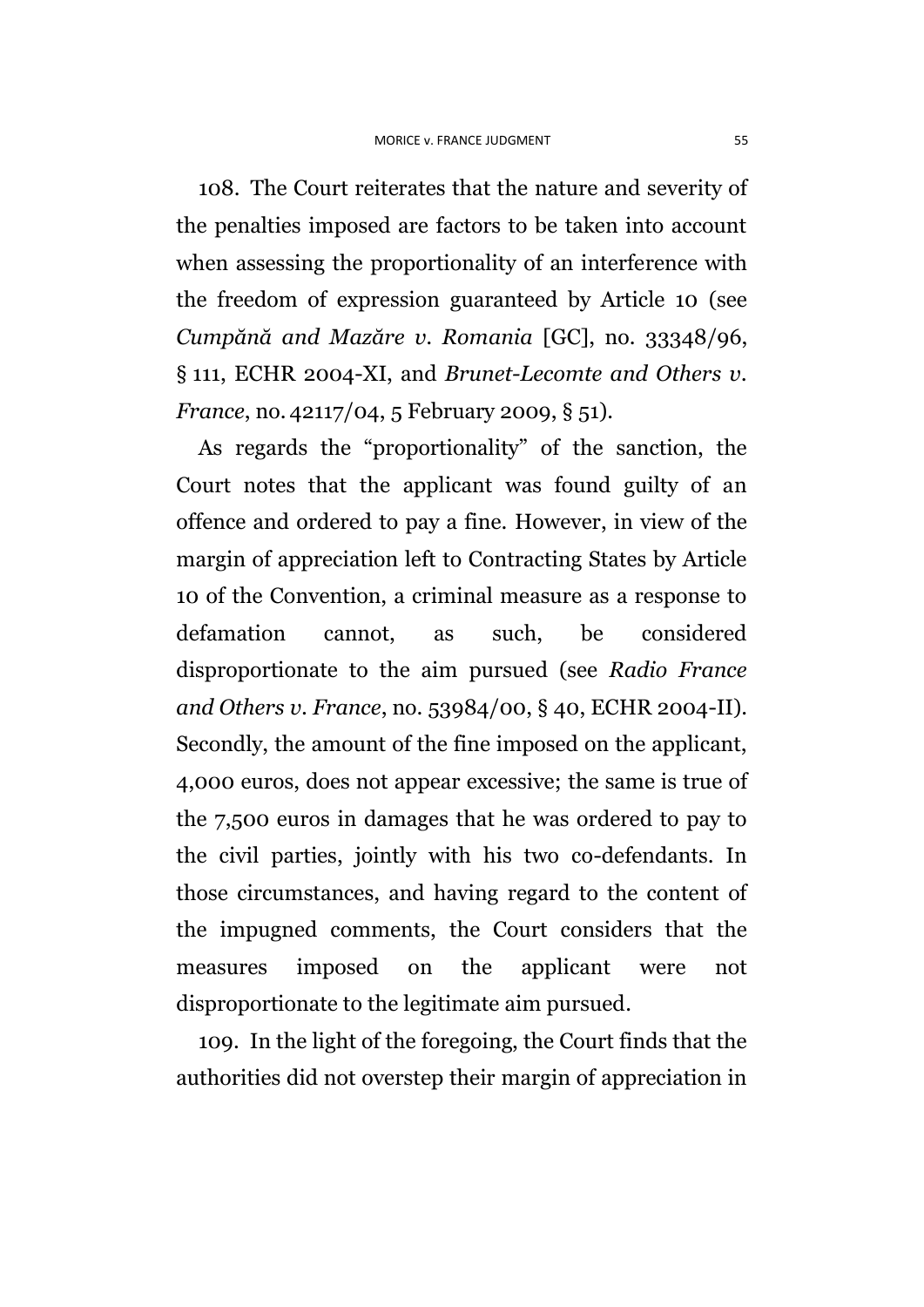sentencing the applicant. Accordingly there has been no violation of Article 10 of the Convention.

## III. APPLICATION OF ARTICLE 41 OF THE **CONVENTION**

110. Article 41 of the Convention provides:

"If the Court finds that there has been a violation of the Convention or the Protocols thereto, and if the internal law of the High Contracting Party concerned allows only partial reparation to be made, the Court shall, if necessary, afford just satisfaction to the injured party."

#### **A. Damage**

111. The applicant claimed 33,000 euros (EUR) in respect of the pecuniary damage that he alleged to have sustained. He included therein the fines and the damages that he had been ordered to pay, together with the court costs that he had had to reimburse to the civil parties. In respect of non-pecuniary damage, he requested EUR 50,000.

112. The Government observed that the applicant had only furnished proof of payment for the sum of EUR 4,270 in May 2011 and that it was jointly with the newspaper's publication director and the journalist that he had been ordered to pay damages and court costs to the civil parties.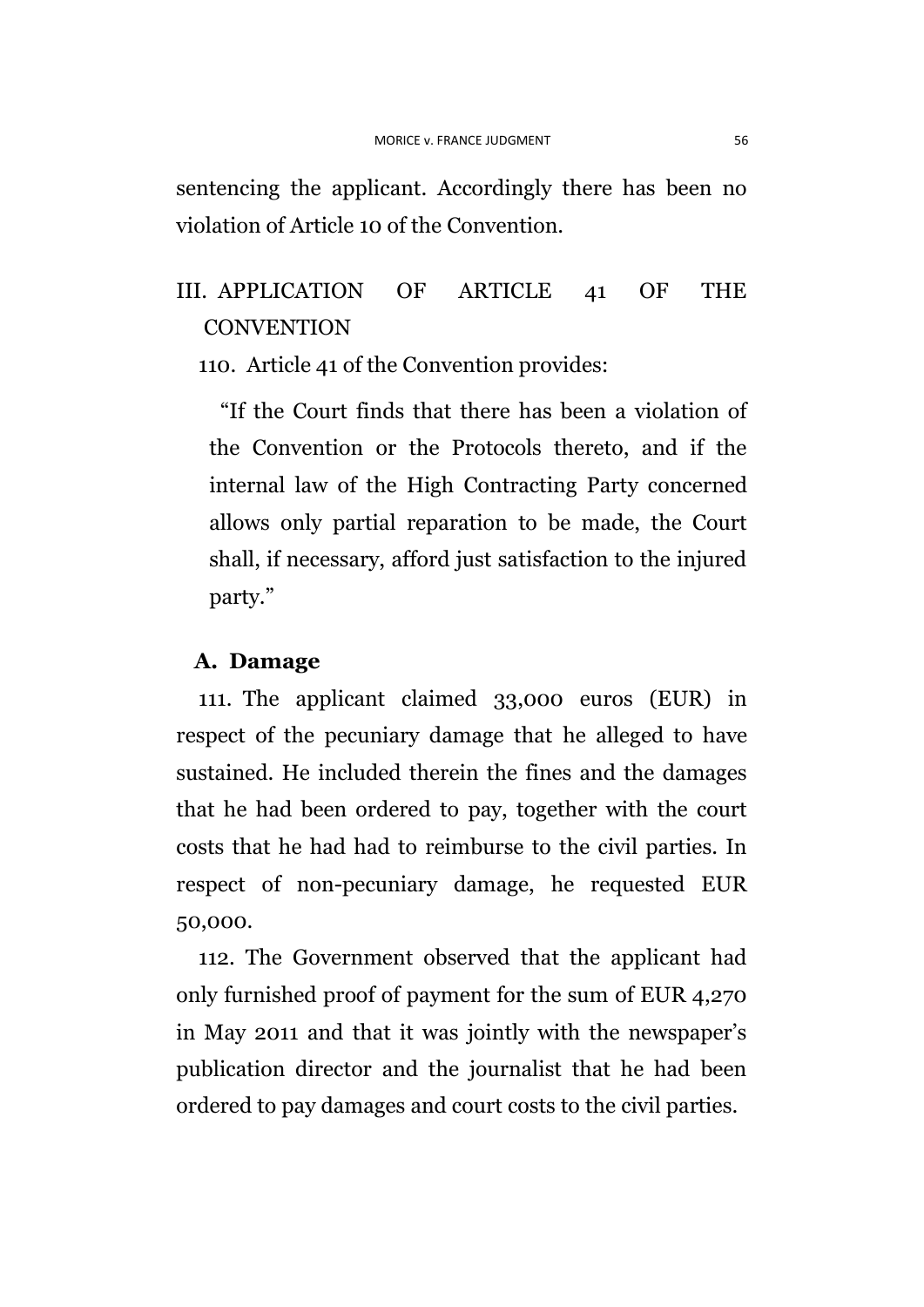As to non-pecuniary damage, the Government argued that the finding of a violation would be sufficient.

113. The Court does not discern any causal link between the violation found and the pecuniary damage alleged; it therefore rejects this claim. However, it finds it appropriate to award the applicant EUR 6,000 in respect of nonpecuniary damage.

#### **B. Costs and expenses**

114. The applicant also claimed EUR 12,318.80 for the costs and expenses incurred before the Court. He produced invoices from two lawyers and copies of the cheques used to pay those sums.

115. The Government observed that the invoices thus furnished had not contained any details as to the nature of the services rendered and did not enable a connection to be established with the present case. They argued that, in any event, the sum should be reduced to fairer proportions, proposing EUR 5,000.

116. According to the Court's case-law, an applicant is entitled to the reimbursement of costs and expenses only in so far as it has been shown that these have been actually and necessarily incurred and are reasonable as to quantum. In the present case, regard being had to the documents in its possession and the above criteria, the Court considers it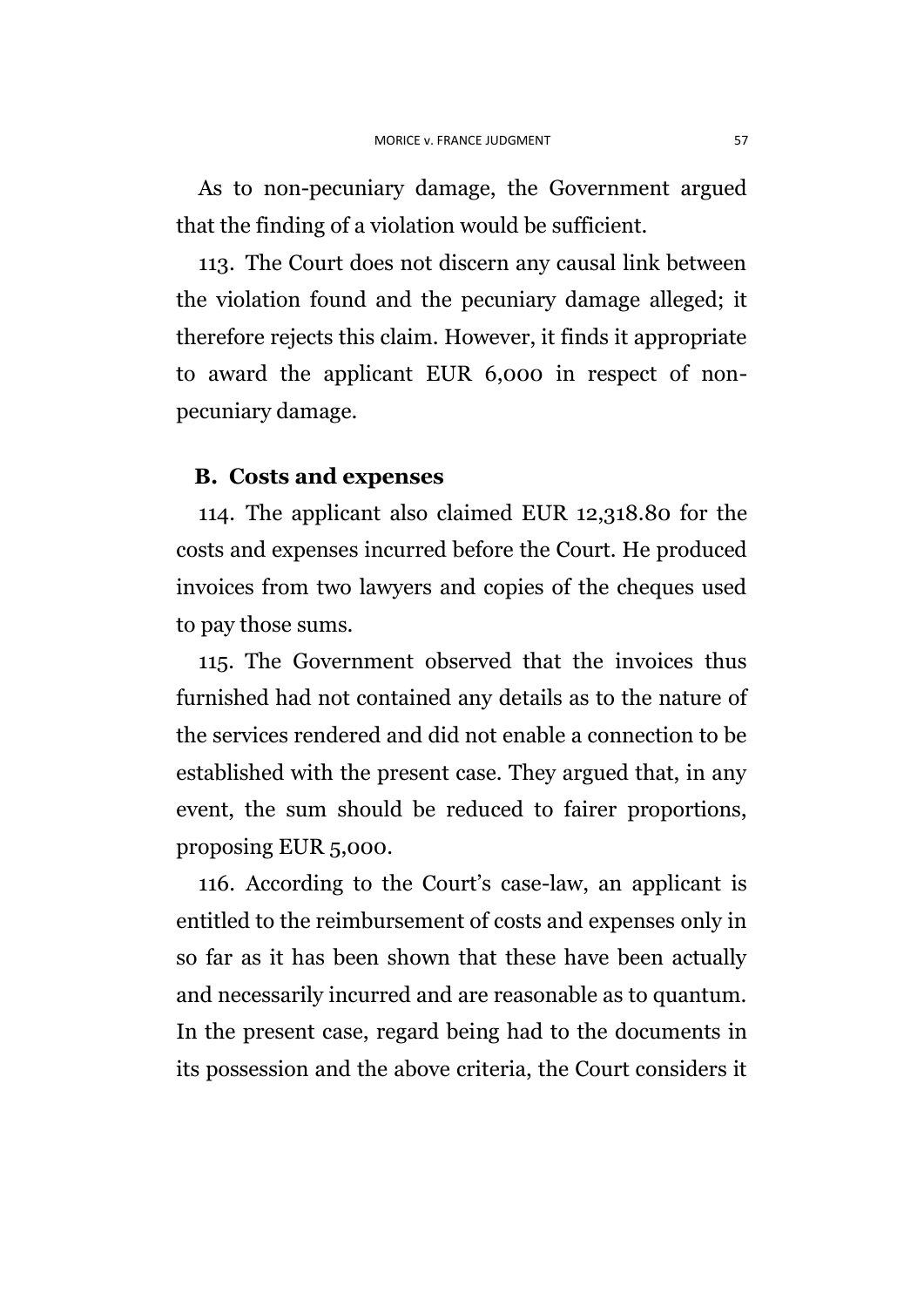reasonable to award the applicant the sum of EUR 6,000 for the proceedings before it.

## **C. Default interest**

117. The Court considers it appropriate that the default interest rate should be based on the marginal lending rate of the European Central Bank, to which should be added three percentage points.

## FOR THESE REASONS, THE COURT,

- 1. *Declares*, unanimously, the application admissible;
- 2. *Holds*, unanimously, that there has been a violation of Article 6 § 1 of the Convention;
- 3. *Holds*, by six votes to one, that there has been no violation of Article 10 of the Convention;
- 4. *Holds*, by six votes to one,

(a) that the respondent State is to pay the applicant, within three months from the date on which the judgment becomes final in accordance with Article 44 § 2 of the Convention, the following amount: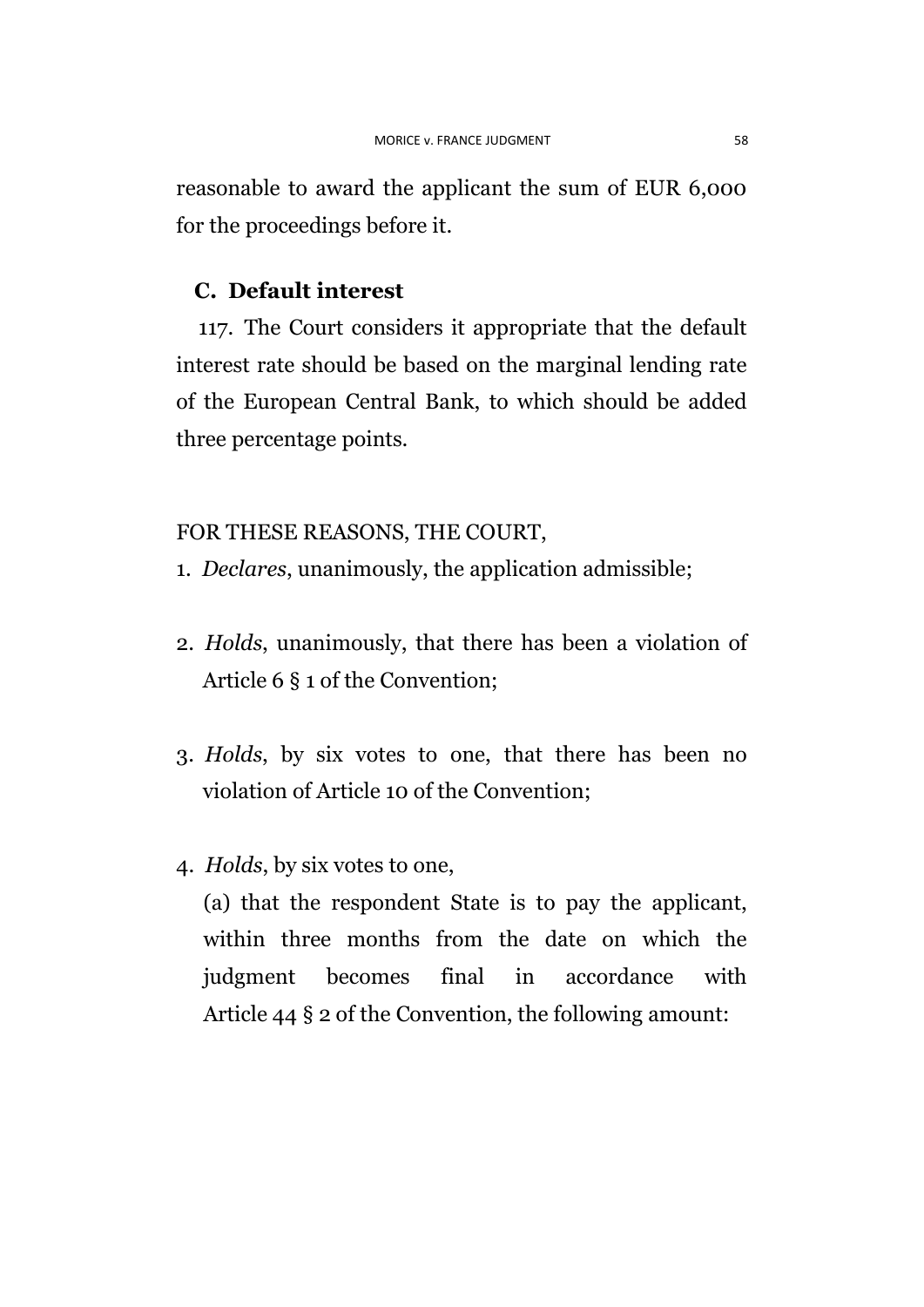EUR 6,000 (six thousand euros), plus any tax that may be chargeable, in respect of non-pecuniary damage;

(b) that from the expiry of the above-mentioned three months until settlement simple interest shall be payable on the above amount at a rate equal to the marginal lending rate of the European Central Bank during the default period plus three percentage points;

5. *Holds*, unanimously,

(a) that the respondent State is to pay the applicant, within three months from the date on which the judgment becomes final in accordance with Article 44 § 2 of the Convention, the following amount:

EUR 6,000 (six thousand euros), plus any tax that may be chargeable to the applicant, in respect of costs and expenses;

(b) that from the expiry of the above-mentioned three months until settlement simple interest shall be payable on the above amount at a rate equal to the marginal lending rate of the European Central Bank during the default period plus three percentage points;

6. *Dismisses*, unanimously, the remainder of the applicant's claim for just satisfaction.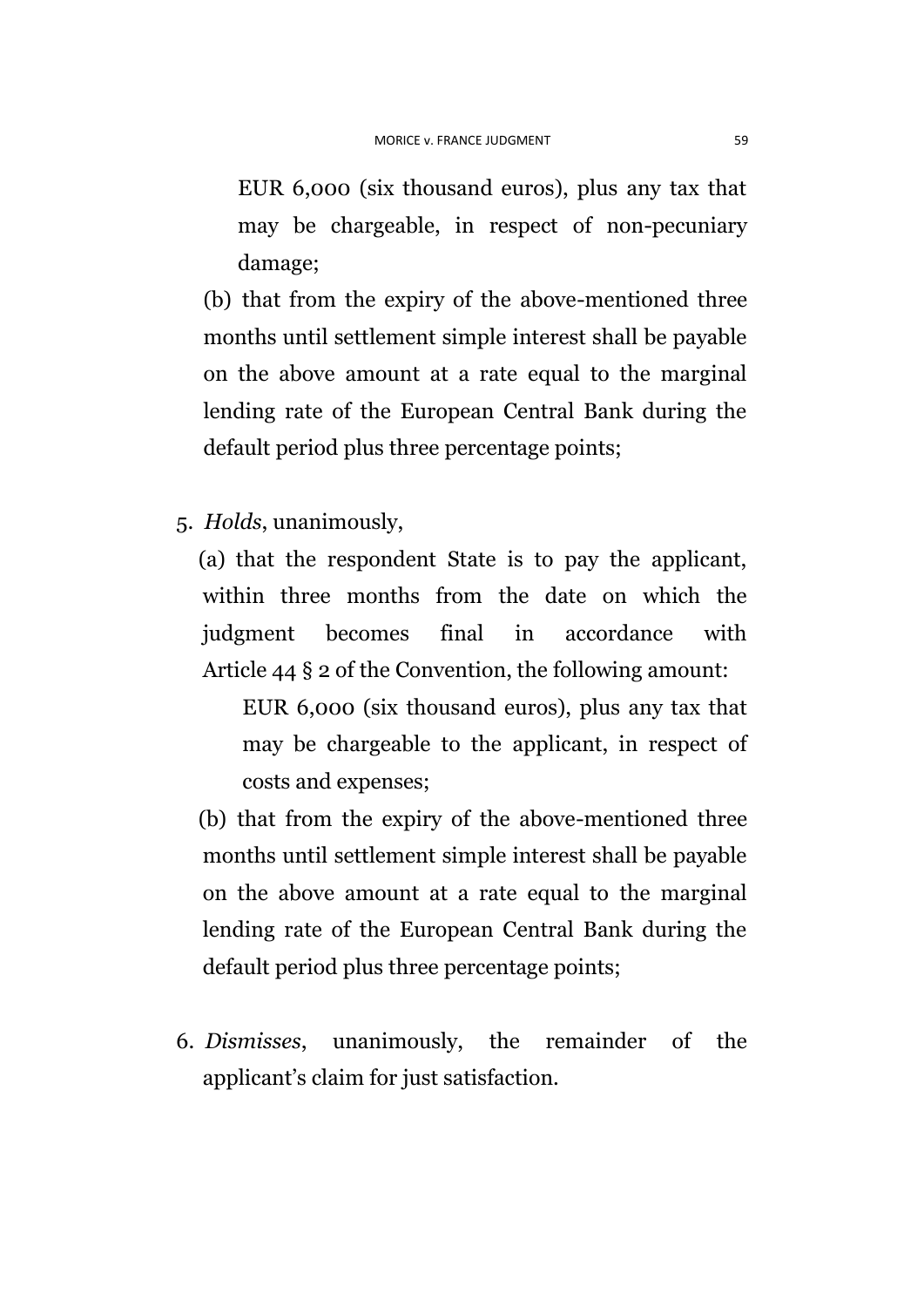Done in French, and notified in writing on 11 July 2013, pursuant to Rule 77 §§ 2 and 3 of the Rules of Court.

Claudia Westerdiek Mark Villiger. Registrar President

In accordance with Article 45 § 2 of the Convention and Rule 74 § 2 of the Rules of Court, the separate opinions of judges Yudkivska and Lemmens are annexed to this judgment.

M.V. C.W.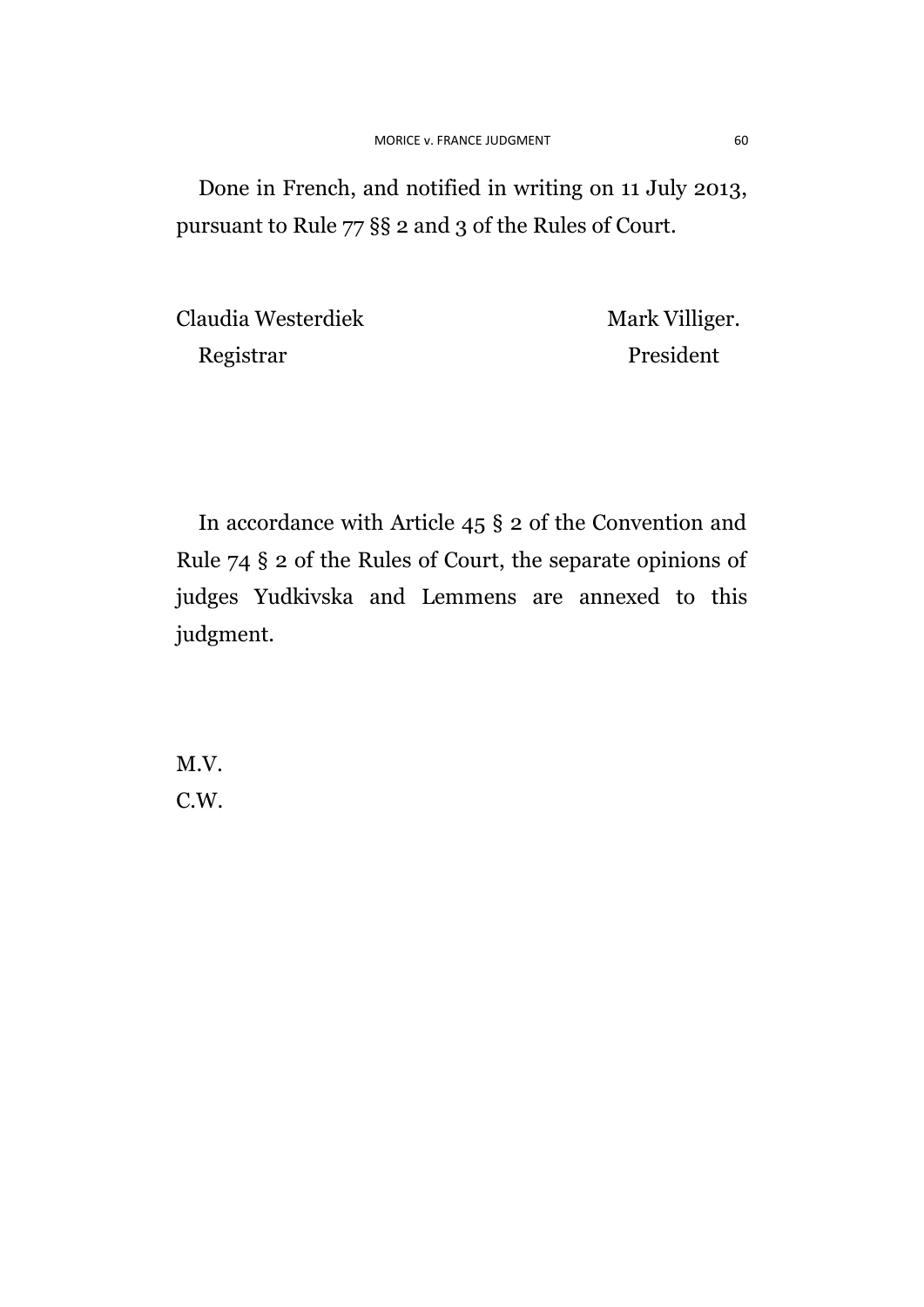### PARTLY DISSENTING OPINION OF JUDGE YUDKIVSKA

The present case concerns the balance between a lawyer's freedom of speech and the need to uphold the authority of the judiciary; the importance of such balance cannot be over-estimated. Assessing the competing interests in this case, I am unable to share the opinion of my colleagues who have found the interference with the applicant's freedom of expression to be proportionate.

In my opinion, the majority in the Chamber did not take full account of a certain number of important facts.

The first issue is that of the specific role of lawyers. In addition to the need to uphold the authority of the judiciary, lawyers have an obligation to "defend their clients' interests zealously"<sup>1</sup> .

The applicant was furious to learn that the judge had not deemed it necessary "to register ... and transmit ... to her successor" an item of evidence that he regarded as important. He referred the matter to the Minister of Justice and gave an interview to a newspaper. The majority in the Chamber shared the opinion of the domestic judicial authorities, namely that the expressions used by the applicant reflected his "animosity" and that there had been no reason to criticise the judge so harshly, especially as the case had already been withdrawn from her.

 1 . *Nikula v. Finland*, no. [31611/96,](http://hudoc.echr.coe.int/sites/fra/Pages/search.aspx#{"appno":["31611/96"]}) § 54, ECHR 2002-II.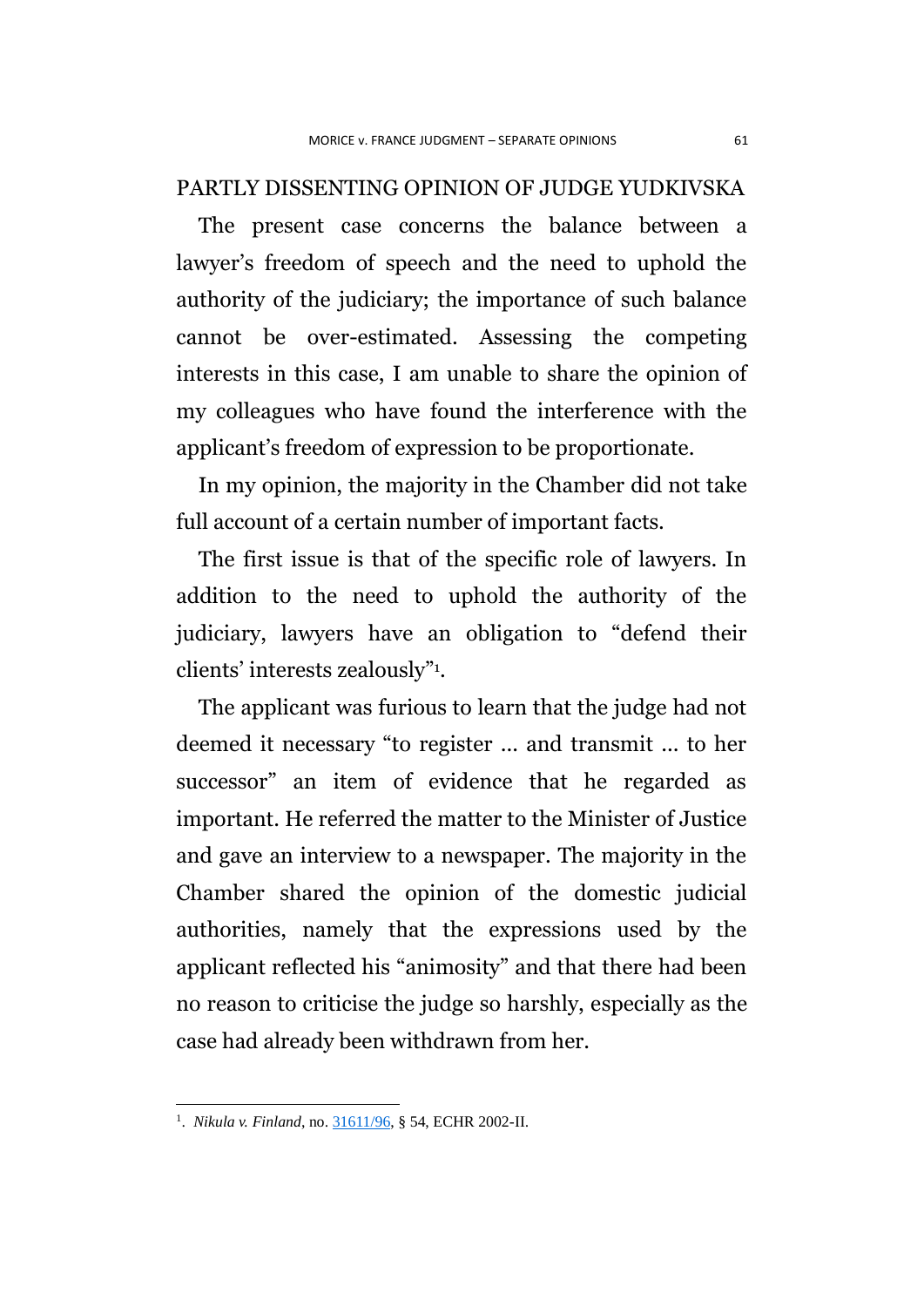Responsibility for drawing attention to the shortcomings of judicial investigations and proceedings, in the interest of the courts themselves, lies precisely with the lawyers. There is no doubt that the expressions used by a lawyer must be acceptable, without seeking to humiliate or offend those involved in judicial proceedings, including the judge. As the aim of such comments by a lawyer is not to offend but to *shed light on any shortcomings* – an aim that, in my opinion, was pursued in the present case  $-$  it is then very difficult for me to find sufficient grounds on which to limit such expression.

The comments made by the lawyer were not directed at the judge in person but were critical of her conduct during the proceedings in question. Thus, the applicant's remarks to the effect that she had displayed "conduct which [was] completely at odds with the principles of impartiality and fairness" and that there had been some "connivance" between her and the public prosecutor of Djibouti, as recognised by the majority, were value judgments based on an undeniable fact: the failure to transmit the cassette and the presence of a letter from the Djibouti prosecutor inside its cover (see paragraph 102 of the judgment).

Accordingly, the comments in question, even though they contain a certain degree of exaggeration, should not be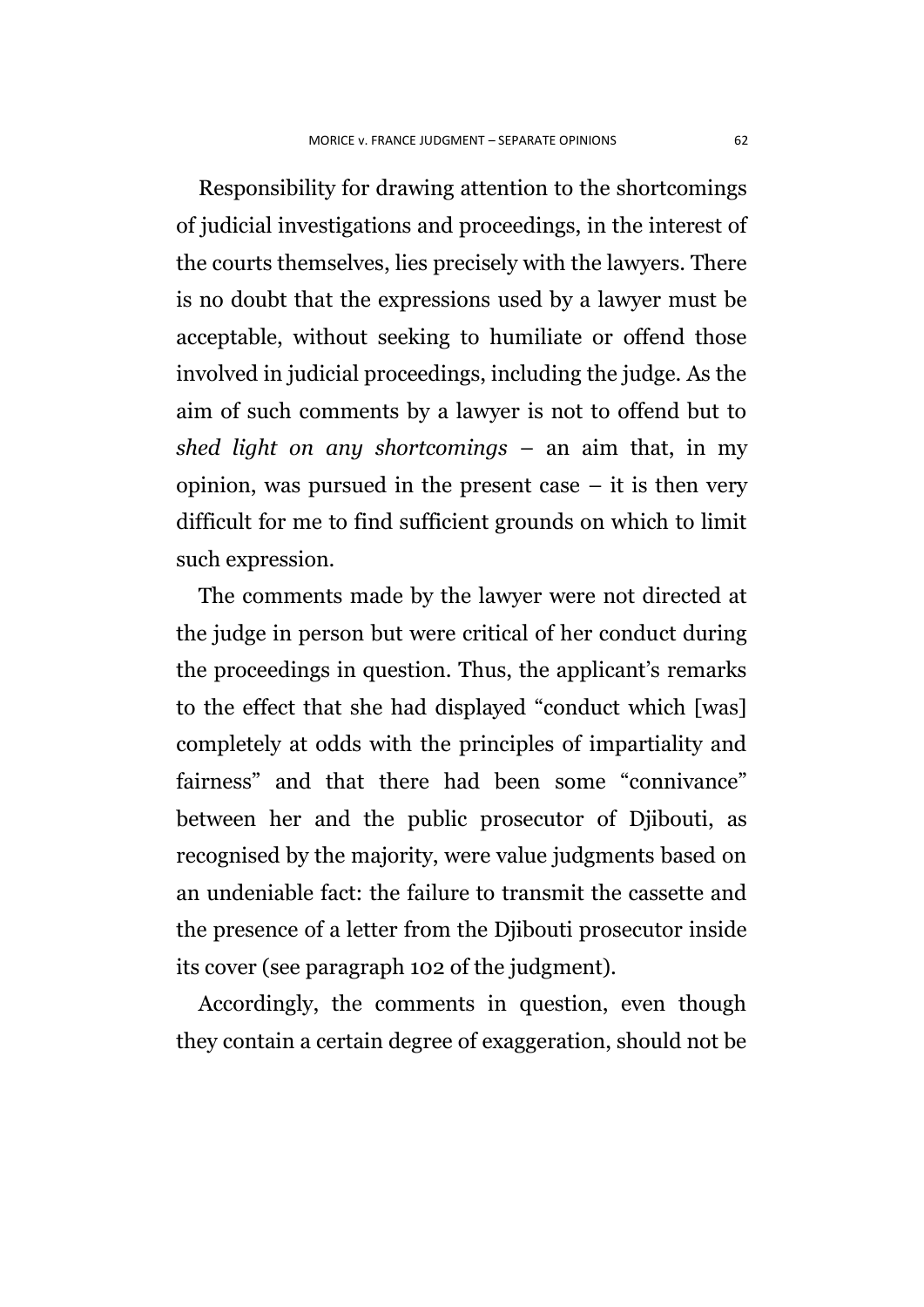regarded as an unwarranted personal attack but rather as an interpretation of a matter of great public importance<sup>1</sup>.

The interview with the applicant was part of the public debate concerning this high-profile case. The matter of public interest – the proper administration of justice – concerned him above all in his capacity as lawyer for the victims, who, as indicated in the *Mor v. France* case, "had a clear interest, both for their defence and for the dispassionate and independent judicial investigation in respect of their complaint [; and] giving an interview to the press was a legitimate part of [their] defence, given that the case had aroused interest in the media and among the general public"2.

For that reason I am unable to accept the majority's arguments to the effect that the applicant's criticism was exaggerated because judge M. was "no longer handling the case when the applicant made his statements about her working methods in the case" (paragraph 105).

The applicant's criticism precisely concerned judge M.'s conduct *after* the transmission of the case to another judge, and in particular the fact that part of the evidence had not been passed on. According to the applicant, that omission could have undermined the ongoing judicial investigation

1

<sup>1</sup> . See, *mutatis mutandis*, *Kudeshkina v. Russia*, no. 29492/05, § 95, 26 February 2009.

<sup>2</sup> . *Mor v. France*, no. 28198/09, § 59, 15 December 2011.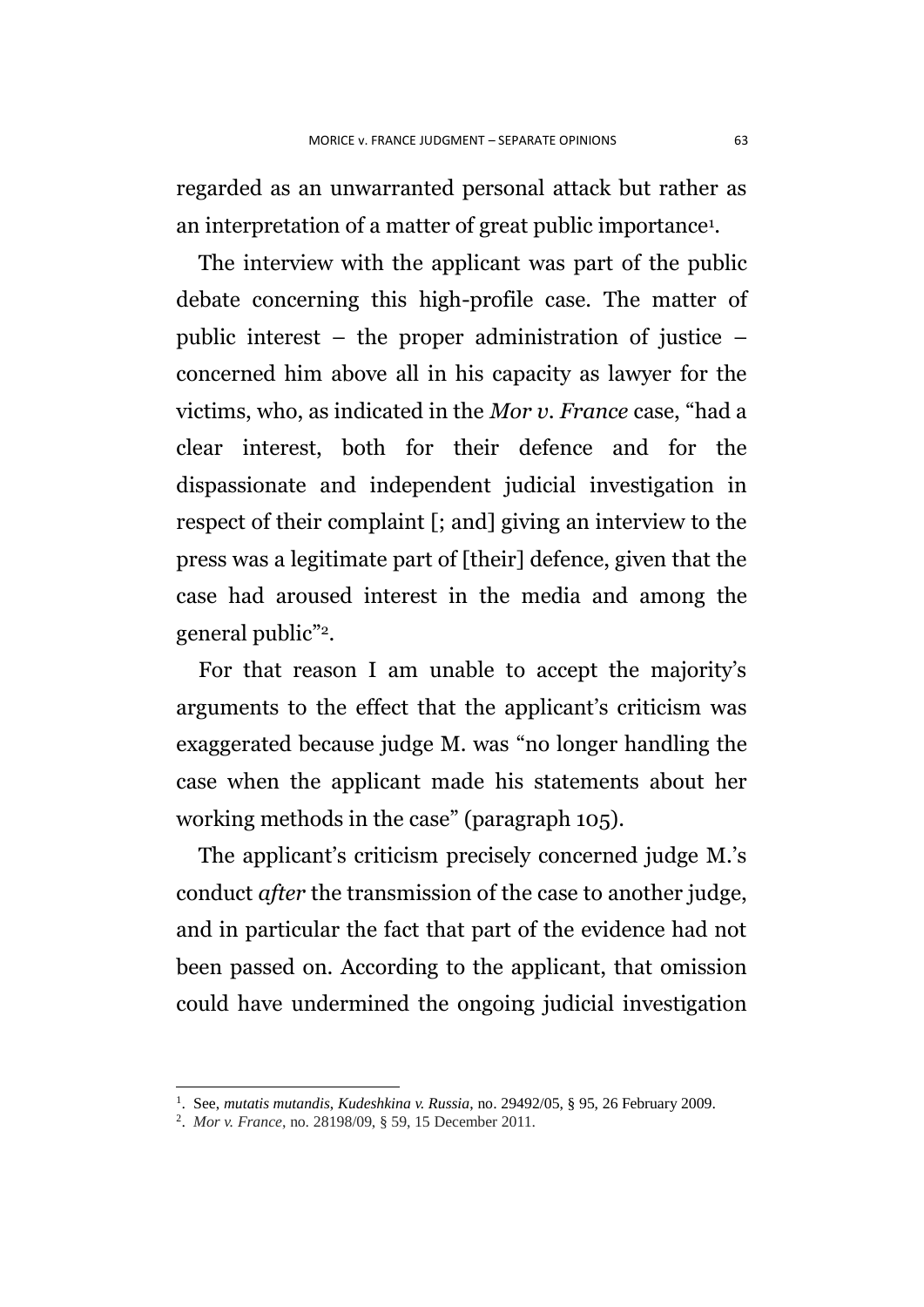and he considered it necessary to alert the Minister of Justice and public opinion.

The majority also found fault with the applicant for having given the impugned interview "just one day after contacting the Minister of Justice, without waiting for a response to his request" (see paragraph 106). However, the referral of the matter to the Minister of Justice and the interview in the newspaper clearly had different aims. The aim of the first was to trigger disciplinary proceedings against the judge, that being a procedural remedy available to a lawyer in respect of shortcomings on the part of the judiciary. The aim of the second action was to draw the attention of the general public to failings in the judicial investigation concerning this well-known case. I do not believe that one can find fault with a lawyer who has procedural remedies by which to make good any shortcomings in judicial proceedings, whether he uses them (as in the present case) or not, for having prompted a public debate, as those two paths lead in different directions. In addition, any disciplinary sanctions imposed on a judge will not necessarily be known to the public, even though clear failings could be seen in the judge's work in the present case. In any event, a lawyer's mission is, in the very interest of the judicial system, to use his best endeavours to ensure that the judicial investigation is conducted objectively and impartially. As the Court pointed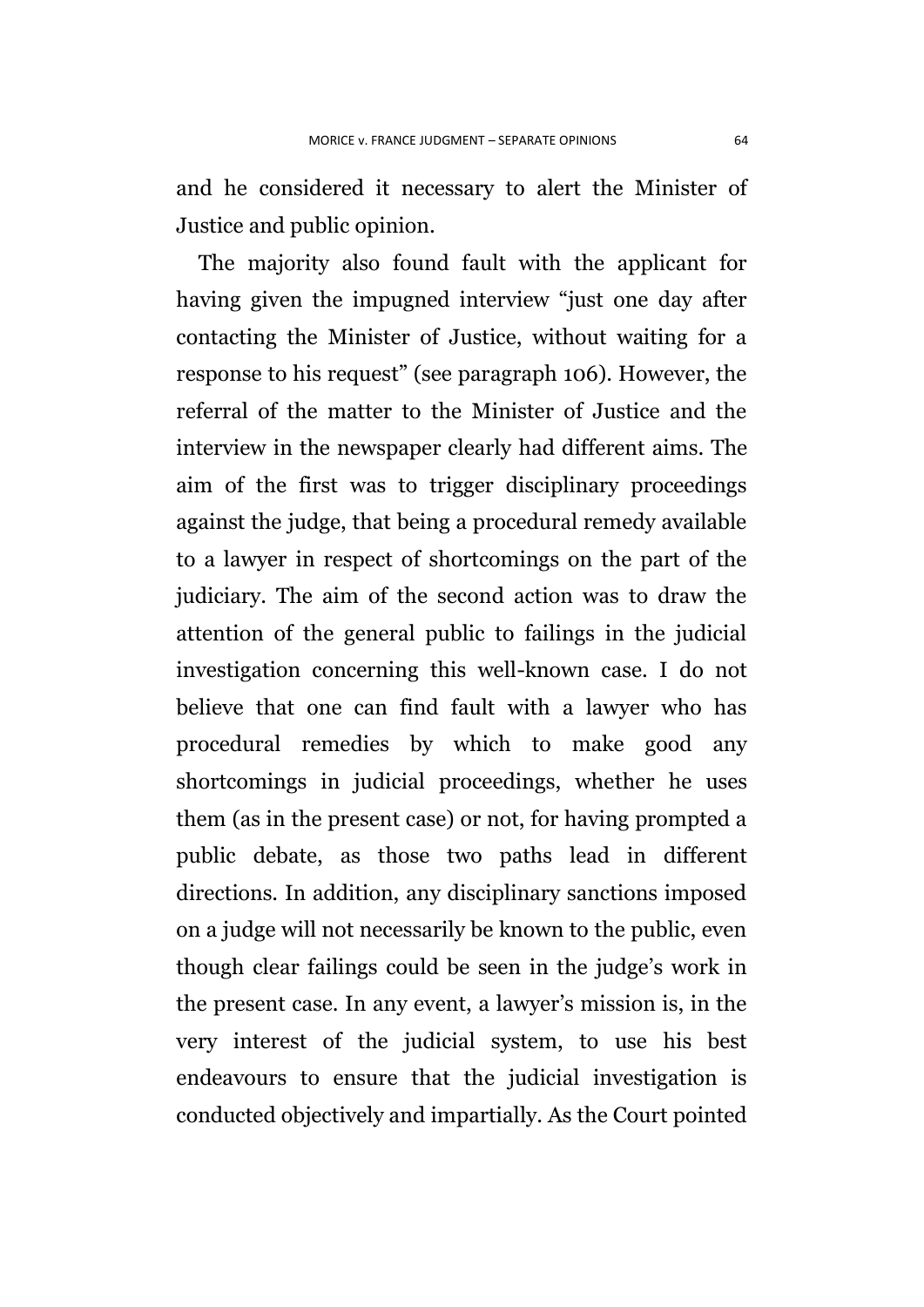out in *Kyprianou<sup>1</sup>* : "For the public to have confidence in the administration of justice they must have confidence in the ability of the legal profession to provide effective representation".

The principle of fair justice encompasses the right to be assisted by an independent lawyer who discharges his professional duties without excessive restriction or interference. The possibility of freely expressing his opinion is an indispensable condition for a lawyer to be able to fulfil his principal professional duty, the defence of his client's interests. Indeed, the lawyer's speech – arguments and persuasions, whether oral or written  $-$  is his main resource. As my honourable colleague, Judge Casadevall, has written on this subject: "Speech! The sole weapon (together with the pen or the keyboard) – and a very simple but nevertheless formidable one – at the lawyer's disposal when ... he is defending a party to proceedings"2.

The possibility of filing a complaint with a disciplinary body is not really an appropriate means of expression when it comes to a lawyer's freedom of speech. Moreover, public debate as to a problem arising in judicial proceedings is necessary in a democratic society.

1

<sup>1</sup> . *Kyprianou v. Cyprus* [GC], no. [73797/01,](http://hudoc.echr.coe.int/sites/fra/Pages/search.aspx#{"appno":["73797/01"]}) § 175, ECHR 2005-XIII.

<sup>2</sup> . Casadevall J. "L'avocat et la liberté de l'expression", in: *Freedom of expression: essays in honour of Nicolas Bratza, President of the European Court of Human Rights*, Josep Casadevall ... [et al.] (eds.), Strasbourg: Council of Europe/European Court of Human Rights; Oisterwijk: Wolf Legal Publishers (WLP), 2012 - pp. 235-244.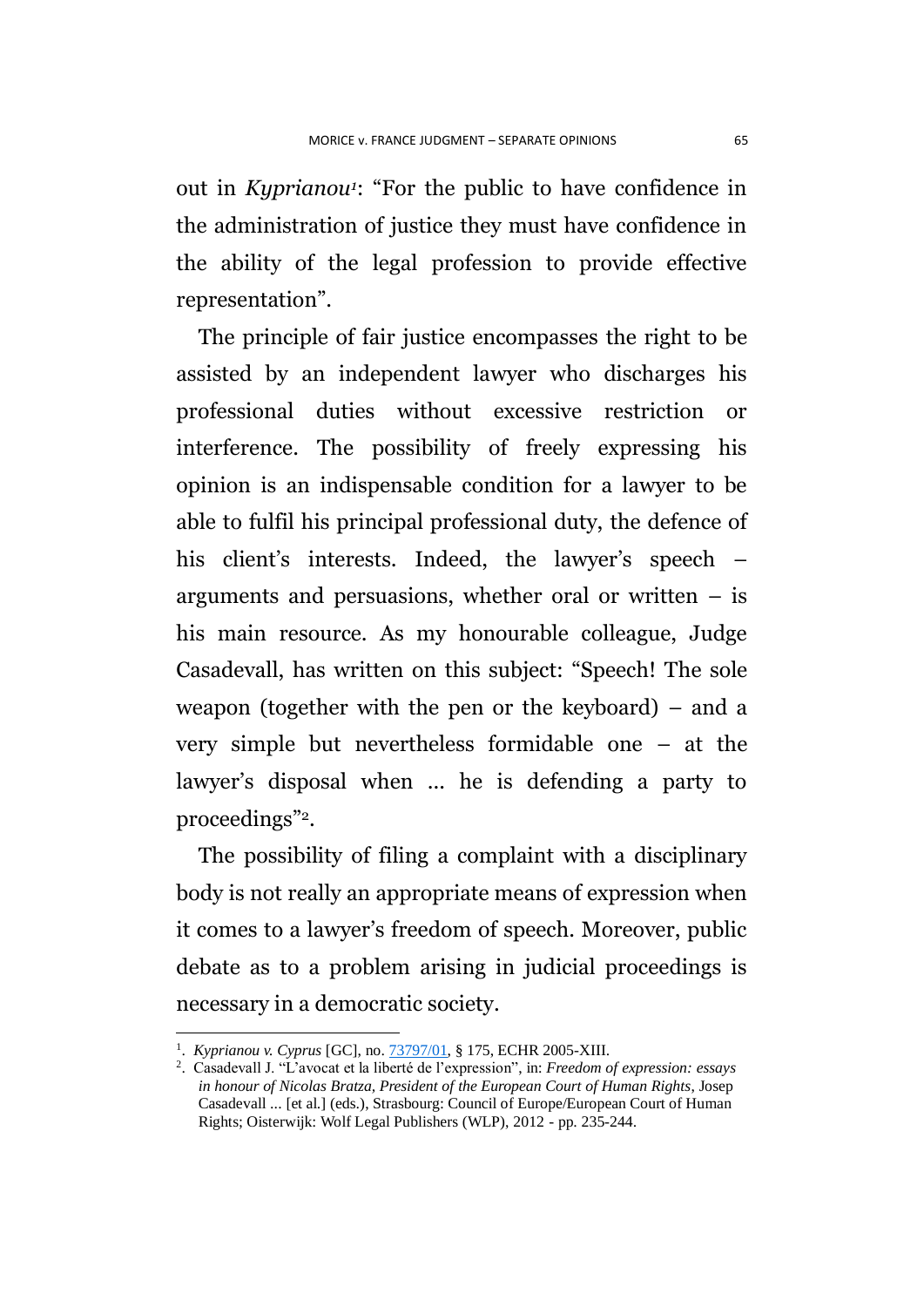It is clear that any criticism by a lawyer must be assessed in a very stringent manner, for the public has more confidence in the comments of a lawyer who has inside knowledge of the case than, for example, those of journalists reporting on a trial in the media. But it would not be rational to leave the possibility of criticism only to "outside" observers, for a wall of silence imposed on professionals in relation to a trial that is important for public opinion would discredit the court in the public eye more than the criticisms emanating from those professionals. It is precisely the lawyers who appear in the case before the court, and who have the requisite qualification to see the faults and defects in the proceedings, that the public count upon to receive information. To turn court proceedings into a closed forum where one should not "air one's dirty washing" would, in my opinion, affect the image of the judicial system more than explicit criticism, provided, of course, that it does not become offensive or purely speculative. With that in mind, I do not think that the expressions used by the applicant can be regarded as "unfounded attacks"<sup>1</sup> .

Lastly, the lawyer's conviction for making value judgments appears disproportionate. The very existence of criminal proceedings has a chilling effect; lawyers

1

<sup>1</sup> . *De Haes and Gijsels v. Belgium*, 24 February 1997, § 37, *Reports of judgments and decisions* 1997-I.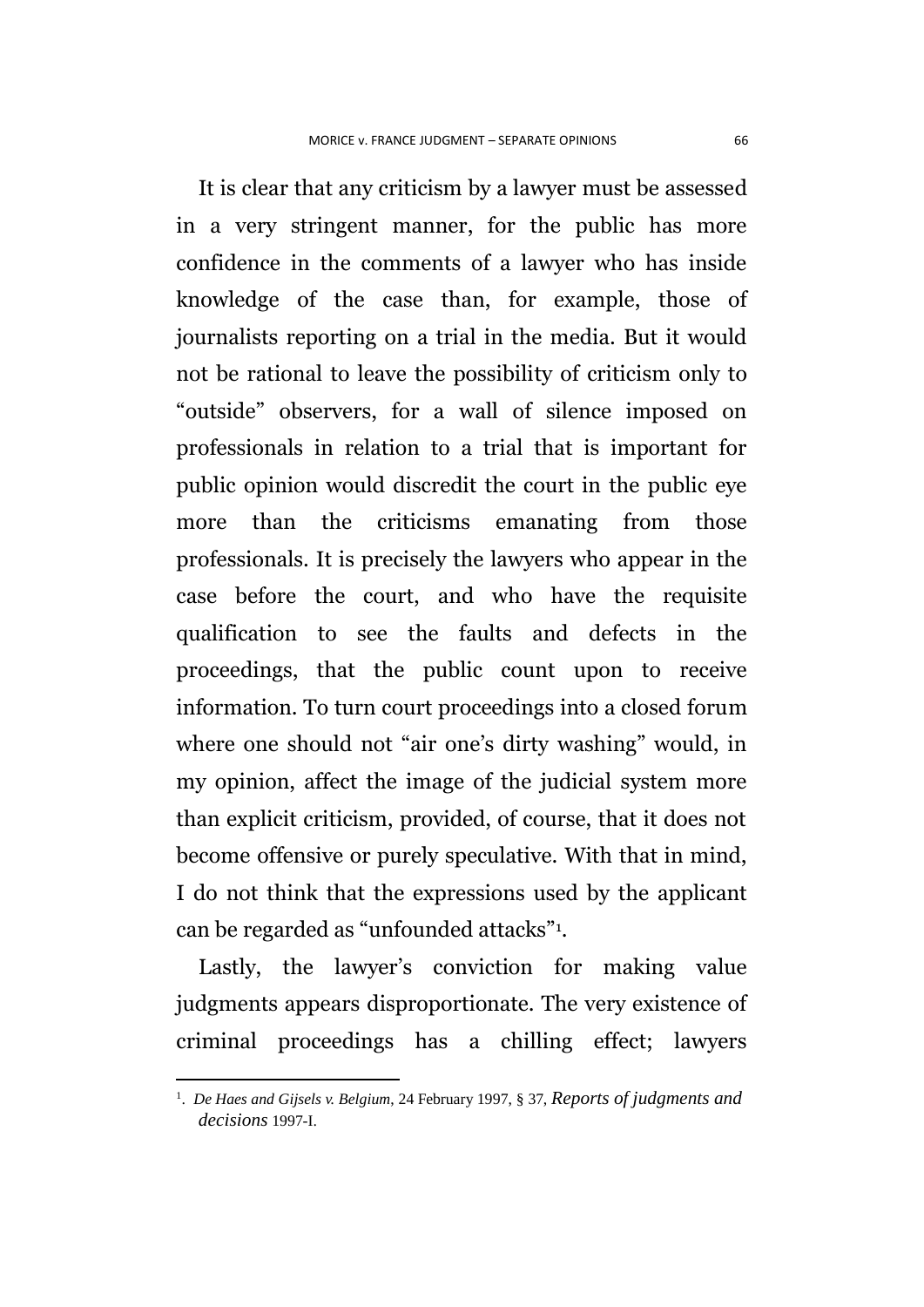defending their clients' rights should not have to fear prosecution on that account.

Having regard to the foregoing, I have reached the conclusion that, in the present case, the applicant's rights under Article 10 of the Convention were not duly upheld.